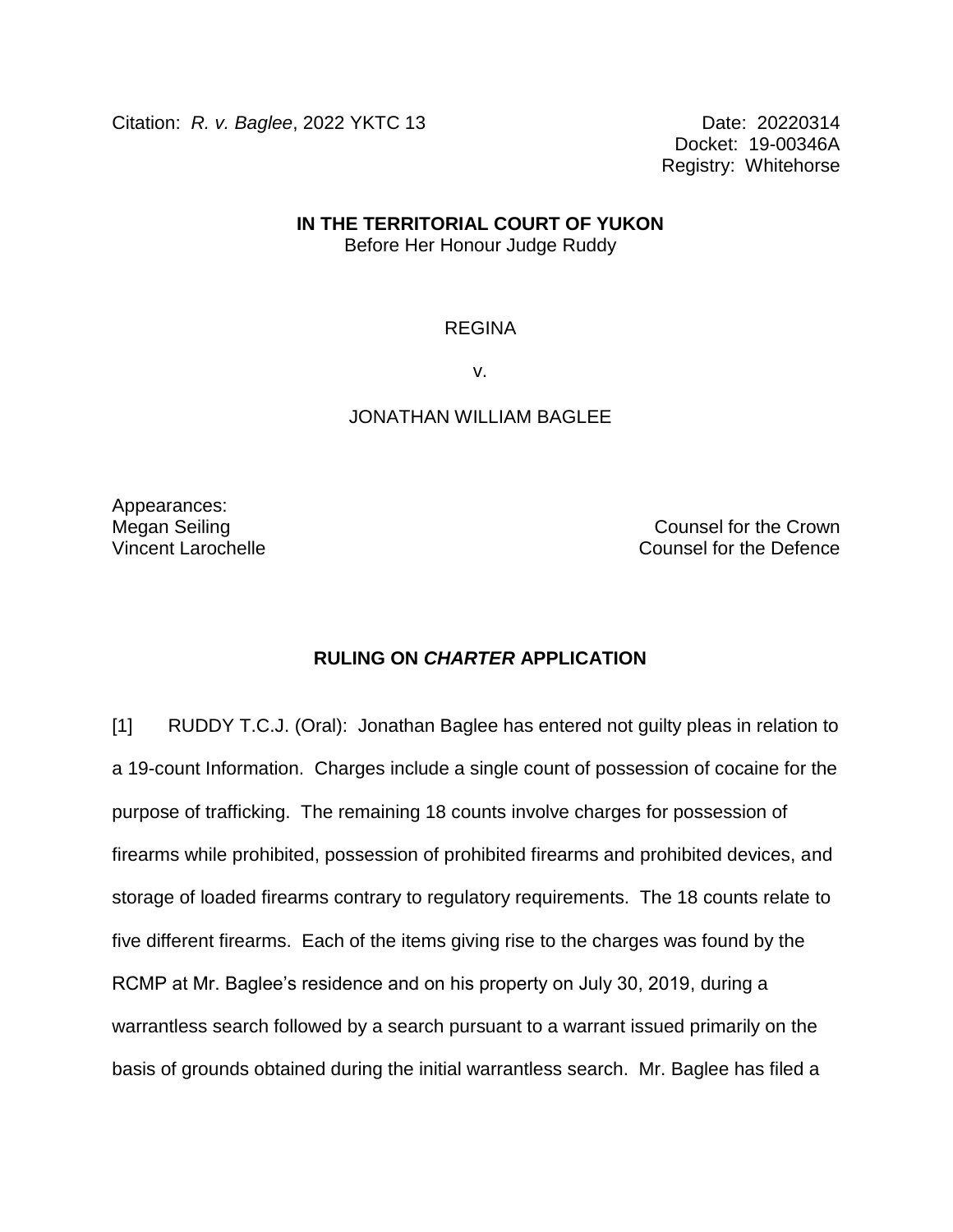Notice of *Charter* Application alleging breaches of ss. 8, 9, and 10(b) of the *Charter* and seeks exclusion of all evidence obtained by the police from Mr. Baglee's residence and all statements made by Mr. Baglee following his detention pursuant to s. 24(2).

**Facts**

[2] For context, the following is a brief outline of the facts.

[3] Earlier in July 2019, a spree killing in Northern British Columbia had led to a nationwide manhunt for two suspects. The British Columbia RCMP had received a tip suggesting the two suspects had been seen in the Yukon at a rest stop south of Jake's Corner on the Alaska Highway some time before. A request was sent to the Yukon RCMP to follow up on the tip.

[4] Just after 7:30 p.m., on July 30, 2019, Cpl. Long, the only police dog handler in the Yukon, and Cst. Miller, from the Major Crimes Unit, arrived at the rest stop, in separate vehicles, to conduct an article search using the police dog, with the intention of looking for any cast-off items that could be linked to the suspects. While the tip suggested the suspects had discarded a bag of garbage, it was understood that the garbage at the rest stop had long since been collected.

[5] Nine minutes into the search, the officers heard three relatively quick shots from what they believed to be a high-calibre rifle. While acknowledging the sound, they, nonetheless, continued in their search. Ten to 20 seconds later, they heard an additional five to six shots in much more rapid succession, described by Cst. Miller as being as fast as you can pull the trigger.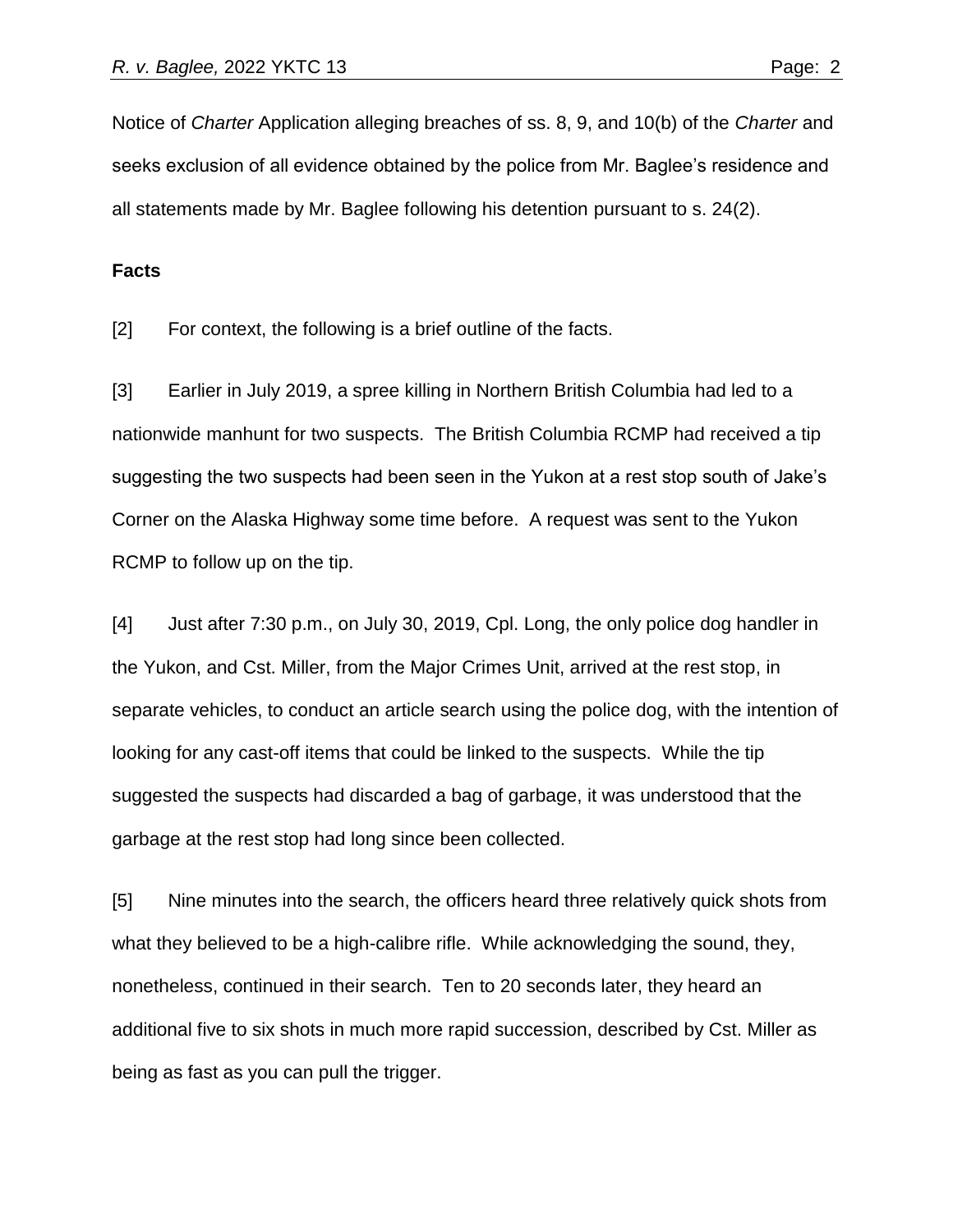[6] After the second volley of shots, Cpl. Long and Cst. Miller decided to investigate. They got in their respective vehicles and drove back towards Whitehorse, with Cst. Miller taking the lead. They turned into the first driveway they came across, located approximately three kilometers up the Alaska Highway.

[7] Cpl. Long radioed the Operational Communications Centre ("OCC") at 7:42 p.m. to advise that he and Cst. Miller were "checking out some rapid gunfire that we heard, and we're at km 1330 Alaska Hwy, going in a long driveway north". OCC asked, "Do you want additional officers there?" Cpl. Long replied, "No, we're good now".

[8] Csts. Turner and Lightfoot were on patrol in Whitehorse when they heard Cpl. Long's radio transmission. Because of the remote location and possible involvement of firearms, Csts. Turner and Lightfoot decided to head out to the area as a precaution.

[9] Cst. Miller and Cpl. Long drove up the long, winding driveway until it opened up into a cleared area revealing a house, a detached garage or shop, dogs, and livestock. They arrived at the property at approximately 7:45 p.m. Cst. Miller parked his Suburban roughly perpendicular to the house. Cpl. Long parked his vehicle behind Cst. Miller's vehicle.

[10] Cst. Miller exited his vehicle, remaining behind the engine block. He called up to the house, identifying himself as RCMP and honked his vehicle horn. Cst. Miller noted a hand closing a curtain over one of the windows.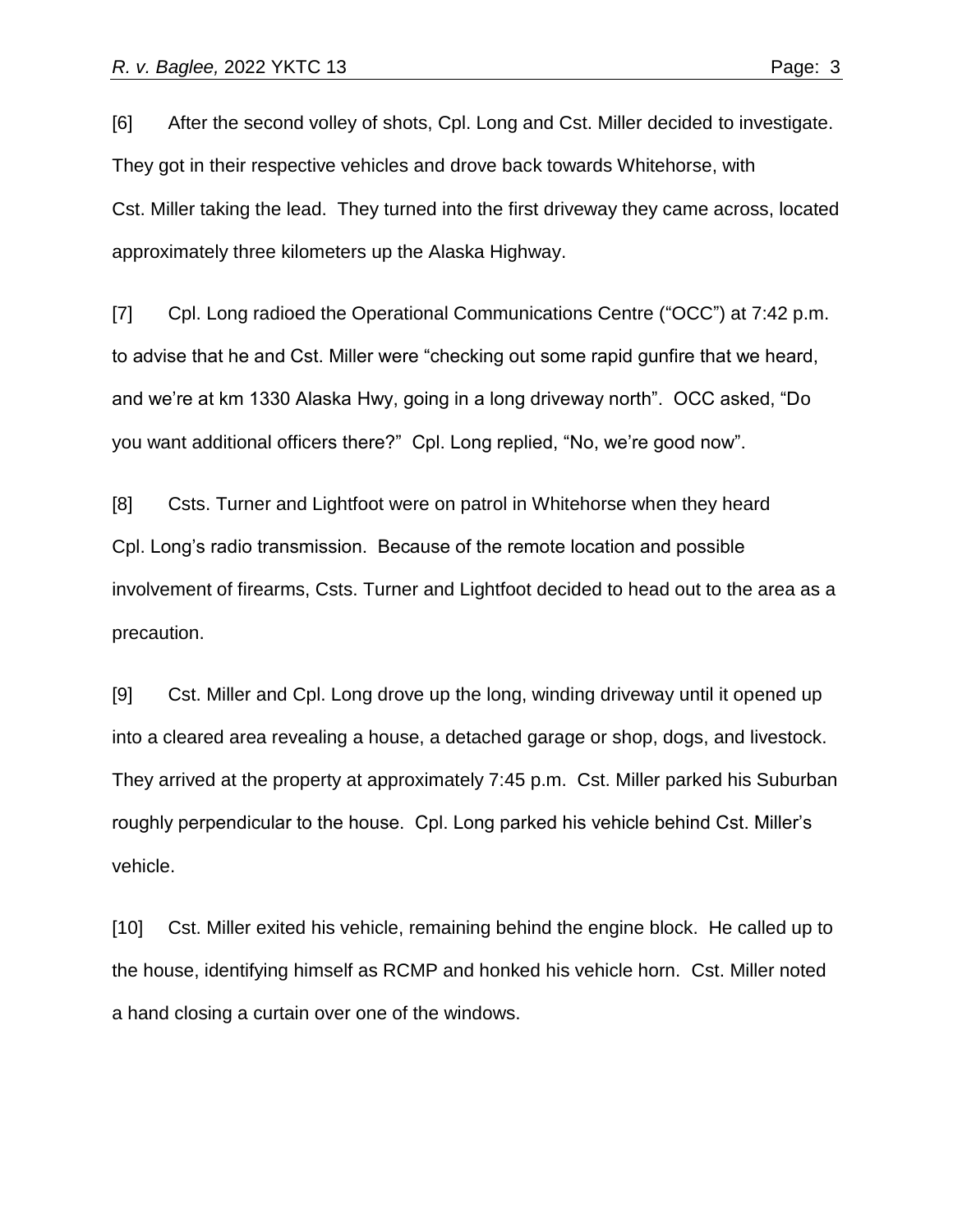[11] Cpl. Long noted two vehicles parked in front of the house and contacted OCC to run the licence plates. He was advised that one vehicle was registered to Mercedes Shelley, Mr. Baglee's partner, and the other to Thomas Widrig, a friend of the family.

[12] Cst. Turner radioed to say, "I'm going to head your way, Cam", to which Cpl. Long replied, "Yeah, it felt like target practice, but definitely high capacity."

[13] A young child briefly came out on the deck, which runs along the front and left side of the house, before returning inside. Police later learned there were a total of three small children in the home.

[14] Shortly thereafter, Mercedes Shelley, came out on to the deck. Cst. Miller called to Ms. Shelley to come down to speak with him. She asked if she could get her shoes, and he agreed. Before she could do so, Cpl. Long exited his vehicle and told Cst. Miller, "I don't think this is the place". He then walked past Cst. Miller toward the house. Cst. Miller reluctantly followed.

[15] Cpl. Long spoke to Ms. Shelley on the deck, advising her that they were there in relation to gunfire they had heard. Ms. Shelley indicated that she had been firing her .22 calibre rifle. Cpl. Long said, "Ma'am, that's not true; there's no way it was a .22".

[16] From this point on, the chronology of events is somewhat unclear. The general events are set out below for convenience, but the chronology will require greater consideration in the analysis to follow, as there are potential implications in assessing both the reliability of the evidence and its impact on the alleged *Charter* breaches.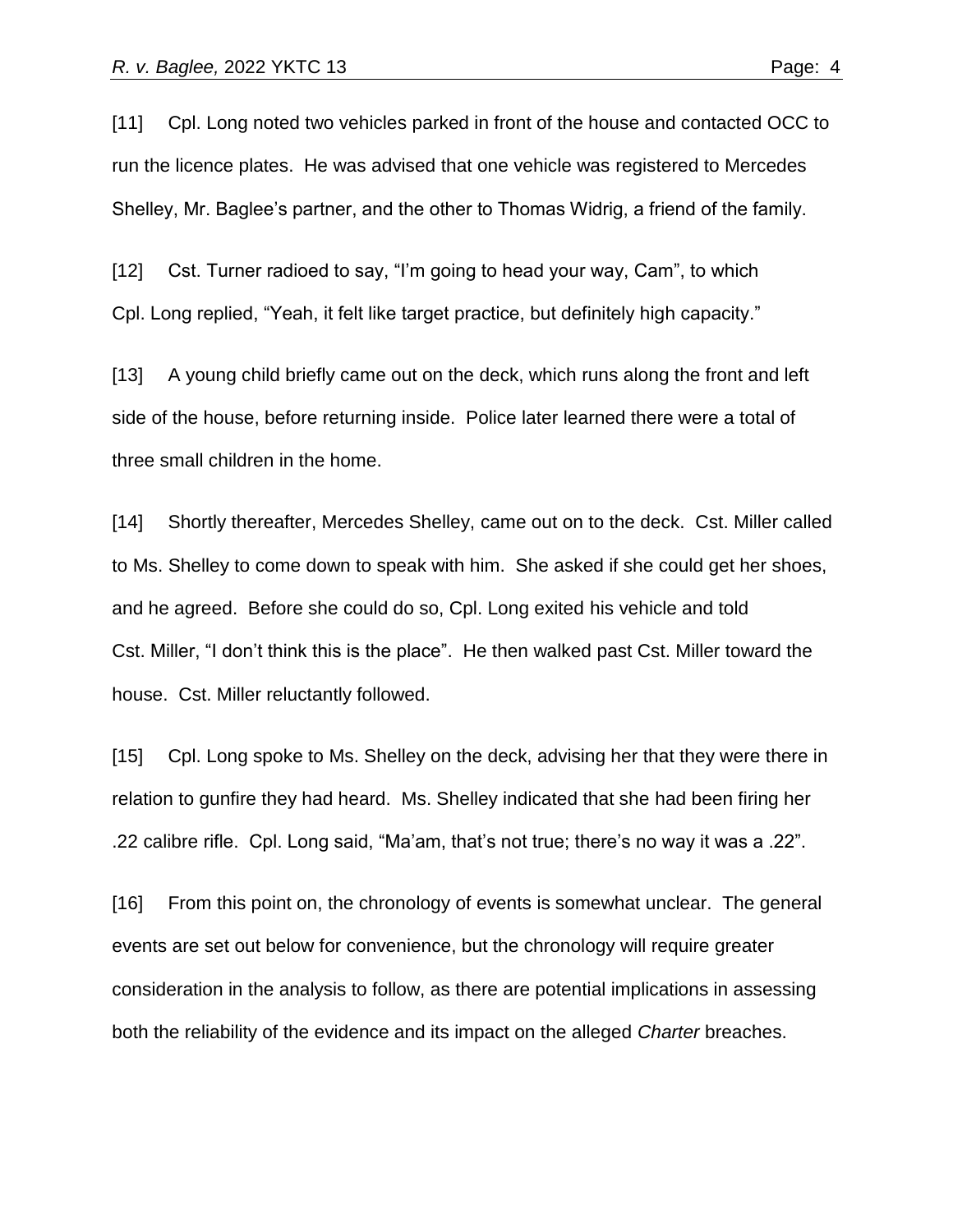[17] Cpl. Long scanned the area and noted a large number of spent shell casings of different calibres scattered around the deck. Cst. Miller also took note of the casing and says he walked behind Cpl. Long and picked up one of the casings from what he believed to be a freshly spent .223 round. Cst. Miller held up the casing and said, "This isn't a .22."

[18] Mr. Baglee came out on to the deck. Cpl. Long reiterated why they were there, and Mr. Baglee also suggested that Ms. Shelley had been firing her .22 rifle. Cpl. Long indicated that he did not believe it had been a .22 rifle, explaining that he was quite familiar with several different firearms, including those that would have been fired in order to generate the many spent casings he observed.

[19] At some point during the conversation with Mr. Baglee, Ms. Shelley went into the home and retrieved a bolt action .22 calibre rifle. She handed it to Cst. Miller who made sure it was unloaded before setting it aside.

[20] Mr. Baglee then said that Ms. Shelley may have been firing the XCR .308 rifle. When asked where the .308 rifle was located, Ms. Shelley looked to Mr. Baglee. Cst. Miller suggested to her that if she had been firing the .308 rifle, she would know where it was located.

[21] Cst. Miller accompanied Ms. Shelley into the home to retrieve the .308 rifle. Ms. Shelley advised Cst. Miller that the firearms were legal. She reached into her purse to provide him with her Possession and Acquisition Licence ("PAL"). Cst. Miller set the PAL aside. He followed Ms. Shelley to the bedroom, where the .308 rifle was located on the floor on the far side of the bed. Cst. Miller ejected a live round from the chamber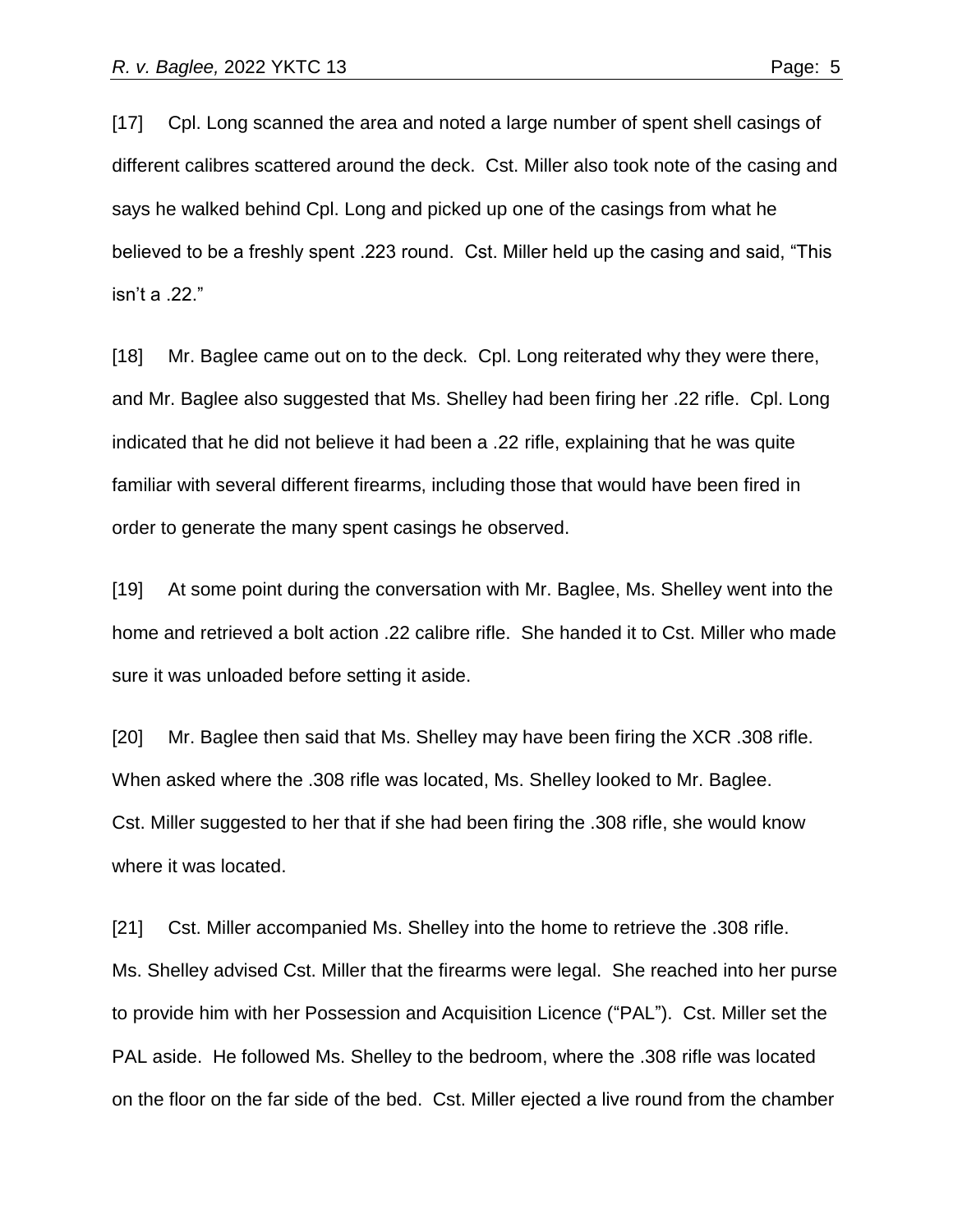and pulled the magazine out; noting the weight of the magazine suggested it held a number of rounds.

[22] Cst. Miller asked Ms. Shelley if there were any more firearms, and she pointed out a shotgun partially visible in the bedroom closet. Cst. Miller retrieved the shotgun, which he also noted to be loaded with one round in the chamber, three rounds in the tube, and additional shotgun shells in a nylon sleeve on the butt or stalk of the gun. He unloaded the shotgun and returned to the deck, taking both firearms with him.

[23] At some point over the course of these events, three things occurred, for which the chronology is particularly unclear. Thomas Widrig came out on to the deck and indicated that he had been in the back room playing video games and had not heard any shots. Mr. Baglee made an admission to Cpl. Long that he was subject to a firearms prohibition as a result of a conviction for robbery. Cpl. Long detained Mr. Baglee, placed him in handcuffs, and advised Mr. Baglee that he did not need to say anything, but that anything he did say could be used against him.

[24] While Mr. Baglee remained on the deck in cuffs, Ms. Shelley, Mr. Widrig, and the children continued to move freely about both inside and outside of the residence.

[25] When Cst. Miller returned to the deck, he provided the .308 magazine to Cpl. Long who believed it to be a prohibited device based on weight, meaning the magazine held more than the five rounds allowed by law. Cst. Miller placed the three firearms on the trampoline next to the deck.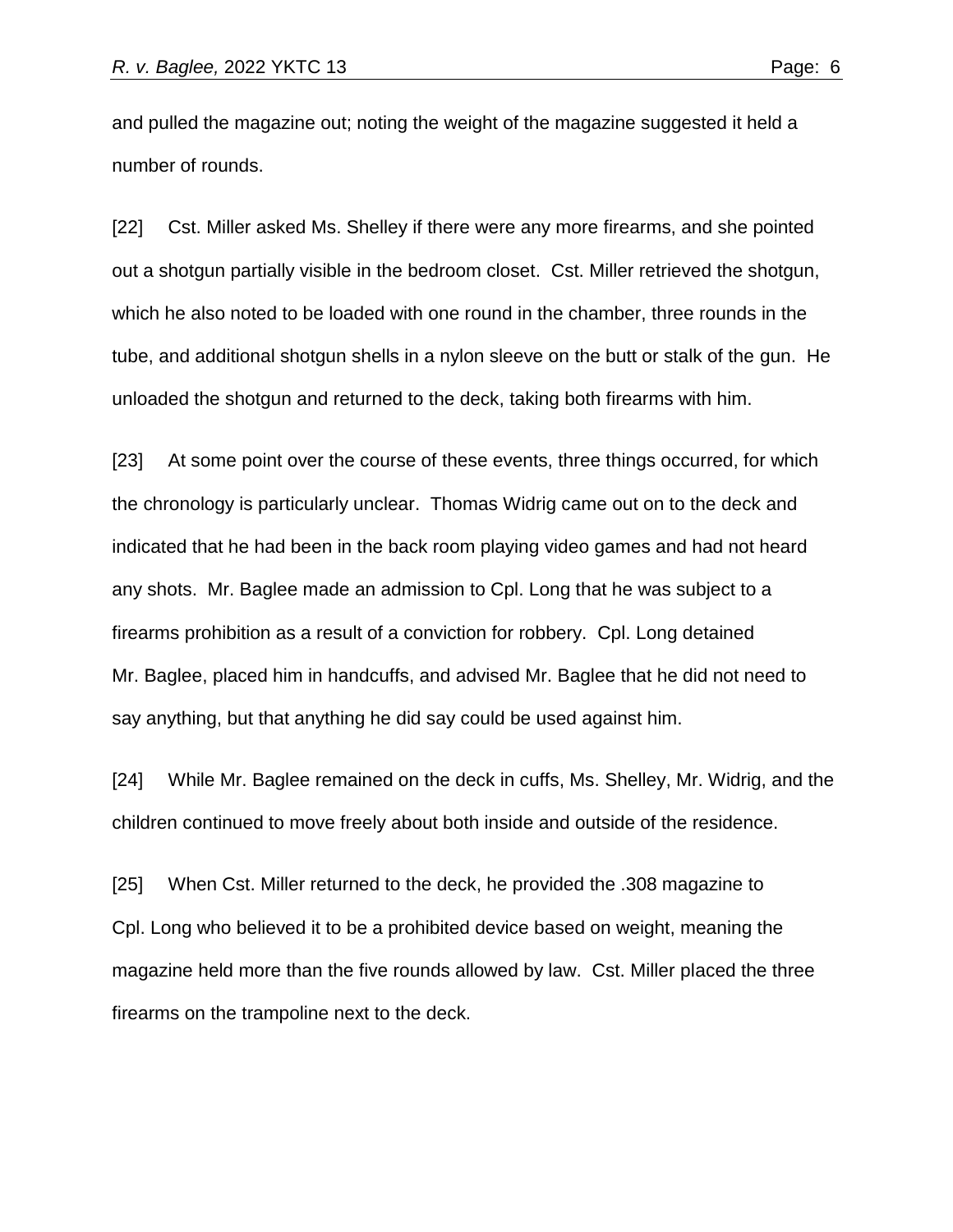[26] Cpl. Long decided to "clear" the house. He searched the couch in the living area for any firearms, and directed Ms. Shelley and Mr. Widrig to sit on the couch. Cst. Miller positioned himself at the door where he could observe both Mr. Baglee, cuffed and seated on a chair on the deck, and Ms. Shelley, Mr. Widrig, and three young children, all located in the living area. Cpl. Long then "cleared" the house by doing a "tactical" walk through each of the rooms, both upstairs and downstairs, identifying himself loudly along the way.

[27] Cpl. Long located a loaded .22 calibre rifle in a crib in the basement and a 12-gauge shotgun on a dresser in the master bedroom.

[28] When Cpl. Long returned, he advised Mr. Baglee of what he had found and indicated that they would be seeking a search warrant. Mr. Baglee told Cpl. Long that he would find cocaine in the shop. Mr. Baglee then asked to speak to Cpl. Long in private. Cpl. Long took Mr. Baglee into the bedroom where Mr. Baglee spoke to Cpl. Long about concerns he had for his family's safety.

[29] At 8:37 p.m., Csts. Turner and Lightfoot arrived at the residence. While Cst. Turner suggests that Cpl. Long was on the deck when they arrived, I am satisfied that he was simply mistaken on this point. All of the evidence overwhelmingly indicates that Cst. Miller, rather than Cpl. Long, was on the deck when Csts. Turner and Lightfoot arrived. Cst. Miller provided both with an overview of the circumstances. Cst. Lightfoot entered the residence where he encountered Cpl. Long who told him that Mr. Baglee was in the bedroom. Cst. Lightfoot went to the bedroom where he found Mr. Baglee. After speaking to Mr. Baglee, Cst. Lightfoot determined that Mr. Baglee did not need to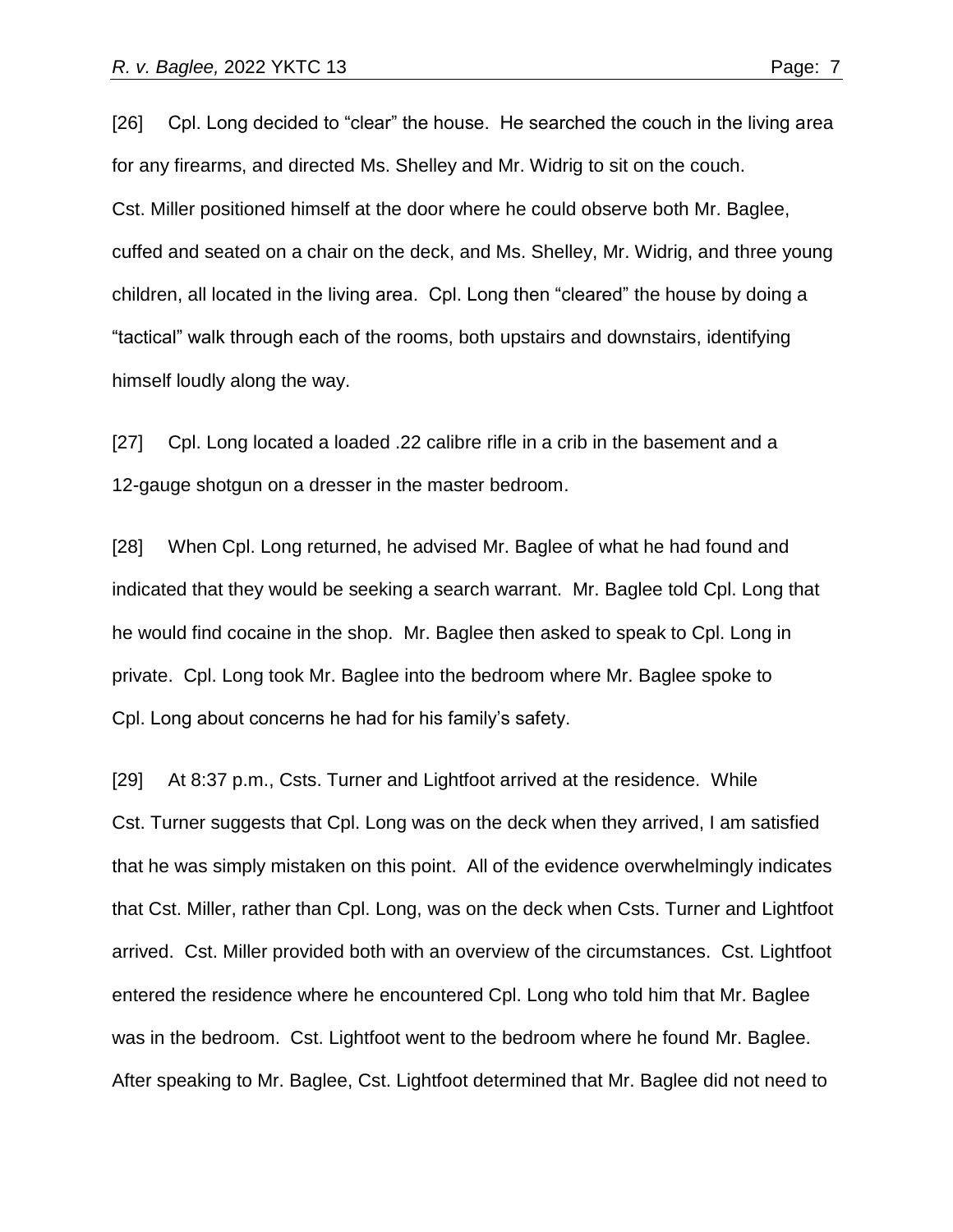be handcuffed in front of his children as he was escorted from his home. Accordingly, Cst. Lightfoot removed the handcuffs.

[30] Cst. Lightfoot escorted Mr. Baglee out of the bedroom, allowing him to hug and say goodbye to his children along the way. Cst. Lightfoot turned Mr. Baglee over to Cst. Turner who also determined it was unnecessary to cuff Mr. Baglee in front of his children. Cst. Turner escorted Mr. Baglee out of the home, where he cuffed Mr. Baglee for transport and placed him inside the police vehicle. At 9:02 p.m., Cst. Turner formally arrested Mr. Baglee for possession of a firearm while prohibited, read him his right to counsel, and advised him of the police warning. Mr. Baglee's mother arrived to provide transportation to Ms. Shelley, Mr. Widrig, and the children. Cst. Turner allowed Mr. Baglee to speak with his mother, keeping him in sight but allowing them some privacy by moving a short distance away.

[31] Csts. Turner and Lightfoot transported Mr. Baglee to the Arrest Processing Unit, where he was ultimately provided access to counsel at 11:04 p.m. Around the same time as Csts. Turner and Lightfoot departed, Ms. Shelley, Mr. Widrig, and the children left with Mr. Baglee's mother.

[32] Cpl. Long and Cst. Miller "cleared" the garage or shop after everyone else had left, locating cocaine, firearms, and firearm parts. They then conducted a perimeter search of the property, while waiting for a search warrant to be obtained by Cst. Lightfoot.

[33] No one else was located in the buildings or elsewhere on the property.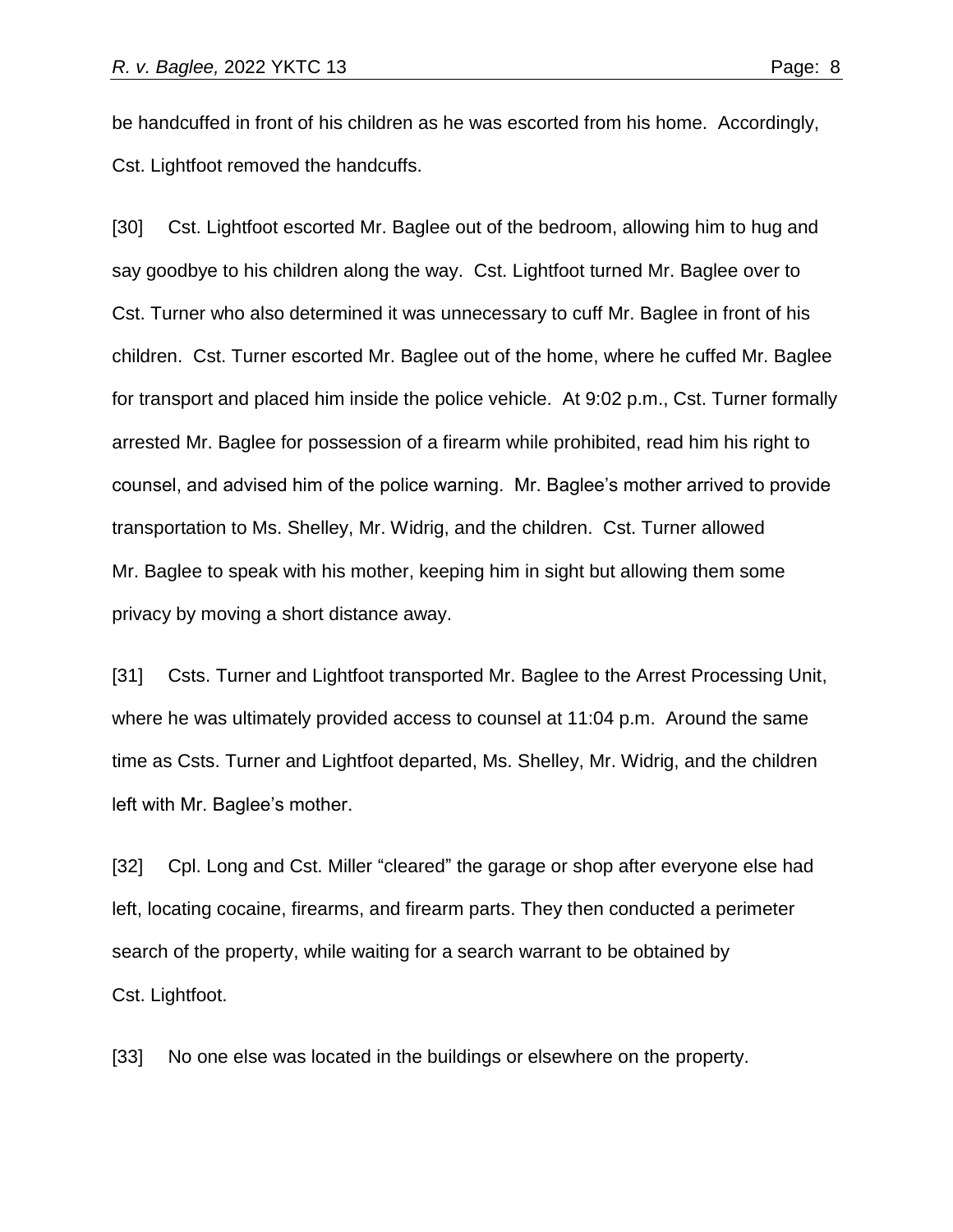[34] Several other RCMP members arrived to execute the search warrant some time later, and a thorough search of the property was conducted. All items seized are listed in Exhibit 3 and photographed in Exhibit 4. While the exhibit list is somewhat difficult to decipher, as are the photographs, without further explanation, it would appear that a total of nine firearms were seized, including the four others named in the Information, along with the .308 rifle. In addition to the nine firearms, there were numerous firearm parts, magazines, a silencer, and considerable ammunition located and seized. In addition to drug paraphernalia, the exhibit list references that a total of 118.83 grams of cocaine was seized.

#### **Issues**

[35] As noted, Mr. Baglee has filed a Notice of *Charter* Application alleging that the actions of the police on July 30, 2019, violated several of his *Charter* rights. The issues for determination on the *voir dire* are as follows:

- 1. Whether any or all of the police conduct constituting a search violated Mr. Baglee's s. 8 right to be secure against unreasonable search and seizure;
- 2. Whether Mr. Baglee's detention was arbitrary contrary to s. 9;
- 3. Whether the informational and implementational components of Mr. Baglee's right to counsel under s. 10(b) were violated; and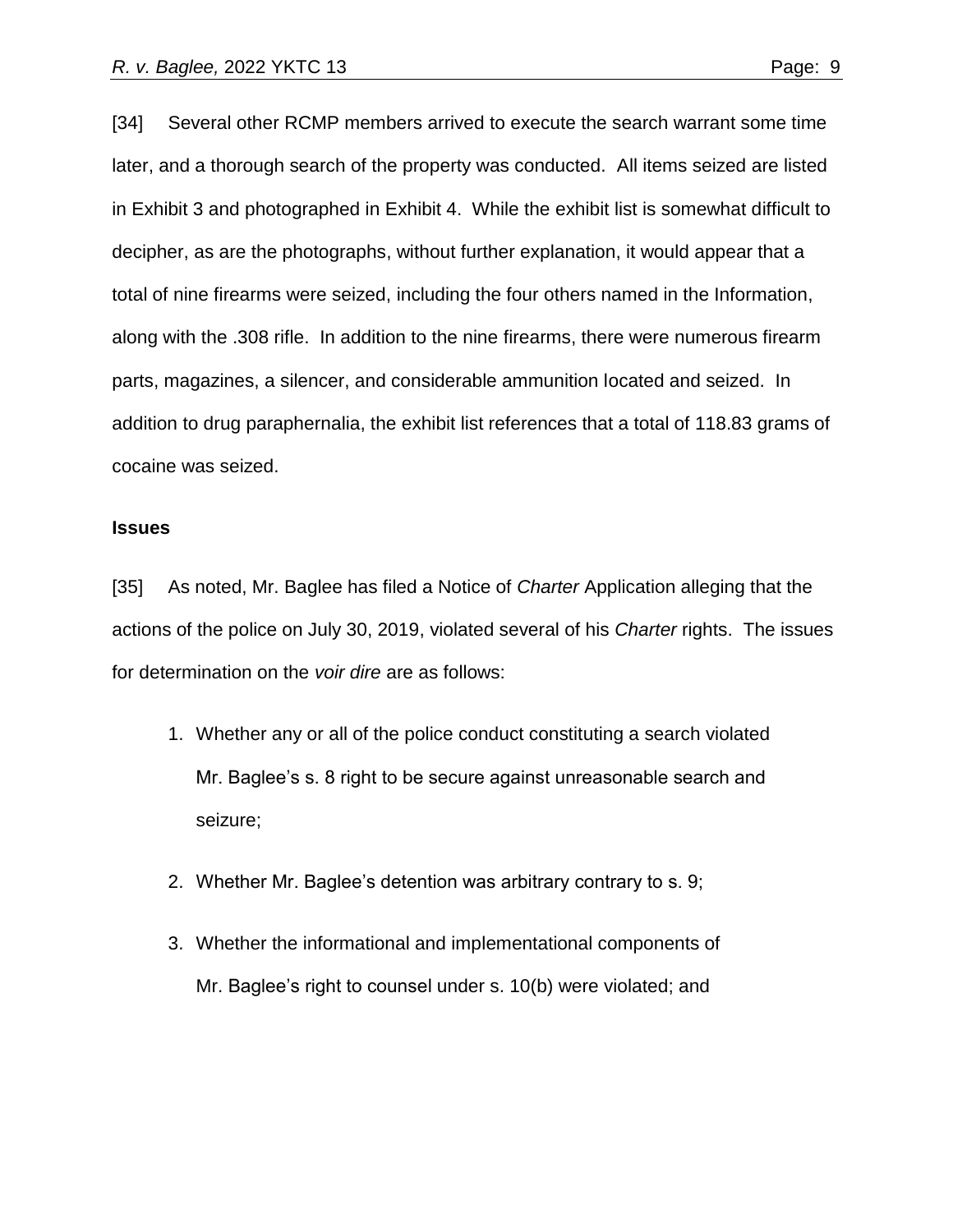appropriate?

# **Section 8**

[36] For the purposes of this *voir dire*, the first issue, the s. 8 argument, relates to police conduct prior to obtaining the search warrant rather than the validity of the search warrant itself. That being said, the ruling on the *voir dire*, depending on its outcome, may well have implications for the validity of the warrant.

# *The Legal Framework*

- [37] The s. 8 analysis has three components that must be addressed:
	- 1. Is there a reasonable expectation of privacy;
	- 2. Is there a search and/or seizure; and
	- 3. Is the search and/or seizure unreasonable?

## Reasonable Expectation of Privacy

[38] With respect to the first component, expectation of privacy, Crown has quite properly conceded the longstanding recognition of the high expectation of privacy one has in their private residence, which has been repeatedly affirmed by the Supreme Court of Canada (see *R. v. Godoy*, [1999] 1 S.C.R. 311; *R. v. Feeney*, [1997] 2 S.C.R. 13; *R. v. MacDonald*, 2014 SCC 3).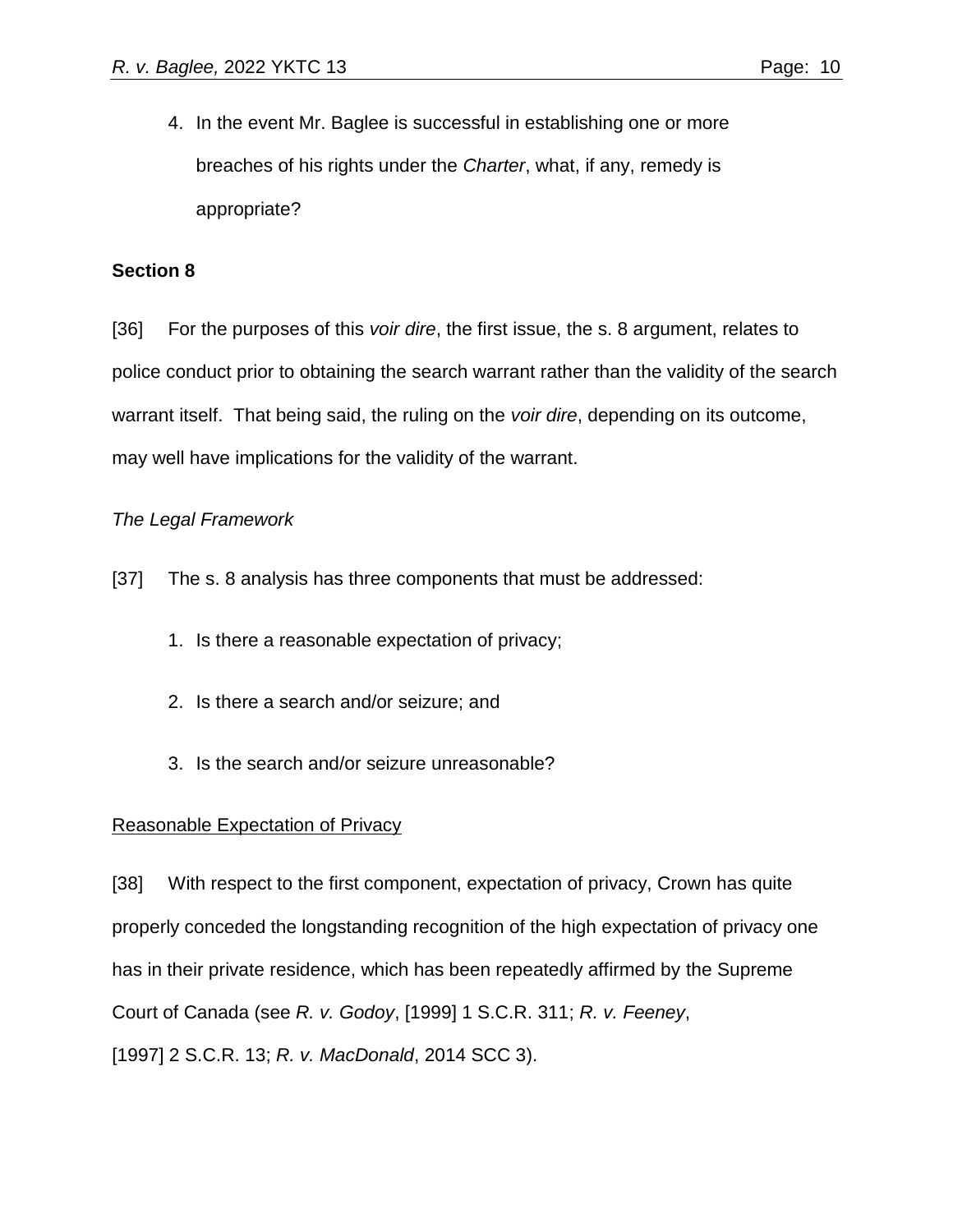## **Search or Seizure**

[39] For the second component, I first need to determine if there has been a search and/or seizure. In this case, defence submits that much of the police conduct, from the time the officers turned onto Mr. Baglee's driveway onwards, amounts to searches in law. Specifically, defence counsel has characterized the following police actions as searches:

- a. Turning to drive up the private driveway;
- b. Recording and running the licence plates of vehicles parked on the property;
- c. Scanning the area around the house for evidence;
- d. Picking up shell casings; and
- e. Entering and clearing the home and garage.

[40] The Supreme Court of Canada, in *R. v. A.M.*, 2008 SCC 19, at para. 8, held that a search, for the purposes of s. 8, "…may be defined as the state invasion of a reasonable expectation of privacy…" (see also *R. v. Wise*, [1992] S.C.R. 527, at p. 533; and *R. v. Evans*, [1996] 1 S.C.R. 8, at para. 11). Based on this definition, it is indisputable that entry into Mr. Baglee's home and garage would amount to searches under s. 8.

[41] The remaining police actions identified occurred outside of Mr. Baglee's actual house and outbuildings. However, Mr. Baglee's expectation of privacy clearly extends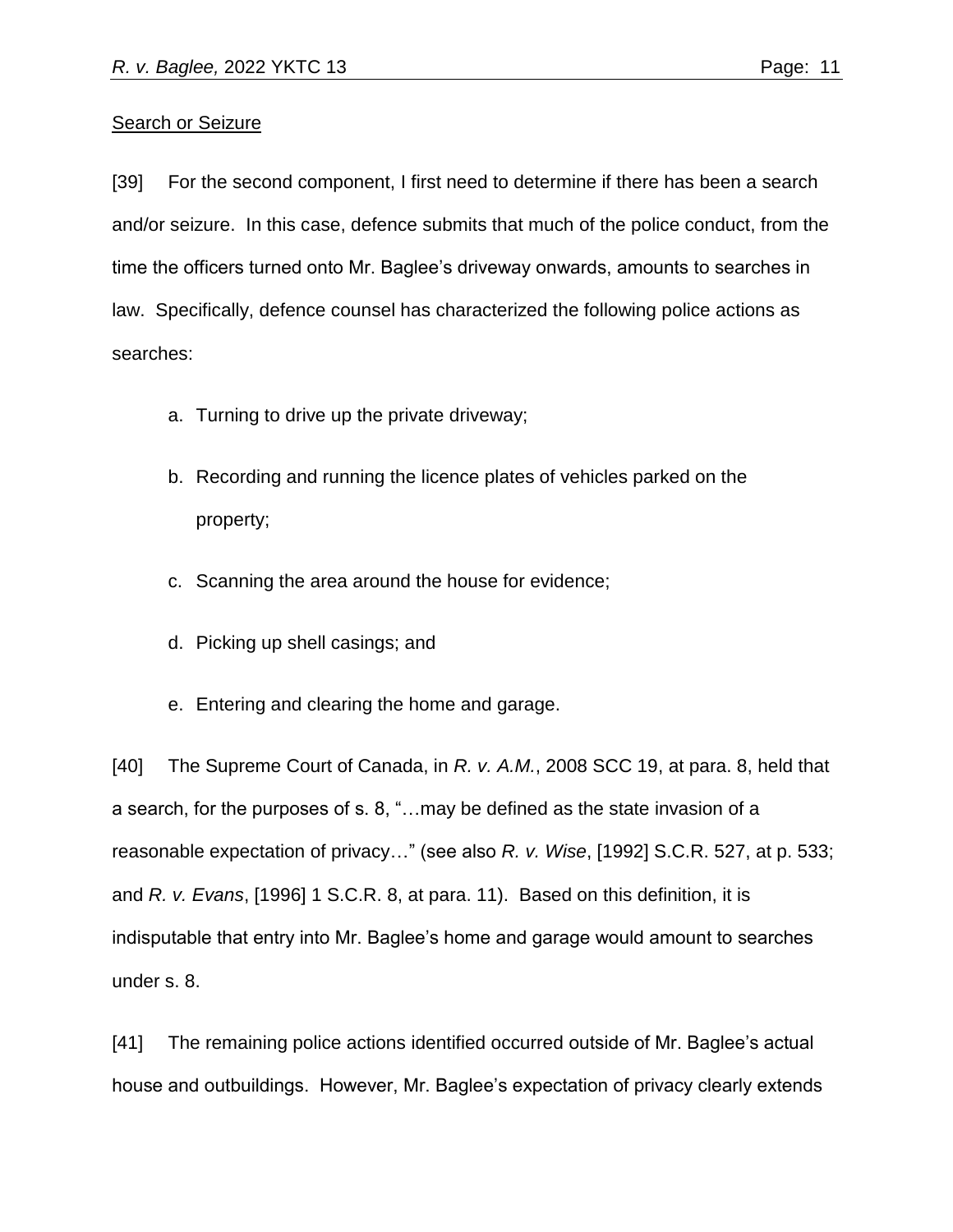to the property on which the buildings stand. In *Evans*, the Supreme Court of Canada held that a person's expectation of privacy in their home includes an expectation of privacy in the approach to their home, such as a driveway. Similarly, numerous cases have held that officers who wander around private property looking in windows, collecting garbage, or recording licence plates, are involved in what has been termed a perimeter search (see *R. v. Kokesch*, [1990] 3 S.C.R. 3; *R. v. MacAngus* (1994), 25 W.C.B. (2d) 186 (Ont. Ct. J. (Gen. Div.); *R. v. Peterson* (1994), 50 B.C.A.C. 24; *R. v. Wiley*, [1993] 3 S.C.R. 263).

[42] Thus, any state entry onto private property will constitute a search. The sole exception, as set out in *Evans*, is the existence of an implied licence to enter onto private property to approach and knock on the door with the intention of speaking to the occupants. As noted by the Supreme Court of Canada in *MacDonald*, at para. 26:

…Doing so will not be considered an invasion of privacy constituting a search if the purpose of the police is to communicate with the occupant. But "[w]here the conduct of the police … goes beyond that which is permitted by the implied licence to knock, the implied 'conditions' of that licence have effectively been breached, and the person carrying out the unauthorized activity approaches the dwelling as an intruder" (*Evans*, at para 15). In such circumstances, the police action constitutes a "search".

[43] Applying this test, I am satisfied that all of the police conduct itemized by counsel for Mr. Baglee involved state intrusion on a reasonable expectation of privacy thereby amounting to searches for the purposes of s. 8 of the *Charter*. That being said, the conduct involves varying degrees of state intrusion, from minor to extreme. Thus, a determination of whether each of these searches was in breach of s. 8 will depend on determination of the third component, namely reasonableness.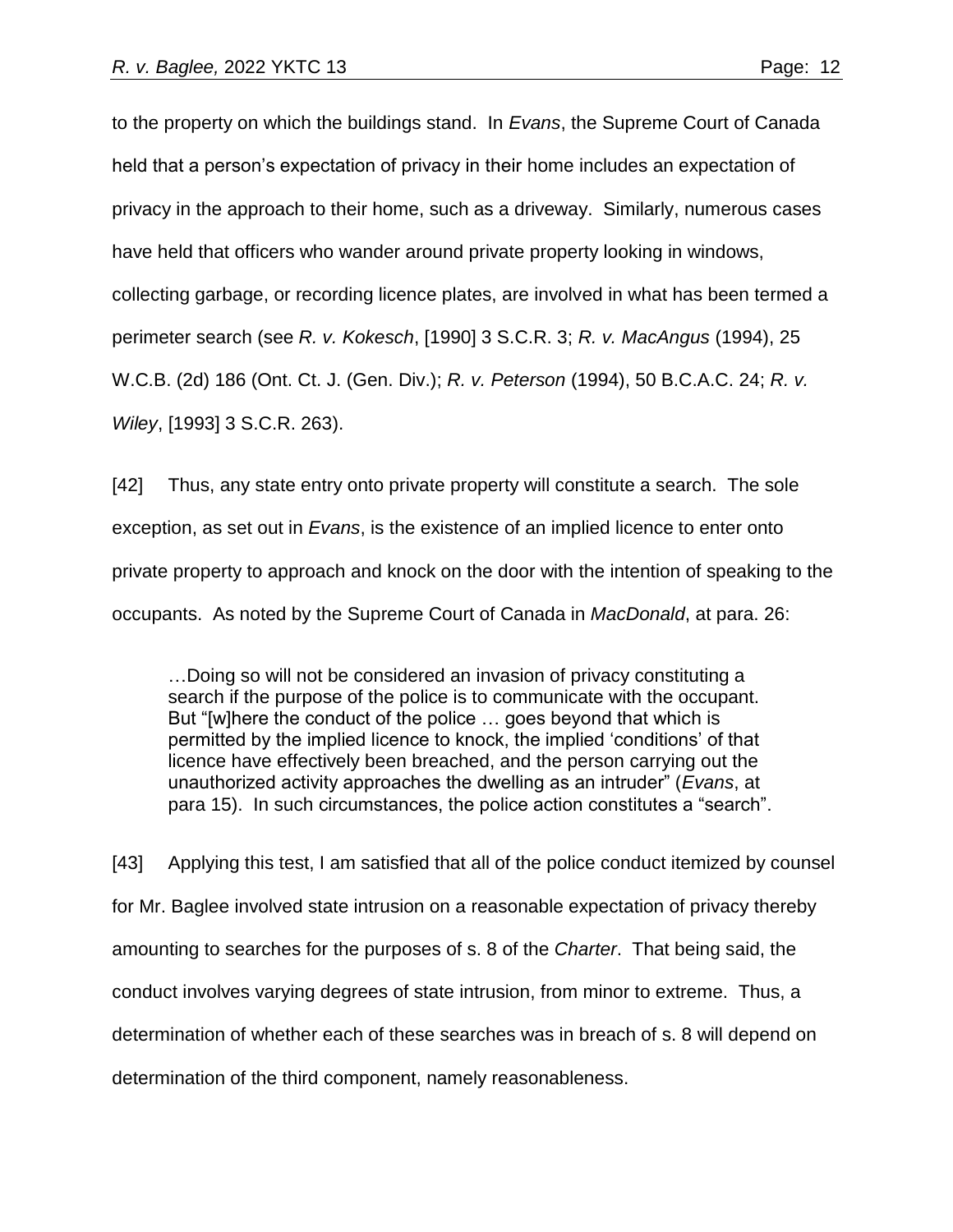#### Were the Searches Reasonable?

[44] The starting point in assessing the reasonableness of the searches is the lengthy line of cases, beginning with the 1984 decision of the Supreme Court of Canada in *Hunter v. Southam Inc.*, [1984] 2 S.C.R. 145, which make it clear that all warrantless searches are *prima facie* unreasonable. Furthermore, in the s. 8 analysis of a warrantless search, the onus shifts from the defendant being required to establish a *Charter* breach, on a balance of probabilities, to the Crown being required to rebut, also on a balance of probabilities, the presumption that the warrantless search is unreasonable.

[45] The legal framework for assessing the reasonableness of warrantless searches was articulated by the Supreme Court of Canada in *R. v. Collins*, [1987] 1 S.C.R. 265, at para. 23: "A search will be reasonable if it is authorized by law, if the law itself is reasonable and if the manner in which the search was carried out is reasonable. ..."

[46] In this case, as with many, the assessment of reasonableness turns on the first branch of the framework, namely whether the searches were authorized by law. As the only authorizing law at issue is the common law, and the common law is presumed to be reasonable, the second branch of the test does not require any analysis. With respect to the third branch, the manner in which the searches were conducted, neither defence argument nor the evidence raises any questions of unreasonableness specific to the manner in which the searches were conducted in this case.

[47] The test for determining whether a search was authorized by law was initially adopted by the Supreme Court of Canada from the British case of *R. v. Waterfield*,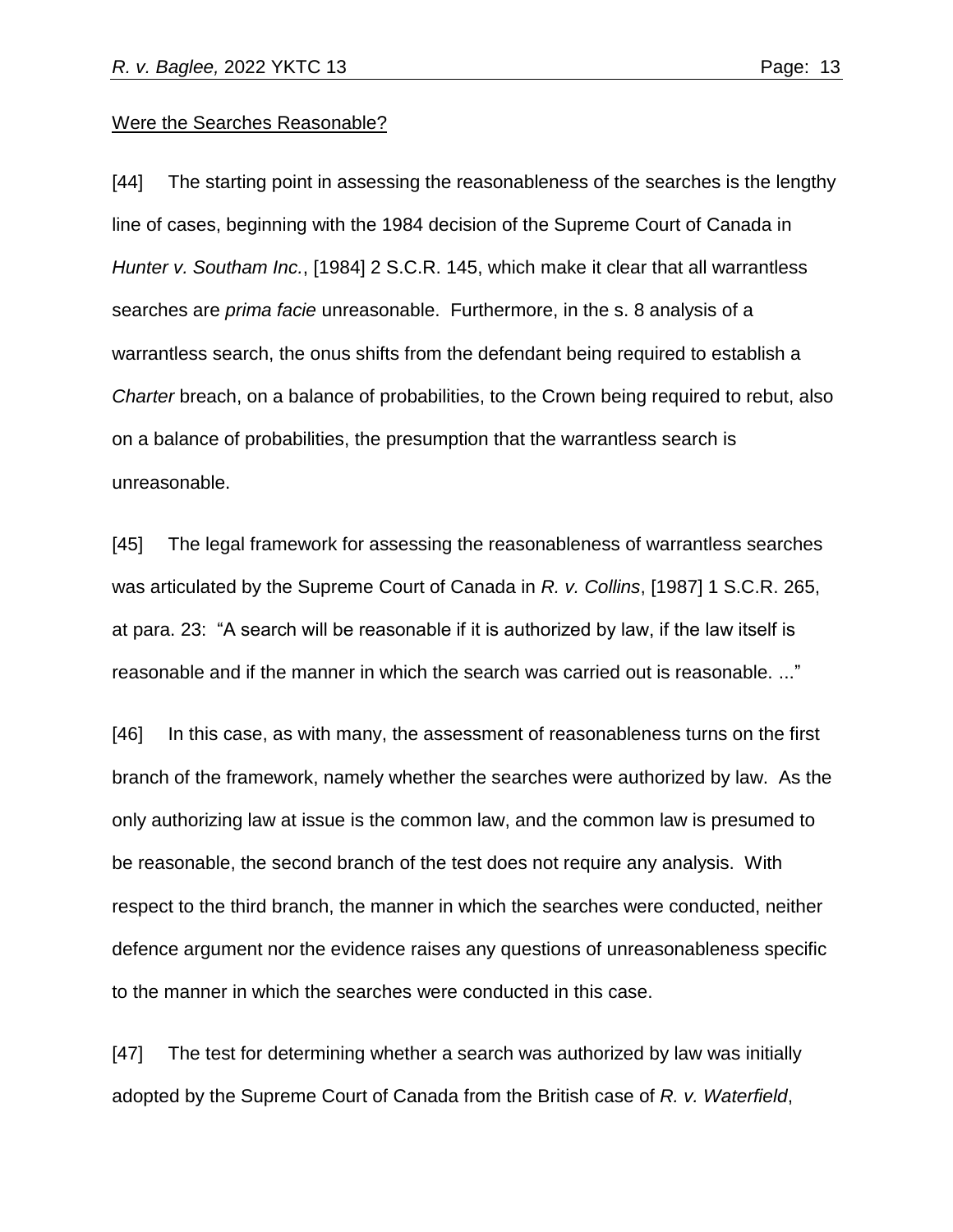[1963] 3 All E.R. 659 (C.C.A.) in *Dedman v. The Queen,* [1985] 2 S.C.R. 2. The test

was reiterated by the Supreme Court of Canada in *Godoy*, at para. 12, as follows:

The accepted test for evaluating the common law powers and duties of the police was set out in Waterfield, supra (followed by this Court in R. v. Stenning, [1970] [S.C.R.](https://advance.lexis.com/search/?pdmfid=1505209&crid=224df4bd-ed7b-4ad7-bef5-0d66af7f5b9f&pdsearchterms=r.+v.+godoy%2C+%5B1998%5D+s.c.j.+no.+85&pdicsfeatureid=1517129&pdstartin=hlct%3A1%3A11&pdcaseshlctselectedbyuser=false&pdtypeofsearch=searchboxclick&pdsearchtype=SearchBox&pdqttype=or&pdpsf=%3A%3A1&pdquerytemplateid=&ecomp=vxkt9kk&earg=pdpsf&prid=72698797-1c3c-4e45-96eb-6627922ac542) 631, Knowlton v. The Queen, [1974] [S.C.R.](https://advance.lexis.com/search/?pdmfid=1505209&crid=224df4bd-ed7b-4ad7-bef5-0d66af7f5b9f&pdsearchterms=r.+v.+godoy%2C+%5B1998%5D+s.c.j.+no.+85&pdicsfeatureid=1517129&pdstartin=hlct%3A1%3A11&pdcaseshlctselectedbyuser=false&pdtypeofsearch=searchboxclick&pdsearchtype=SearchBox&pdqttype=or&pdpsf=%3A%3A1&pdquerytemplateid=&ecomp=vxkt9kk&earg=pdpsf&prid=72698797-1c3c-4e45-96eb-6627922ac542) 443, and Dedman v. The Queen, [1985] 2 [S.C.R.](https://advance.lexis.com/search/?pdmfid=1505209&crid=224df4bd-ed7b-4ad7-bef5-0d66af7f5b9f&pdsearchterms=r.+v.+godoy%2C+%5B1998%5D+s.c.j.+no.+85&pdicsfeatureid=1517129&pdstartin=hlct%3A1%3A11&pdcaseshlctselectedbyuser=false&pdtypeofsearch=searchboxclick&pdsearchtype=SearchBox&pdqttype=or&pdpsf=%3A%3A1&pdquerytemplateid=&ecomp=vxkt9kk&earg=pdpsf&prid=72698797-1c3c-4e45-96eb-6627922ac542) 2). If police conduct constitutes a prima facie interference with a person's liberty or property, the court must consider two questions: first, does the conduct fall within the general scope of any duty imposed by statute or recognized at common law; and second, does the conduct, albeit within the general scope of such a duty, involve an unjustifiable use of powers associated with the duty.

[48] As there is no relevant statute codifying police duties in the Yukon, the first

branch of the *Waterfield* test requires consideration of police duties at common law. In

*Godoy*, the Supreme Court of Canada summarized police duties at common law,

quoting from *Dedman*:

15 In *Dedman, supra*, at pp. 11-12, this Court held that the common law duties of the police (statutorily incorporated in s. 42(3)) include the "preservation of the peace, the prevention of crime, and the protection of life and property" (emphasis added). As Finlayson J.A. noted in the Court of Appeal, the common law duties of the police have yet to be judicially circumscribed. Furthermore, the duty to protect life is a "general duty" as described by Finlayson J.A., and is thus not limited to protecting the lives of victims of crime.

[49] In *R. v. Mann*, 2004 SCC 52, the Supreme Court of Canada referenced the common law police duty to investigate crime (see para. 35).

[50] Accordingly, the first branch of the *Waterfield* test, as applied to the case at bar, requires determination of which particular police duty the police actions in this case fall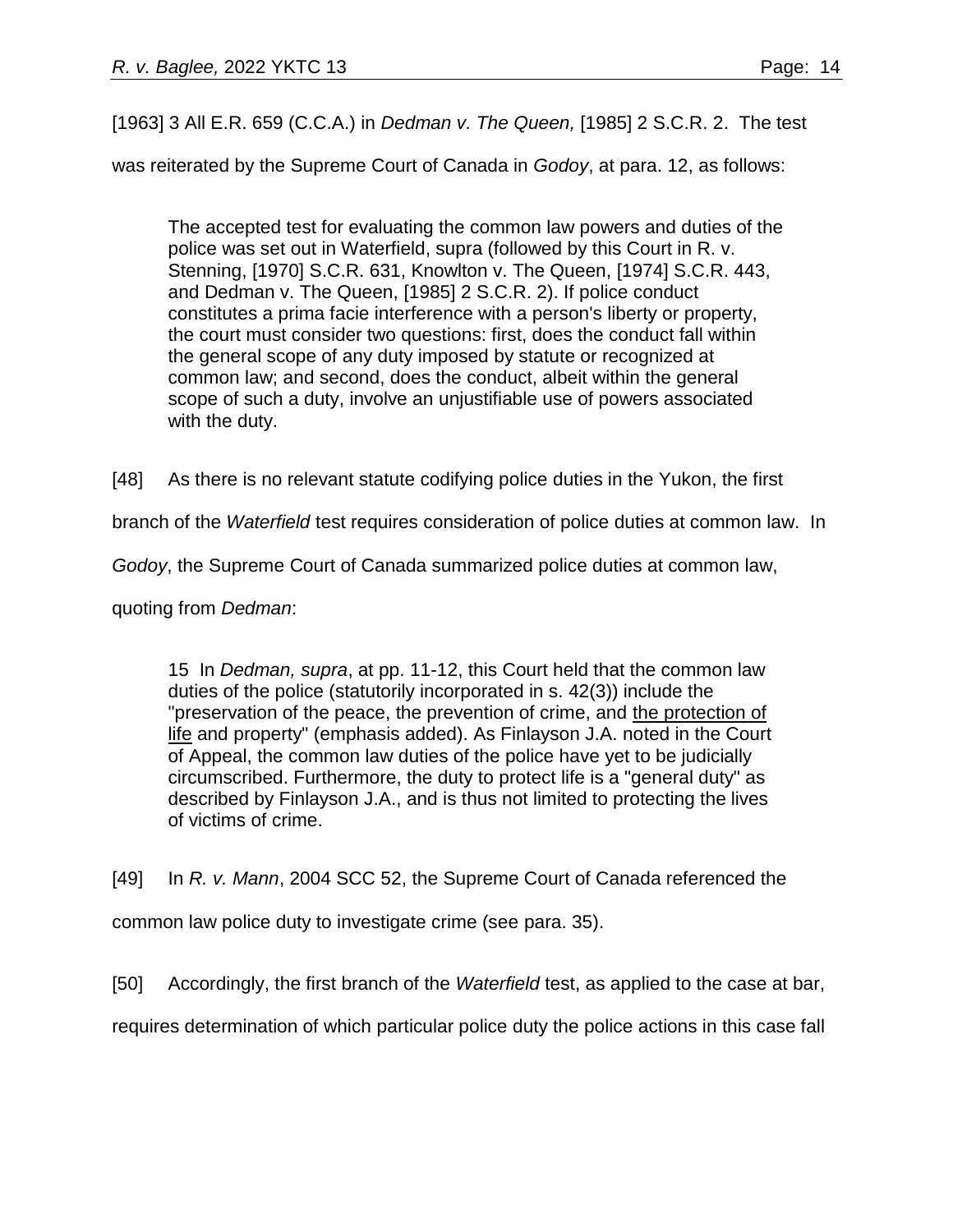under: the duty to protect life, as asserted by the Crown, or the duty to investigate crime, as argued by the defence.

[51] Once the police duty is determined, step two of the *Waterfield* test requires consideration of "…whether the action constitutes a justifiable exercise of powers associated with the duty…" (*MacDonald*, at para. 36). The case law is clear that, while the police may have a duty, "…they are not empowered to undertake any and all action in the exercise of that duty…" (*Mann*, at para. 35).

[52] In assessing whether the police actions in this case were justifiable, Crown argues that I should equate the situation before me with a 911 call, in effect, by considering Cpl. Long and Cst. Miller to be in a situation analogous to that of a 911 caller.

[53] In *Godoy*, the leading case on police powers in relation to 911 calls, the facts involved a 911 call that had been disconnected before the caller spoke. This fell into the category of an unknown trouble call, which, by virtue of police policy, was the second highest priority call after police officer in distress calls. Police attended the residence and knocked. The accused opened the door, but denied that there was any problem. The police asked to enter to investigate, but the accused tried to close the door. The police forced entry, heard a woman crying, and found the accused's spouse in the bedroom with visible injuries. The accused was arrested for assault.

[54] The Court held that the police were acting in furtherance of their duty to protect life. In determining whether the police actions were a justifiable use of police powers, the Court noted that 911 calls are distress calls that may occur in situations where the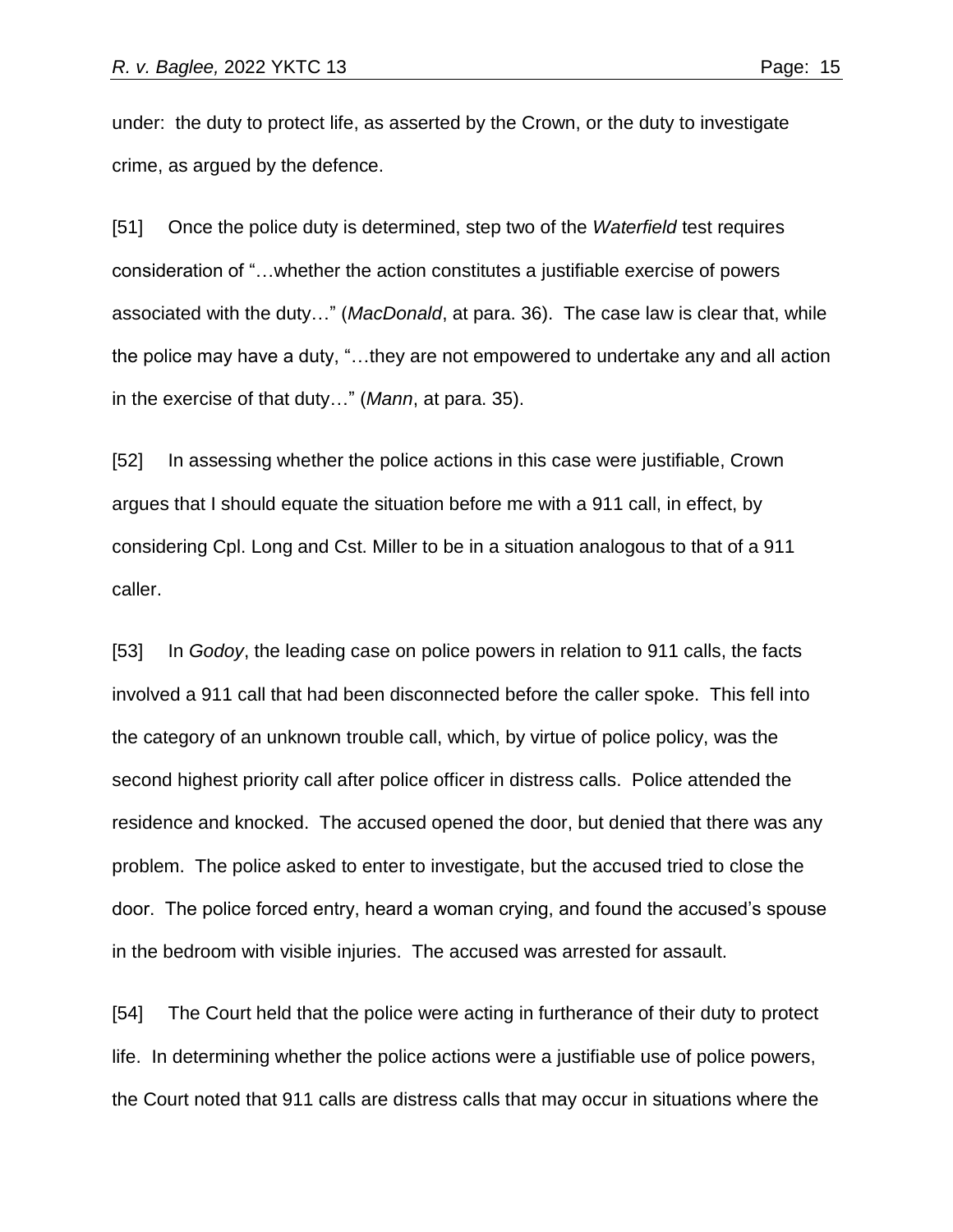caller cannot, for various reasons, speak and identify themselves or the nature of the

distress. At para. 22, the Court concluded as follows:

Thus in my view, the importance of the police duty to protect life warrants and justifies a forced entry into a dwelling in order to ascertain the health and safety of a 911 caller. The public interest in maintaining an effective emergency response system is obvious and significant enough to merit some intrusion on a resident's privacy interest. However, I emphasize that the intrusion must be limited to the protection of life and safety. The police have authority to investigate the 911 call and, in particular, to locate the caller and determine his or her reasons for making the call and provide such assistance as may be required. The police authority for being on private property in response to a 911 call ends there. They do not have further permission to search premises or otherwise intrude on a resident's privacy or property. In Dedman, supra, at p. 35, Le Dain J. stated that the interference with liberty must be necessary for carrying out the police duty and it must be reasonable. A reasonable interference in circumstances such as an unknown trouble call would be to locate the 911 caller in the home. If this can be done without entering the home with force, obviously such a course of action is mandated. … [emphasis added]

[55] The difficulty with the analogy the Crown asks me to draw, is that the *Godoy* case very clearly limits the power of entry in a 911 case to the extent of locating and ensuring the safety of a 911 caller. While it has been relied on in numerous cases, including cases allowing entry for the purposes of searching for as yet unknown potential victims (see *R. v. Golub*, [1997] O.R. (3d) 743 (C.A.); *R. v. Jamieson*, 2002 BCCA 411), the *Godoy* case is largely premised on the characterization of a 911 call as an indicator of distress and the significant public interest in ensuring an appropriate emergency response to 911 calls. Indeed, Crown has provided a secondary source in the form of a British Columbia Coroner's verdict into the death of Lisa Dudley, *Dudley (Re)* (2018), 2008-0228-0360 (BC Coroners Service), which dramatically indicates the potential for tragedy in the absence of an effective response to a 911 call.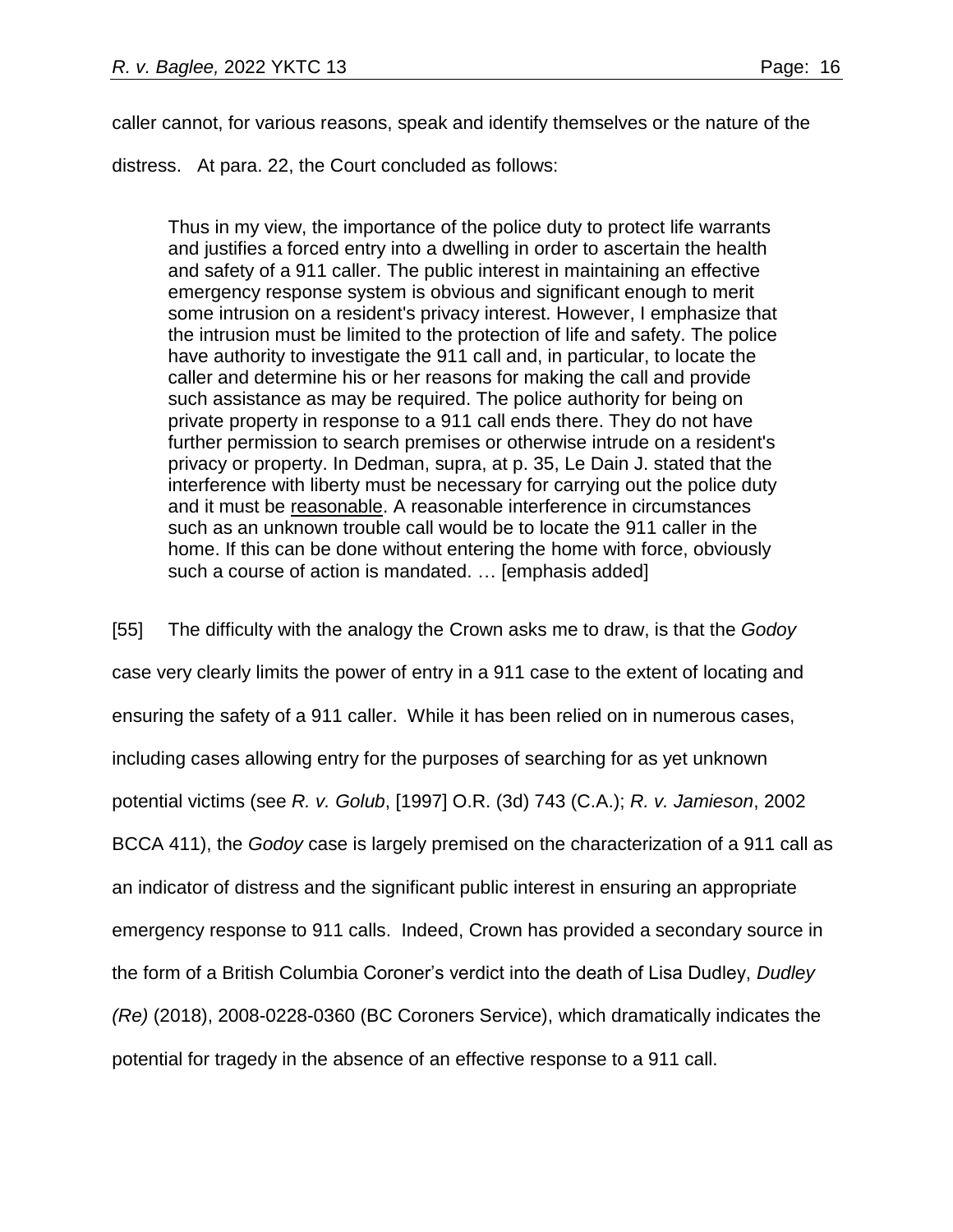[56] This case does not involve a 911 call indicative of someone being in distress, hence it does not import the same public interest considerations related to an effective 911 response, in my view.

[57] A more analogous case would be that of the 2014 decision of the Supreme Court of Canada in *MacDonald*, in which the police responded to a noise complaint. They knocked at the door of the accused's residence and shouted. Several minutes later, the accused opened the door about 16 inches. The police officer noticed something black and shiny in the accused's right hand partially hidden behind his leg. Twice, the officer asked what the object was, but the accused did not respond. The officer pushed the door open a few more inches, the search at issue in the case. The officer then saw the object to be a handgun, leading to a forced entry and struggle to disarm the accused.

[58] The Court characterized such searches intended to respond to threats to the public or the police as "safety searches". In considering the application of the second branch of the *Waterfield* test, the Court set out the following framework:

36 …As this Court held in *Dedman*,

[t]he interference with liberty must be necessary for the carrying out of the particular police duty and it must be reasonable, having regard to the nature of the liberty interfered with and the importance of the public purpose served by the interference. [Emphasis added; p. 35.]

Thus, for the infringement to be justified, the police action must be *reasonably necessary* for the carrying out of the particular duty in light of all the circumstances (*Mann*, at para. 39; *Clayton*, at paras. 21 and 29).

37 To determine whether a safety search is reasonably necessary, and therefore justifiable, a number of factors must be weighed to balance the police duty against the liberty interest in question. These factors include: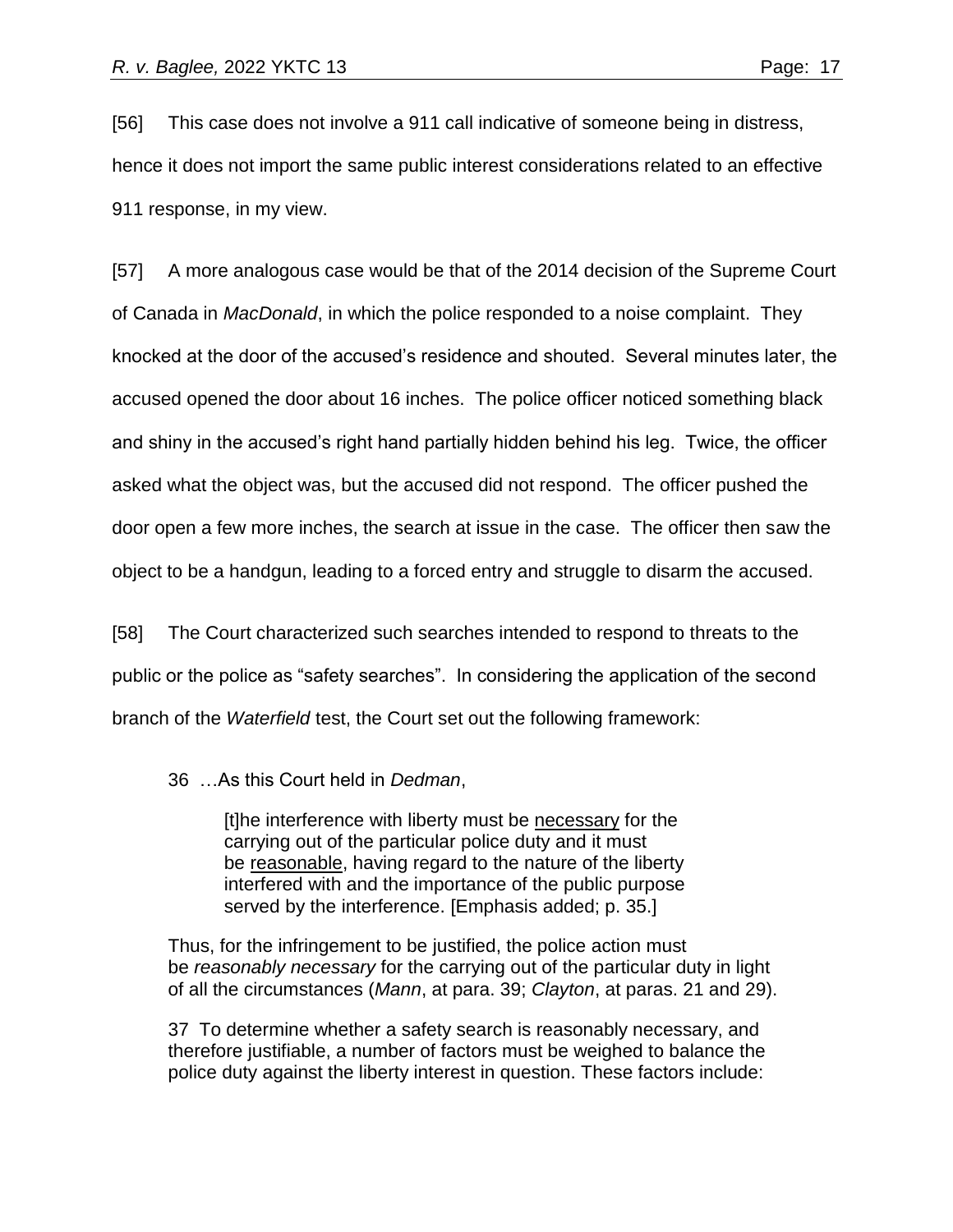1. the importance of the performance of the duty to the public good (*Mann*, at para. 39);

2. the necessity of the interference with individual liberty for the performance of the duty (*Dedman*, at p. 35; *Clayton*, at paras. 21, 26 and 31); and

3. the extent of the interference with individual liberty (*Dedman*, at p. 35).

If these three factors, weighed together, lead to the conclusion that the police action was reasonably necessary, then the action in question will not constitute an "unjustifiable use" of police powers (*Dedman*, at p. 36). …

[59] The Court further expanded on the test of reasonable necessity in the context of

safety searches at para. 41:

But although I acknowledge the importance of safety searches, I must repeat that the power to carry one out is not unbridled. In my view, the principles laid down in *Mann* and reaffirmed in *Clayton* require the existence of circumstances establishing the necessity of safety searches, reasonably and objectively considered, to address an imminent threat to the safety of the public or the police. Given the high privacy interests at stake in such searches, the search will be authorized by law only if the police officer believes on reasonable grounds that his or her safety is at stake and that, as a result, it is necessary to conduct a search (*Mann*, at para. 40; see also para. 45). The legality of the search therefore turns on its reasonable, objectively verifiable necessity in the circumstances of the matter (see *R. v. Tse*, [2012](https://advance.lexis.com/search/?pdmfid=1505209&crid=d41dc128-5c78-4ac7-8d90-e792c8cdf171&pdsearchterms=r.+v.+macdonald%2C+%5B2014%5D+1+s.c.r.+37&pdicsfeatureid=1517129&pdstartin=hlct%3A1%3A11&pdcaseshlctselectedbyuser=false&pdtypeofsearch=searchboxclick&pdsearchtype=SearchBox&pdqttype=and&pdquerytemplateid=&ecomp=r3n8k&prid=e02991b7-81d2-477d-bf8e-17b3bfe6c760) SCC 16, [2012] 1 [S.C.R.](https://advance.lexis.com/search/?pdmfid=1505209&crid=d41dc128-5c78-4ac7-8d90-e792c8cdf171&pdsearchterms=r.+v.+macdonald%2C+%5B2014%5D+1+s.c.r.+37&pdicsfeatureid=1517129&pdstartin=hlct%3A1%3A11&pdcaseshlctselectedbyuser=false&pdtypeofsearch=searchboxclick&pdsearchtype=SearchBox&pdqttype=and&pdquerytemplateid=&ecomp=r3n8k&prid=e02991b7-81d2-477d-bf8e-17b3bfe6c760) 531, at para. 33). … [emphasis added]

[60] Thus, a warrantless safety search will be justifiable, and therefore reasonable, if the officer believes that the search is reasonably necessary to eliminate an imminent threat to the safety of the public or the police, and this subjective belief is objectively verifiable.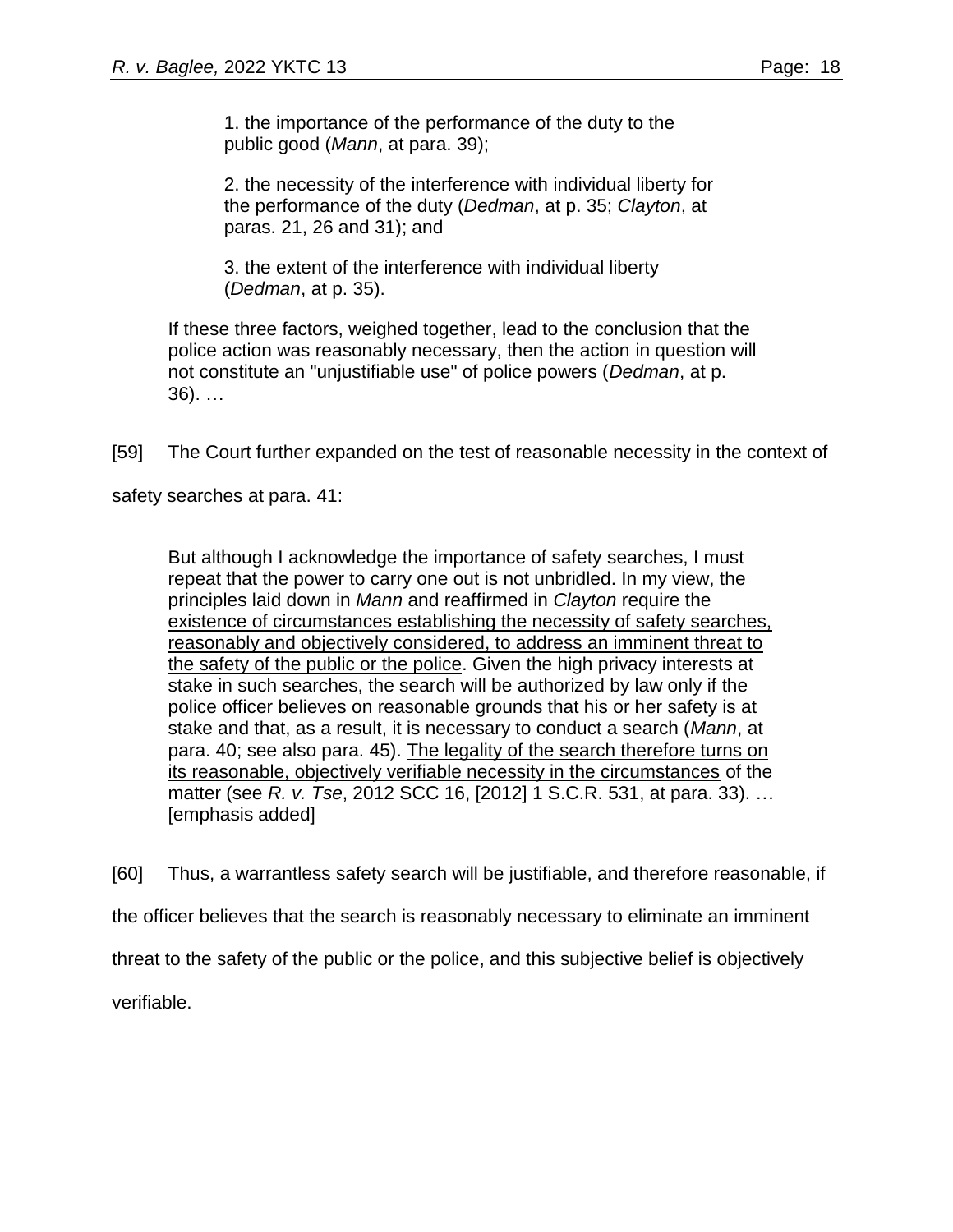[61] Alternatively, Crown relies on exigent circumstances. As noted in *Feeney*, "…exigent circumstances arise usually where immediate action is required for the safety of the police or to secure and protect evidence of a crime…" (para. 52).

[62] When applied to the case at bar, the question of exigent circumstances does not, in my view, change the test to be applied in determining reasonableness nor offer an alternative justification in assessing reasonableness in this case. Firstly, because neither the police witnesses nor the Crown have asserted that any of the searches were necessary to prevent the destruction of evidence, the only potential exigent circumstances at issue relate to the safety of the police or public, in effect, what is at issue in assessing the reasonableness of a safety search such that the considerations under the *MacDonald* test and exigent circumstances are intertwined. Furthermore, in *MacDonald*, the Court made it clear that, "[e]ven if exigent circumstances exist, however, "safety searches" must be authorized by law". From this it appears, that if a safety search is not authorized by law, it is not saved by the presence of exigent circumstances.

[63] Thus, the s. 8 analysis in this case turns on a determination, based on the facts, of the police duty being performed and whether the police powers exercised in furtherance of that duty were reasonably necessary in relation to each of the identified searches.

### **Analysis**

[64] Application of the law to the facts of this case first requires careful consideration of the evidence of Cpl. Long and Cst. Miller, including both credibility and reliability,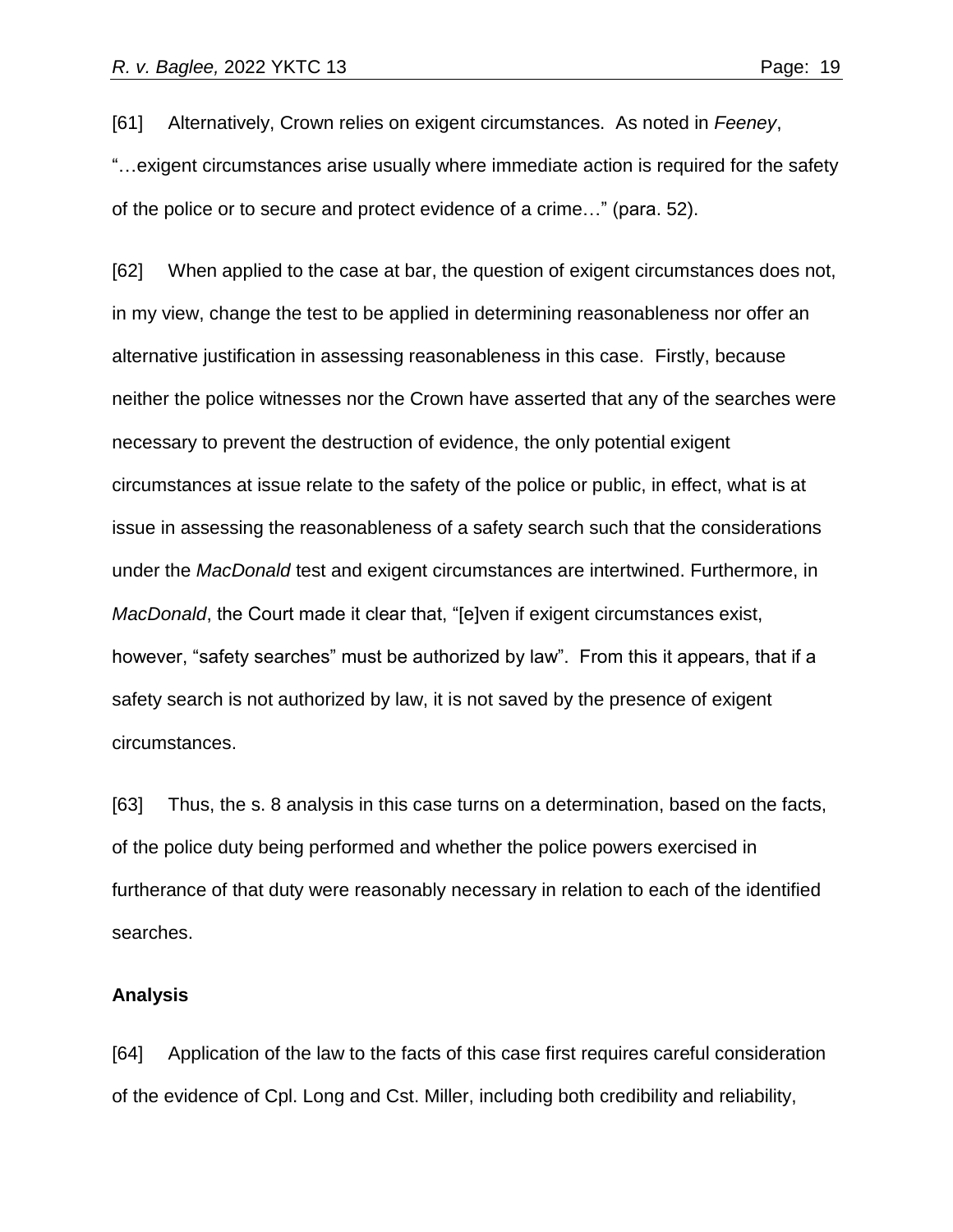before making the factual findings necessary to determine the police duty being undertaken, the officers' subjective beliefs serving as the basis for the actions undertaken, and, finally, whether their belief was objectively verifiable on the evidence.

*Cpl. Long*

[65] Turning first to Cpl. Long's evidence, I had two concerns, both of which raise questions about the reliability of his evidence, particularly on finer details: his defensiveness on cross-examination and inconsistencies in his evidence.

[66] With respect to defensiveness, there were numerous examples over the day and a half of cross-examination in which Cpl. Long seemed unwilling to agree to the obvious, most often when the topic related to what I will term his foundational premise. By that I mean that much of what Cpl. Long did flowed from his firm belief that the six shots he heard must have come from either an automatic weapon or a semi-automatic weapon with a prohibited device. From what I can infer, this belief was based on both the rapidity of the shots fired and the fact that the law limits magazines for semiautomatic weapons to a maximum capacity of five bullets. Cpl. Long became very defensive to any line of questioning that called into question this foundational premise.

[67] One example of this is seen in the line of questioning around five plus one firearms, namely firearms that can shoot six bullets, with one round in the chamber and the maximum five in the magazine. One such exchange was as follows:

Q: If I told you I had one bullet chambered in the rifle, five in the magazine, and I shot all of them, would you say that's impossible?

A: No.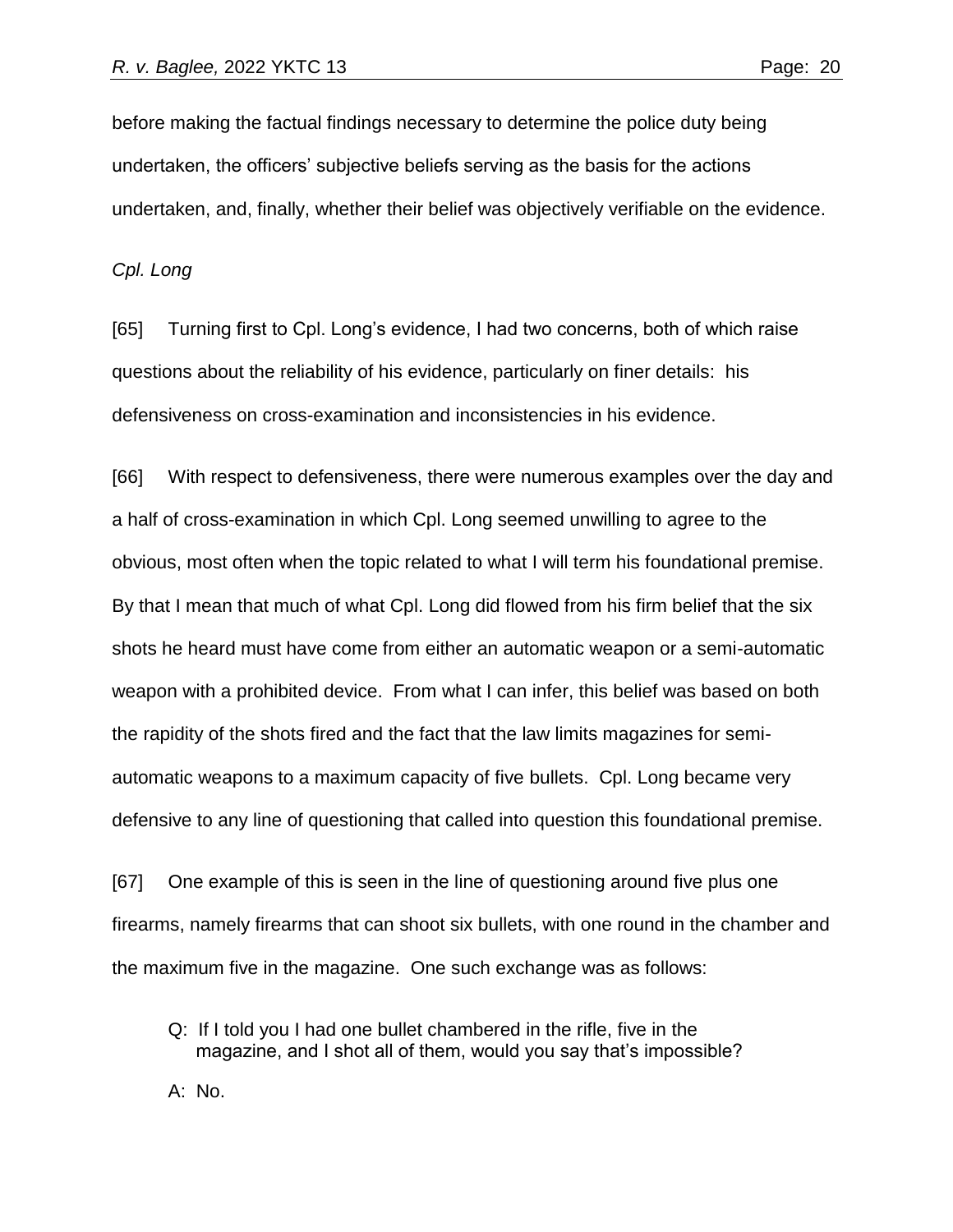- Q: In other words, it's perfectly legal to have a rifle capable of shooting six bullets?
- A: No.
- Q: If I go on Cabela's, and I look to buy a hunting rifle and it shows a capacity of five plus one,
- A: Oh ok, five in the magazine, one in the chamber.
- Q: So it's possible to shoot six bullets?
- A: Ya, you know what, I don't have the *Criminal Code* in front of me, I don't know the exact wording of it. So…
- Q: Sir, is it possible to have a bullet chambered?
- A: Yes, uh, in most, well, not all firearms, not all firearms, but some you can have one chambered.
- Q: It's fairly common to be able to chamber a bullet.
- A: Plus your full-capacity magazine? Well, I don't know, I have several rifles that can't do that.
- Q: Right, but there are a lot of rifles that can do that?
- A: I'm not sure, I don't pretend to be a firearms expert.
- Q: Sir, you said you're a 'gun aficionado'. If I tell you I can pull up Cabela's and find a hundred different rifles with a capacity of five plus one for hunting, you'd contest that?
- A: You can pull'em up but I'm not…
- Q: Do you think that's possible?
- A: It's possible, for sure, I would think that should be possible.
- Q: It's actually common.
- A: Okay.
- Q: Do you agree?
- A: No, in my experience, with the rifles I have, it's not common.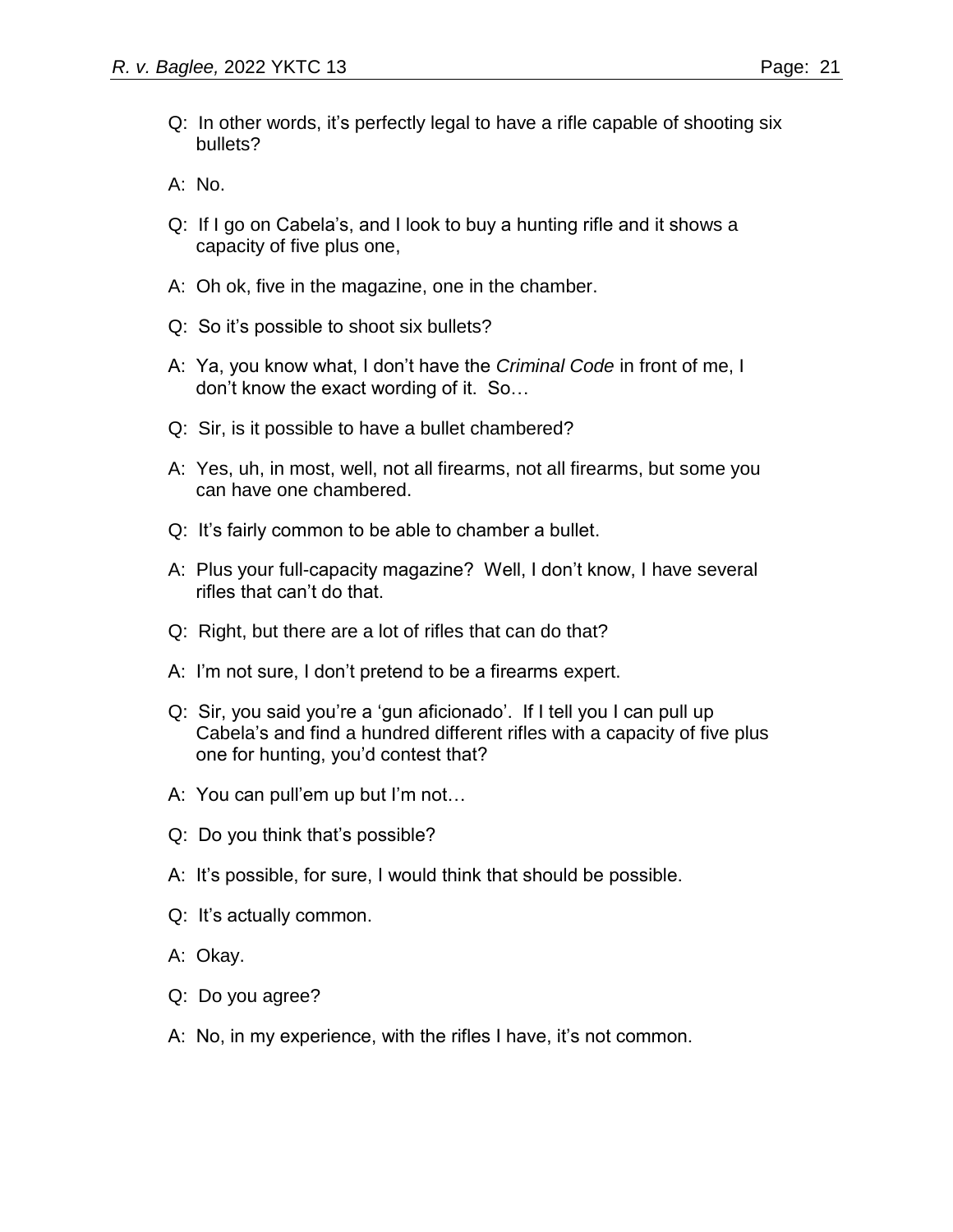[68] Following a review of examples of five plus one rifles on the Cabela's

website legally available for purchase, Cpl. Long was asked, and agreed, that he

was not sure whether the sound he had heard was made by an automatic or a

semi-automatic weapon. He was later asked whether a five plus one semi-

automatic weapon was capable of making the sound he heard, he replied:

- A: No, in my opinion, no; not a hunting rifle; a tactical carbine with a very skilled operator, maybe, that rifle you showed me there, I don't know.
- Q: That was not a hunting rifle, was it?
- A: What?
- Q: The one that you saw.
- A: I don't know what it was. And then…
- Q: You called it a tactical carbine, when you looked at it.
- A: Ya, but it is now more common in a hunting platform, especially in the United States. That is their…
- Q: Let me suggest to you that there's a fundamental contradiction in what you're saying right now. On the one hand you say you don't know if it's semi-automatic or automatic, on the other hand I put to you that a semi-automatic gun with a magazine capacity of six is able to produce the sound, and you deny it. That doesn't make any sense sir.
- A: Ya, well, it's all …
- Q: Sir, if you don't know whether it's semi-auto or auto, that means that a semi-automatic could make that sound.
- A: Honestly, I don't know, I'm confident what I heard that day was illegal, either a prohibited device or a prohibited firearm. So, if you want to say that, is it possible a semi-automatic could make that sound, I'm not an expert, I guess it could, I don't know.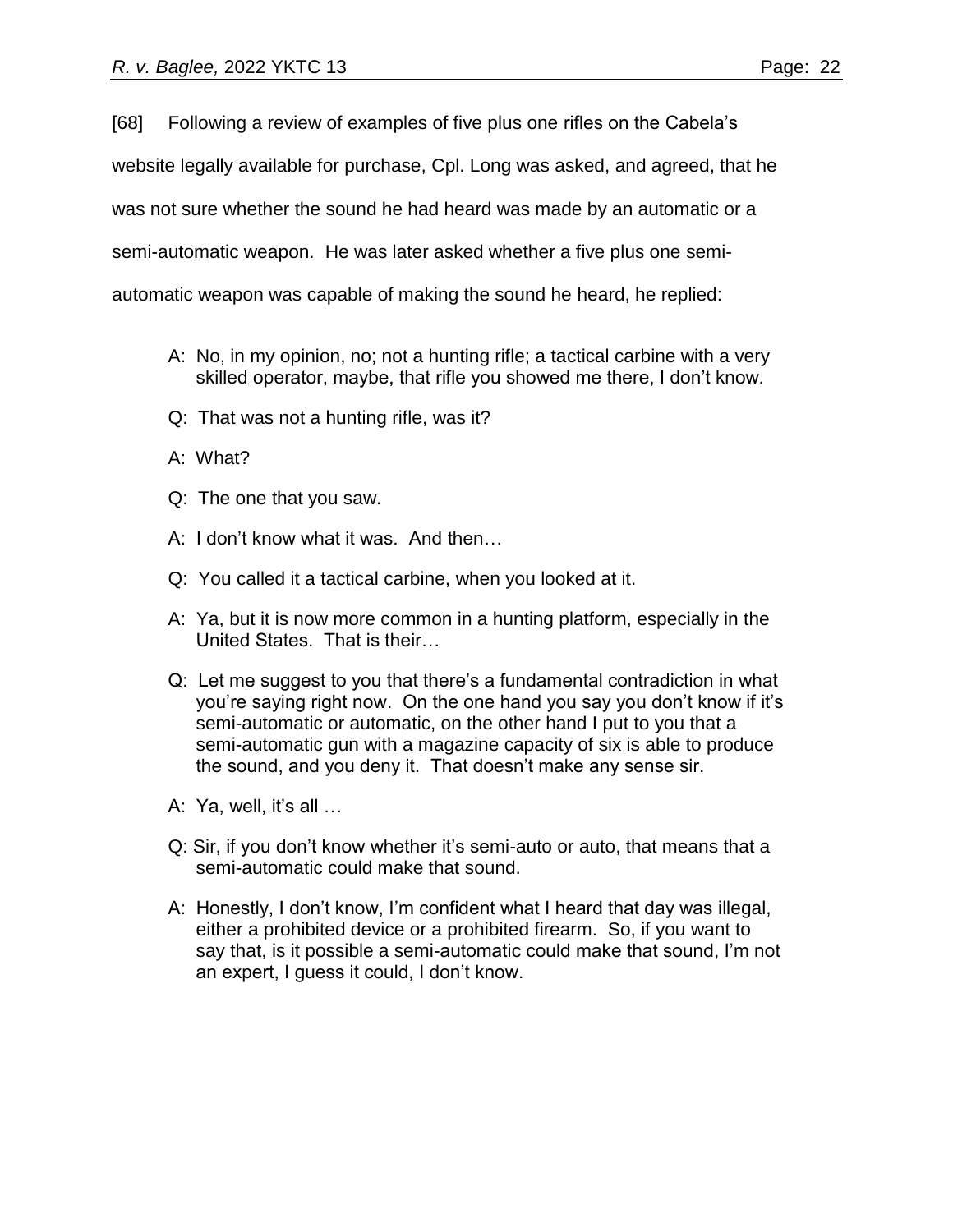[69] Cpl. Long was similarly defensive, bordering on non-responsive, when

questioned about the distinction between a prohibited automatic weapon and a semi-

automatic weapon with a prohibited device:

- Q: Well there's a difference between high capacity and automatic weapon.
- A: They're all prohibited, sir.
- Q: Sir, if you think you're going into the scene where someone's shooting an automatic rifle, you call it a prohibited weapon or an automatic rifle, not high-capacity.
- A: But it's prohibited, so whether it's high-capacity semi-automatic, highcapacity fully automatic itself is prohibited...[inaudible]
- Q: Agreed, but what you think you're coming to is a weapon that can fire more than five bullets.
- A: Prohibited.
- Q: Yes, you don't know whether it's automatic or semi-automatic, you're going for a weapon that can fire more than five bullets, and you say that's illegal.
- A: Sir [inaudible] many times I , I was in that pullout on a totally unrelated task, when I heard that gunfire, I was very confident that the source of that gunfire, whatever it was, was prohibited, not legal to possess.
- Q: Okay, the source of the gunfire was prohibited. There are two reasons why it might be prohibited. The first is it's a legal gun with a highcapacity magazine. Agreed?
- A: [inaudible]
- Q: And the second is, it's an illegal gun.
- A: The gun becomes illegal once you have an illegal prohibited device or magazine…
- Q: Do you disagree that there are two ways in which the device can be prohibited?
- A: No, you're correct.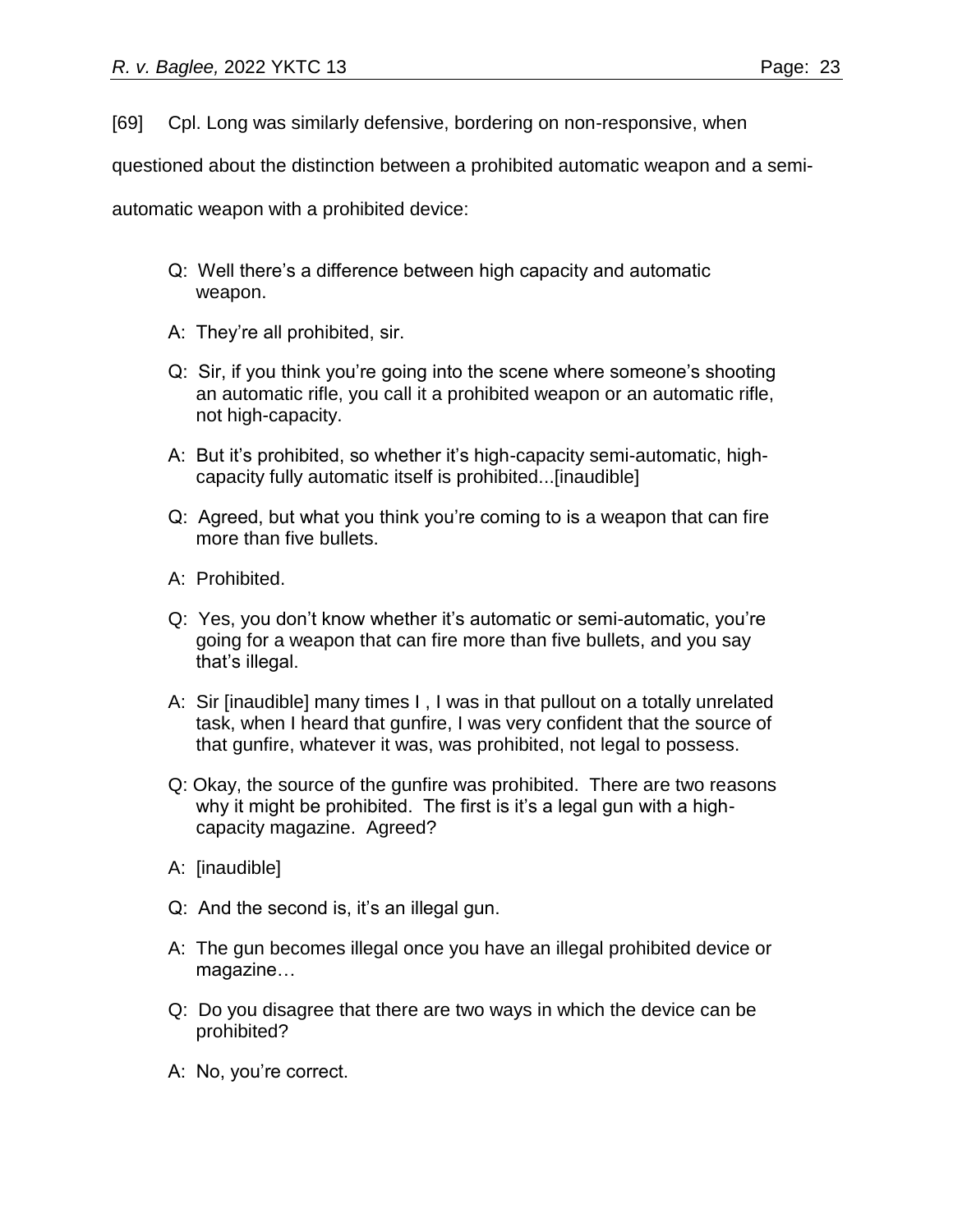- Q: So you agree with the following, it could have been an otherwise perfectly legal semi-automatic .308 with a high-capacity magazine?
- A: Well, I'm just not certain of this, and I think I said it earlier, I'm not certain if a person, maybe a trained person could fire a semi-automatic that fast, is I believe what I said…

[70] Such prolonged exchanges on seemingly simple points relating to what weapon could have made the sounds heard and the differences between prohibited weapons and legal weapons with prohibited devices were all too common during Cpl. Long's lengthy cross-examination.

[71] Furthermore, this last quoted exchange is interrelated with my second concern, namely inconsistencies, both internal and external, in Cpl. Long's evidence. The first of these inconsistencies related to Cpl. Long's evidence on what weapons could have produced the sounds heard.

[72] Early on in cross-examination, Cpl. Long was testifying in relation to the number and timing of the shots fired and he agreed that a skilled operator could fire a semiautomatic weapon almost as fast as an automatic weapon, so he believed it was either a semi-automatic weapon with a skilled operator or an automatic weapon. Some time after the aforementioned passage in which Cpl. Long seemed extremely reluctant to concede that a five plus one semi-automatic could have made the sounds heard, he was asked if the XCR .308 rifle with a five-round magazine and one in the chamber could have made the sounds he heard, and he agreed it was possible. However, much later, when asked whether the .308 rifle that was retrieved from the bedroom was a valid explanation for the sounds heard, he said that he did not believe so. When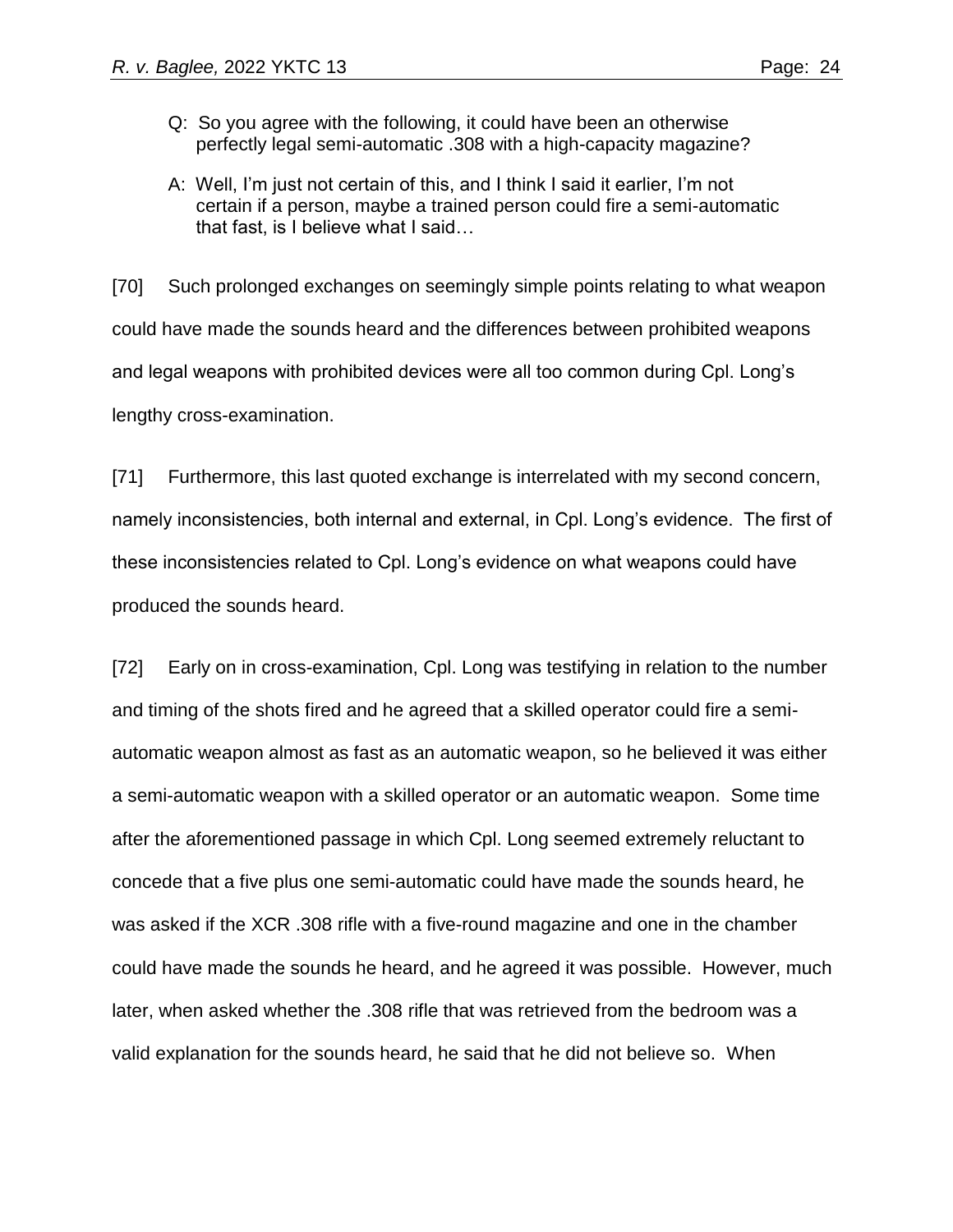reminded of his earlier evidence wherein he agreed the .308 rifle could have produced the sounds heard, he again agreed that it could have, with the right operator.

[73] In terms of external inconsistencies, there were a number of points on which Cpl. Long's evidence was inconsistent with that of Cst. Miller, who seemed to have a more detailed recollection. Cpl. Long testified there was no conversation between he and Cst. Miller after the first three shots were heard. Cst. Miller says Cpl. Long said, "did you hear that" and Cst. Miller replied "yep, that was three", noting that he recalled this as he has a habit of counting things. Cpl. Long testified that both put on their hard body armour at the rest stop. Cst. Miller says he did not have his hard body armour with him. Cpl. Long testified that he and Cst. Miller did have radio communication while in their vehicles and would have "been calm in dialogue", though he cannot recall what was said. Cst. Miller says he had no radio communication capability as he had not switched over repeaters as required for radio communication in that area. Cpl. Long testified that Cst. Miller went into the home with Ms. Shelley to retrieve the .22 rifle, and then gave it to Cpl. Long, advising him that it had been found loaded. Cst. Miller says that Ms. Shelley brought the .22 rifle out to him; he did not enter the home with her. Cst. Miller further says that he checked to confirm that the .22 rifle was unloaded and then set it aside. It was later confirmed that Cpl. Long indicated in his written report that Cst. Miller went with Ms. Shelley to retrieve the .308 rifle, but made no mention of Cst. Miller accompanying Ms. Shelley to get the .22 rifle.

[74] There are further inconsistencies between things noted by Cst. Miller, but seemingly overlooked or forgotten by Cpl. Long. Despite his protestations of hypervigilance, Cpl. Long appears not to have noticed any of the private property signs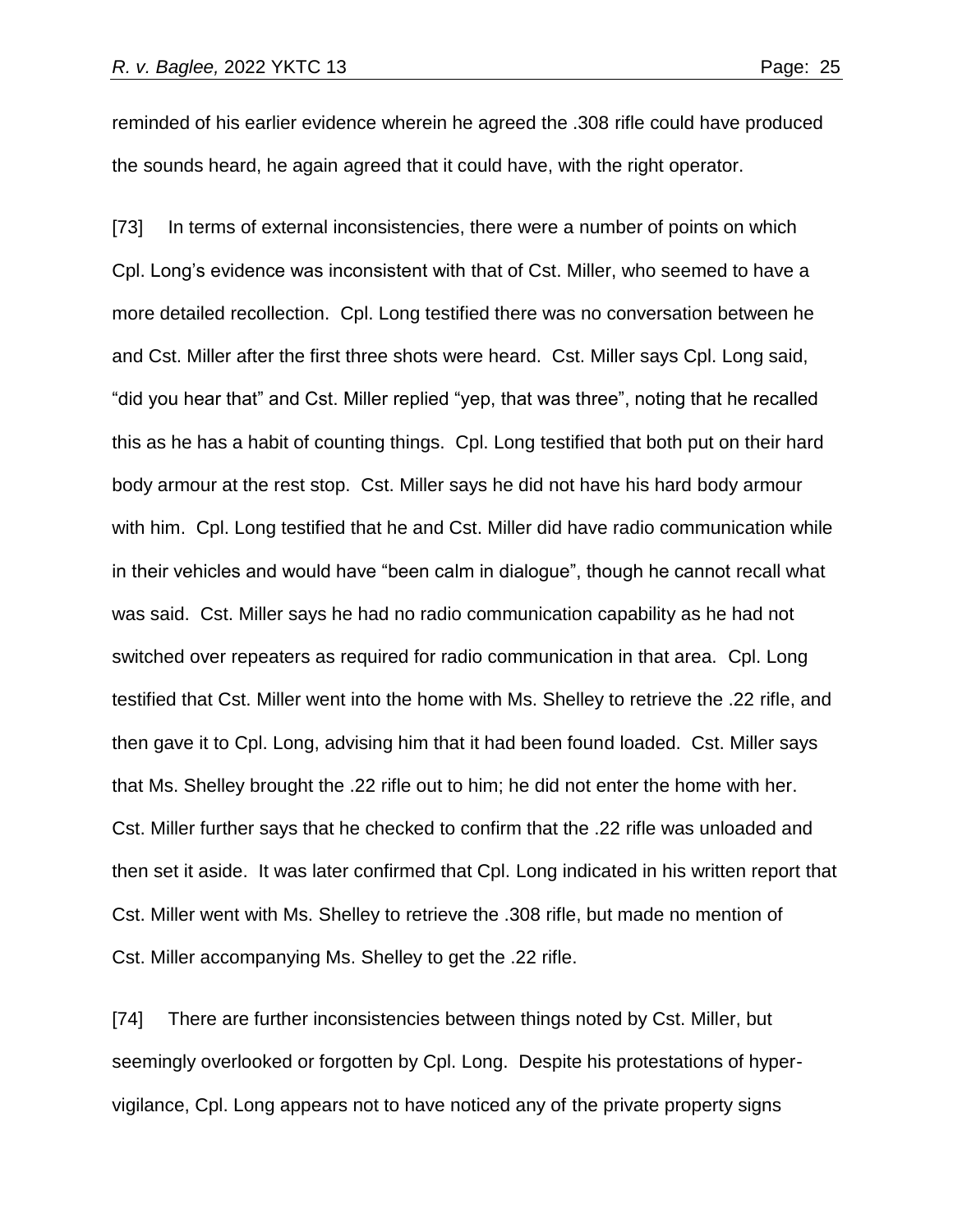Cst. Miller testified to "adorning" the driveway. During the conversation about the .22 rifle, Cpl. Long does not recall Cst. Miller walking behind him to pick up a .223 shell casing and saying "this is not a .22". Cpl. Long did not notice the trampoline immediately adjacent to the deck upon which Cst. Miller placed three firearms. Finally, Cpl. Long makes no mention of the shotgun Cst. Miller says he retrieved along with the .308 rifle.

[75] In addition to inconsistencies between Cpl. Long's evidence and that of Cst. Miller, Cpl. Long's evidence was inconsistent with his written report on several points, most notably the chronology of events. For example, Cpl. Long testified, in direct, that he detained Mr. Baglee when the .22 rifle was brought out of the house. On cross-examination, Cpl. Long indicated Mr. Baglee was detained after the .308 rifle was brought out and he noted the prohibited large capacity magazine. In his report, Cpl. Long's chronology of events indicates that Mr. Baglee was detained before either the .22 rifle or the .308 rifle were brought out. Similarly, in direct, Cpl. Long testified that Mr. Baglee asked to speak to Cpl. Long in private while still out on the deck but before Cpl. Long entered the house to clear it. In his report, Cpl. Long wrote that this request for a private meeting was made after Cpl. Long entered and cleared the house when he returned outside to advise Mr. Baglee they would be seeking a search warrant.

[76] While these identified frailties in Cpl. Long's evidence do not rise to the level of persuading me that his evidence is not believable, the concerns with respect to the reliability of his recollection do persuade me that his evidence must be approached with caution, particularly where precision is important, such as the timing of Mr. Baglee's detention.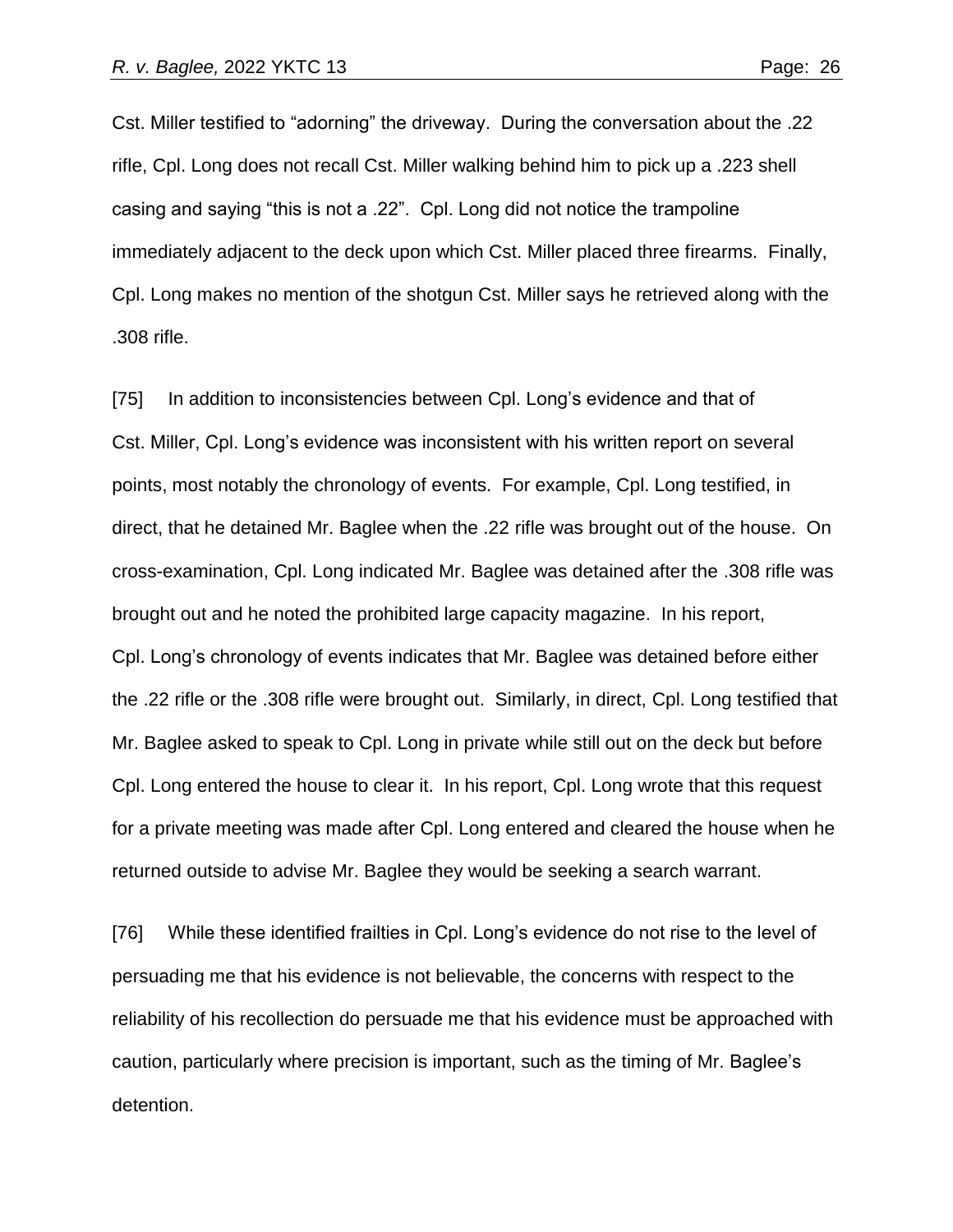*Cst. Miller*

[77] With respect to Cst. Miller's testimony, as noted, he appeared to have better recall on some of the specifics than Cpl. Long, though he too had some issues with the chronology of events. My concerns with Cst. Miller's evidence are also twofold: firstly, his reactions felt disproportionate to the known circumstances, and secondly, he was frequently argumentative and non-responsive in cross-examination.

[78] The first of these concerns was most notable in Cst. Miller's testimony regarding how he felt driving up the driveway. When he came to the top of the driveway where it opened up to reveal the house, Cst. Miller testified:

- A: … It's a very concerning feeling, it's an uncomfortable feeling. If, in that situation, those rounds were meant for me, and I'm not suggesting they were, but if in that instance somebody was looking to cause harm on the police, I was probably in the most vulnerable position I've ever been in in my career.
- [79] On cross-examination, he said:
	- A: I've never had the feeling ascending that driveway that I had, before, I haven't had it since. That was the, I can't explain to you how I feel, all I can tell you is ascending that last rise of the driveway, and no one was pointing a gun at me, there was no blood, there was no windows, all the things you said, but the sensation and the feeling that I had at that time, rising that driveway, was the worst that I've had as a Mountie.
- [80] When challenged on the basis for such an extreme reaction, Cst. Miller's

response was both defensive and argumentative as is seen in the following exchange:

- Q: Just because of, because of what?
- A: I don't, no offence sir, I don't think you can say "just". You don't know me. You don't know what I have at home, or who I have to go home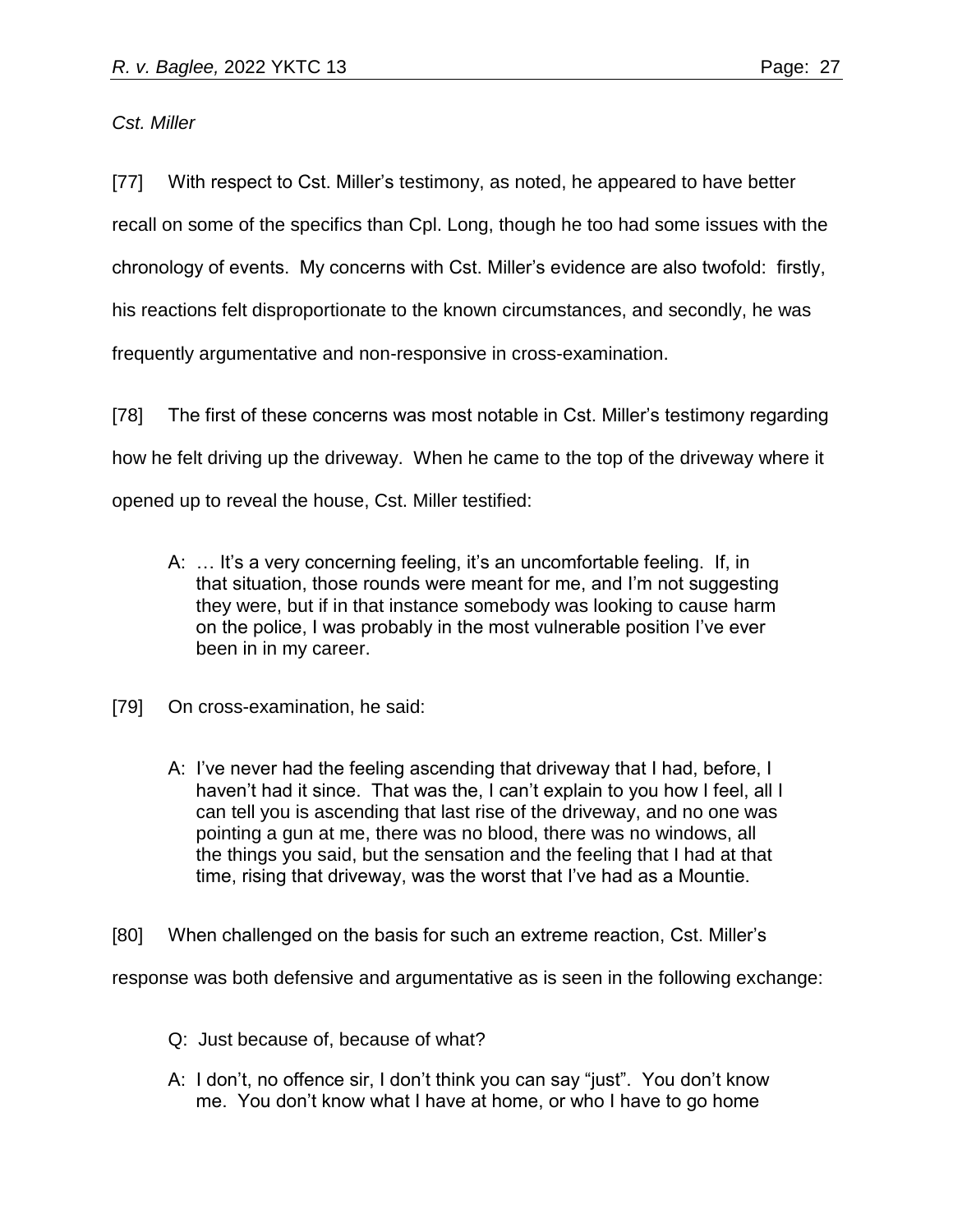to. You don't know what I've seen and where my brain is, specifically with the type of substantive file that I'm there to investigate. You don't know how I react to rapid gunfire. You don't know the experiences I've had as a Mountie dealing with weapons.

[81] Counsel went on to ask Cst. Miller what facts played in to his assessment, and

he responded:

A: There are zero facts, other than if somebody were to inflict or want to inflict harm on me at that time, I was in the most vulnerable position of my career. Given that I had responded to a high-calibre weapon. So, my understanding of high-calibre weapons, if someone, and it didn't turn out to be that, and I'm very glad that it wasn't that, but if someone on that property wanted to inflict harm on me, I am by myself, I am not with all of my tools, I do not have my hard body armour, I do not have my carbine, my partner is behind me, I'm driving up a hill, and if someone wants to put a round down at me, I'm at the most vulnerable.

[82] These responses feel entirely disproportionate to the circumstances, particularly when one considers that Cst. Miller conceded that it was not uncommon to hear gunshots in rural areas of the Yukon and that, when asked why the shots were of concern, he responded that it was not logical that someone was training in the area, and he would not classify that number of rounds in rapid succession as "responsible gun ownership". This is not to suggest that responding to shots fired, even in rural Yukon, does not warrant a healthy dose of caution, but Cst. Miller's state of mind when driving up the driveway was dramatically more extreme than one would expect.

[83] The only way Cst. Miller's reaction makes sense is if he were conflating the actual circumstances before him with the high-profile spree killing and manhunt that led to the assigned article search at the rest stop. Indeed, he does reference the homicide investigation as being in his mind when asked why the shots were of concern, even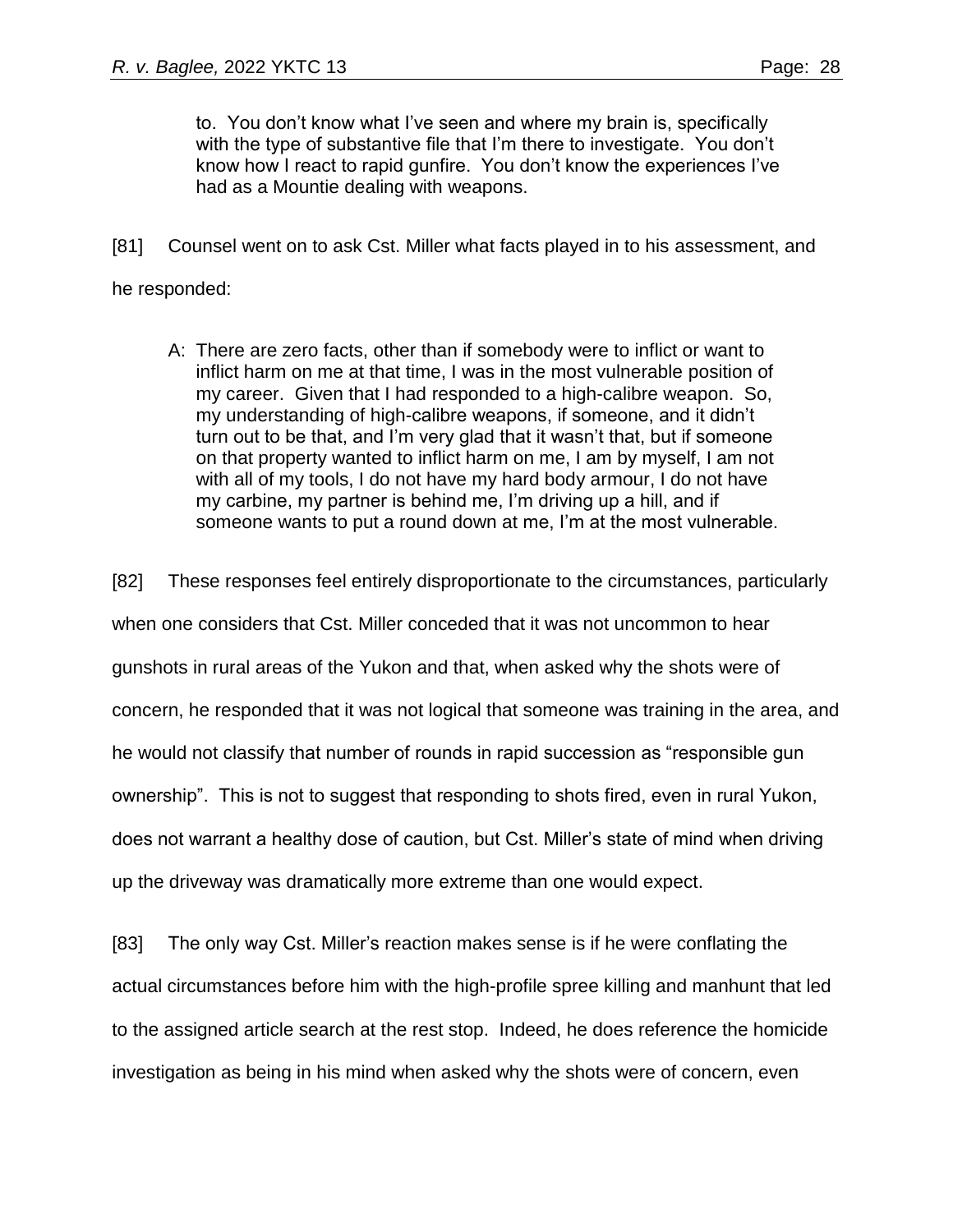though he did not believe the suspects to be in the area. Given the nature of the manhunt, it is understandable that it would be at the forefront of Cst. Miller's mind, which does help to explain the degree of his stated reaction; however, at the same time, it raises serious questions about Cst. Miller's degree of objectivity in assessing the actual circumstances before him.

[84] With respect to my second concern with Cst. Miller's evidence, namely his tendency to be argumentative and non-responsive, Cst. Miller's cross-examination was characterized by defence counsel asking the same question numerous times without Cst. Miller giving a clear answer to the question. Cst. Miller seemed to view these questions as an opportunity to simply repeat the highlights of his narrative, rather than respond to the actual question being asked. This was most notable in the responses to the repeated questions regarding what Cst. Miller believed to be the threat to officer or public safety. One such example is the exchange following Cst. Miller acknowledging that the .308 rifle provided an explanation for the shots heard. He then noted that he was not concerned about offences at that time, but about police and public safety:

- Q: What was the threat to you if you had walked away, what prevented you from walking away as far as police safety was concerned?
- A: Because there is deceitful people without a clear rationale, at first, as to why, that rationale didn't come out until being challenged on that version, and I don't know how the rest of it's going to unfold. I would not have felt comfortable turning and walking away from that situation.
- Q: Again, I'm just isolating, you said police and public safety, so I'm isolating the police safety component here a little bit,
- A: Okay.
- Q: At that point someone had walked out and given you a rifle.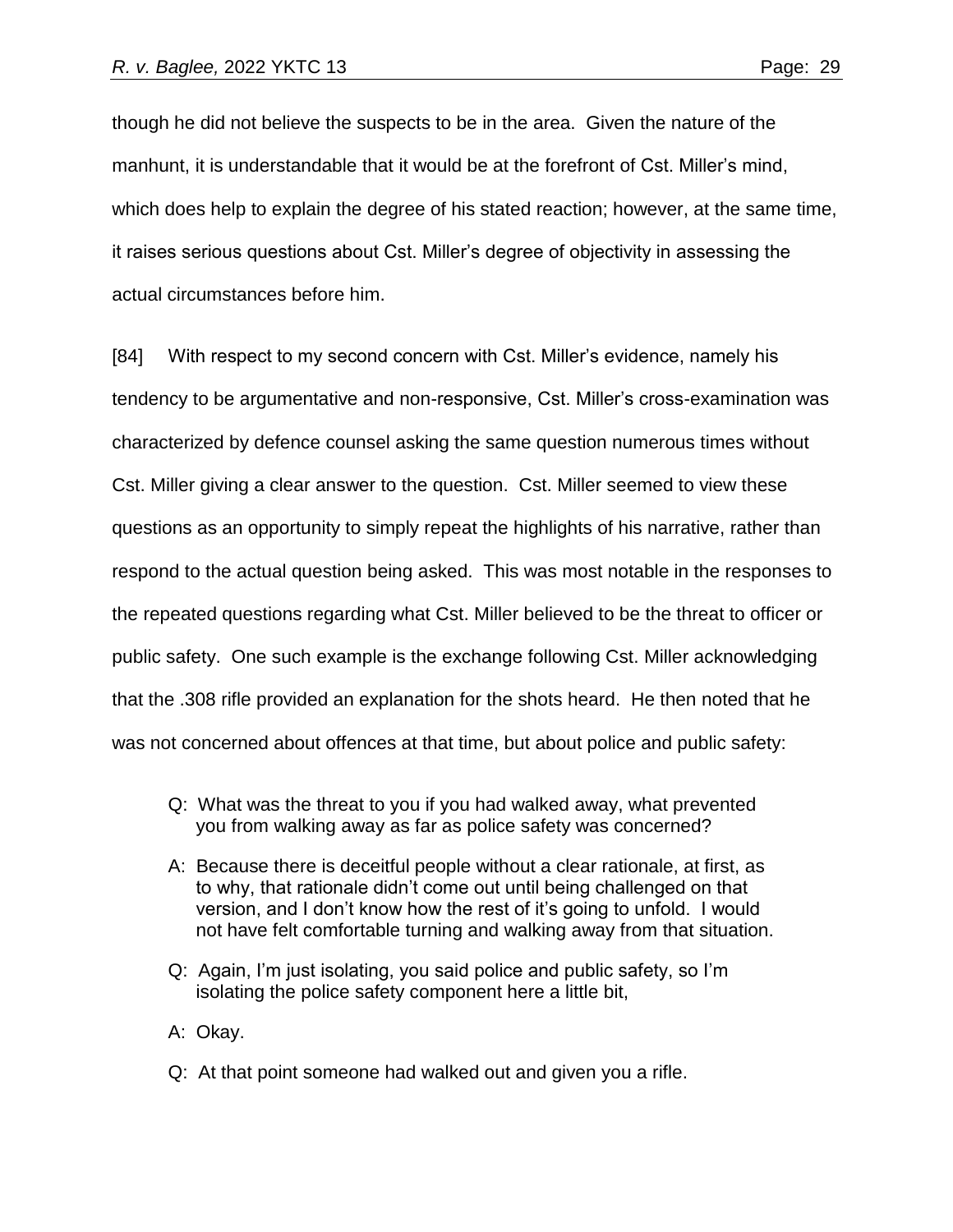- A: And that was disturbing.
- Q: Okay but they hadn't shot you.
- A: No.
- Q: So, I'm going to suggest to you that if you had said "Okay have a good day" and walk away, you wouldn't have gotten shot. Is it a fair suggestion…
- A: I have no idea what would have happened to me.
- Q: Do you believe you would have gotten shot if you had walked away?
- A: I have no idea what would have happened if I walked away, sir.
- Q: Okay, so I take it that you deny the suggestion that there wasn't any concern for police safety as far as the course of action of leaving was concerned at that point.
- A: Leaving was inappropriate at that time.
- Q: Because it would have jeopardized your safety.
- A: The issue of safety had not been explored, examined, to a point where we knew that people were safe.
- Q: Sir, I'm talking about your police officer safety.
- A: I'm part of the people.
- Q: Sir, but I'm talking about your police safety for now. If you had left do you think that would have been unsafe?
- A: The situation had not been explored to a point where I felt comfortable, or felt that I was safe. And certainly not to a point where I felt comfortable in everyone else was safe.
- Q: Okay, again, I'm asking you to explain to Her Honour, as far as you're concerned, as a police officer, explain to me why you felt it would have been unsafe for you as a police officer, at that point, when you're told about the .308, and you have that possible explanation about the sound, to disengage and leave. Tell me the factors why it made it unsafe.
- A: Your Honour, the reason why I didn't leave that scene at that particular time is because we responded to multiple gunshots from a highpowered rifle. When speaking to all parties on the property, they appeared to be deceitful in their responses. At first offering up the .22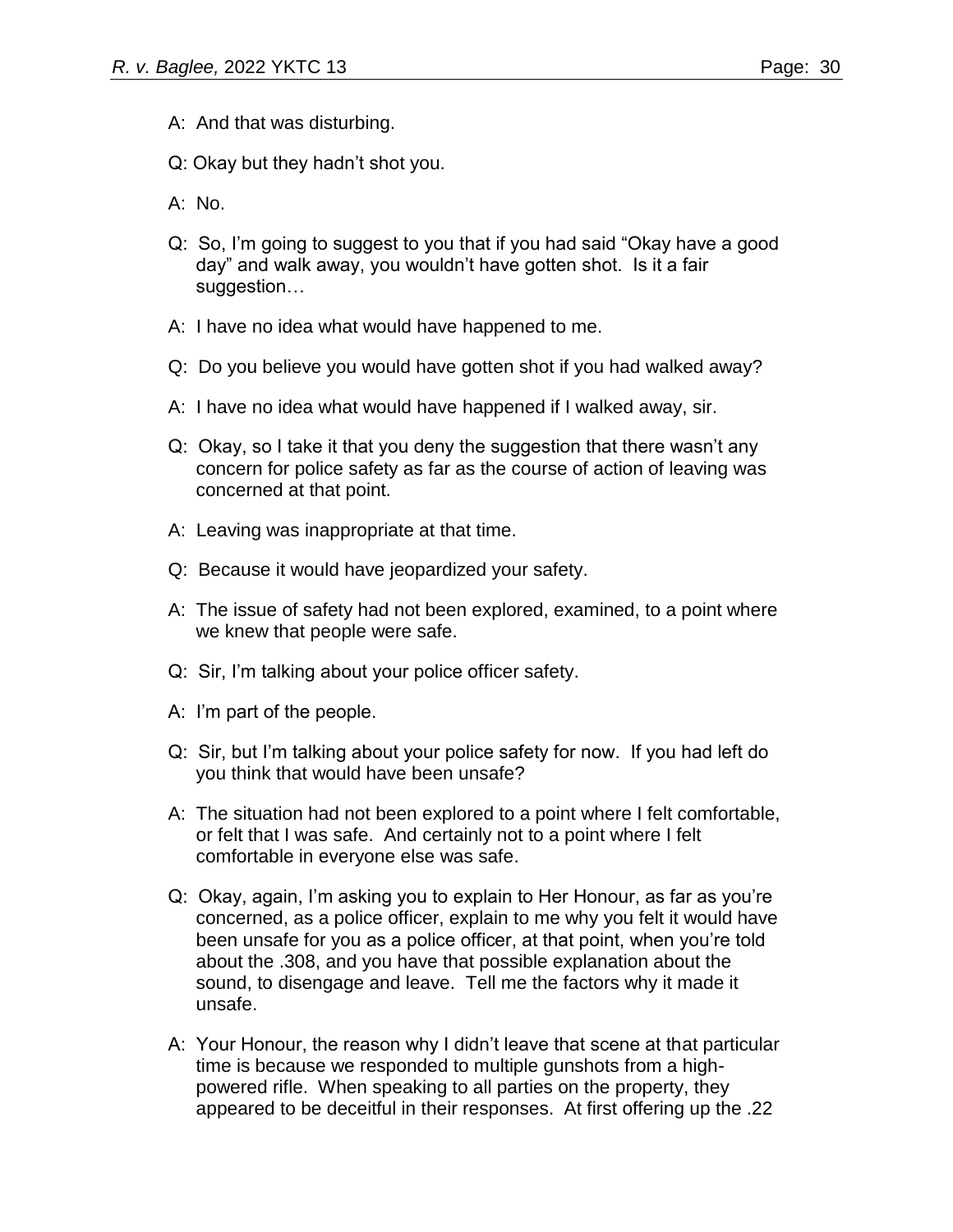calibre rifle as the reason for the sounds that we heard. When challenged on that, there was commentary about a .308 rifle and its whereabouts was unknown. There was another adult male that removed himself from the back room, and again telling me that he had no idea that there was shots fired on the property despite my partner and I hearing it from three kilometres away. For me to leave that scene at that time would not only jeopardize my safety, potentially, but others'. It needed to be explored in further detail.

[85] Such responses, or lack thereof, made it extremely difficult to understand just what Cst. Miller believed the threat to be, a crucial issue for determination in this case.

### *Police Duty*

[86] In assessing the police duty at issue in the circumstances, Crown argues that the evidence supports a conclusion that Cpl. Long and Cst. Miller were acting pursuant to their duty to protect life. Defence argues that the police were acting pursuant to their duty to investigate crime.

[87] Both Cpl. Long and Cst. Miller repeatedly testified that they were, at all times, acting within the scope of their duty to ensure public safety. With respect, I am not of the view that this assertion is supported by the evidence.

[88] Both officers agreed that it was fairly common to hear gunfire in rural areas of the Yukon. Indeed, Cpl. Long testified that he resides in a rural area, and it is not uncommon for him to hear gunshots. Both officers agreed that hunting season for several large game species would open on August 1, a mere two days later. Cpl. Long agreed that it was more common to hear gunfire before hunting season, as hunters prepared their firearms for the season. Indeed, he testified that it would be unethical not to sight a firearm before embarking on a hunt.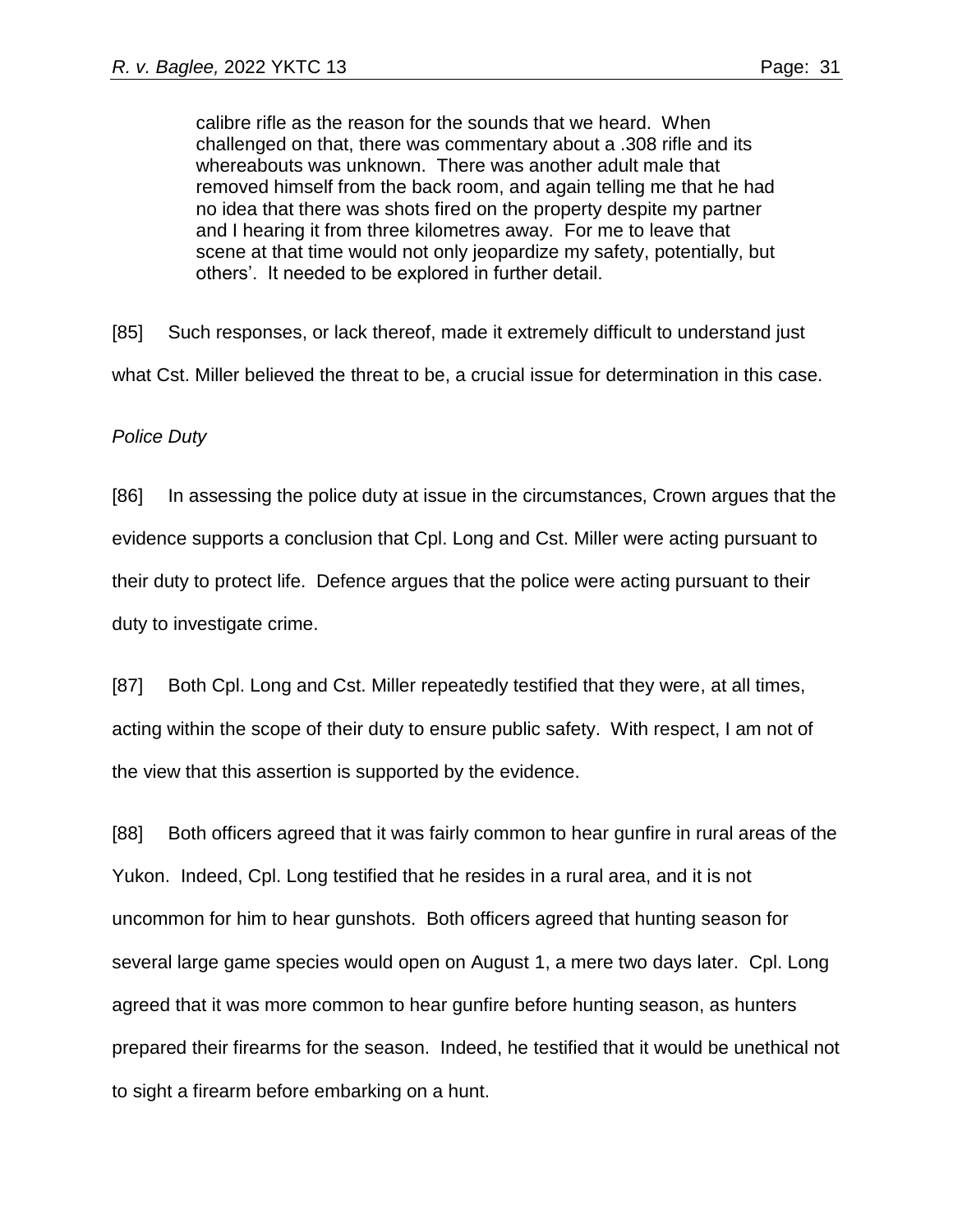[89] When they heard the first three shots fired from a high-powered rifle, neither officer suggested that they believed the shots raised any concern for public or officer safety. Neither officer felt there was any need for follow up or further investigation. They simply returned to their article search.

[90] If random gunfire in rural Yukon does not raise a public safety concern in and of itself, and I would certainly agree that it does not, what made the second five to six shots different? While both officers testified that it was not common to hear so many shots fired so quickly, their responses, when asked about the concern raised by the second set of shots, are telling in assessing the duty being undertaken.

[91] Cpl. Long testified that he was 100 percent confident, based on the rapidity and number of shots, that they were fired from either a prohibited automatic weapon or a weapon with a prohibited device. In other words, he was confident the firearm was illegal. He further testified that the location did not make sense as it was the middle of nowhere. It was not entirely clear to me why the location did not make sense, though Cpl. Long did testify later that he had not heard shots fired that quickly outside of training at a gun range, so presumably it is that which made the location seem odd to him.

[92] Cst. Miller testified that the second set of shots were of concern because it made no sense to him for those kinds of rounds to be put down outside a training atmosphere, and it was not logical that someone would be training in the area. He further said that he would not classify it as responsible gun ownership. When pressed on what he meant by responsible gun ownership, he testified that, in his view, it was irresponsible to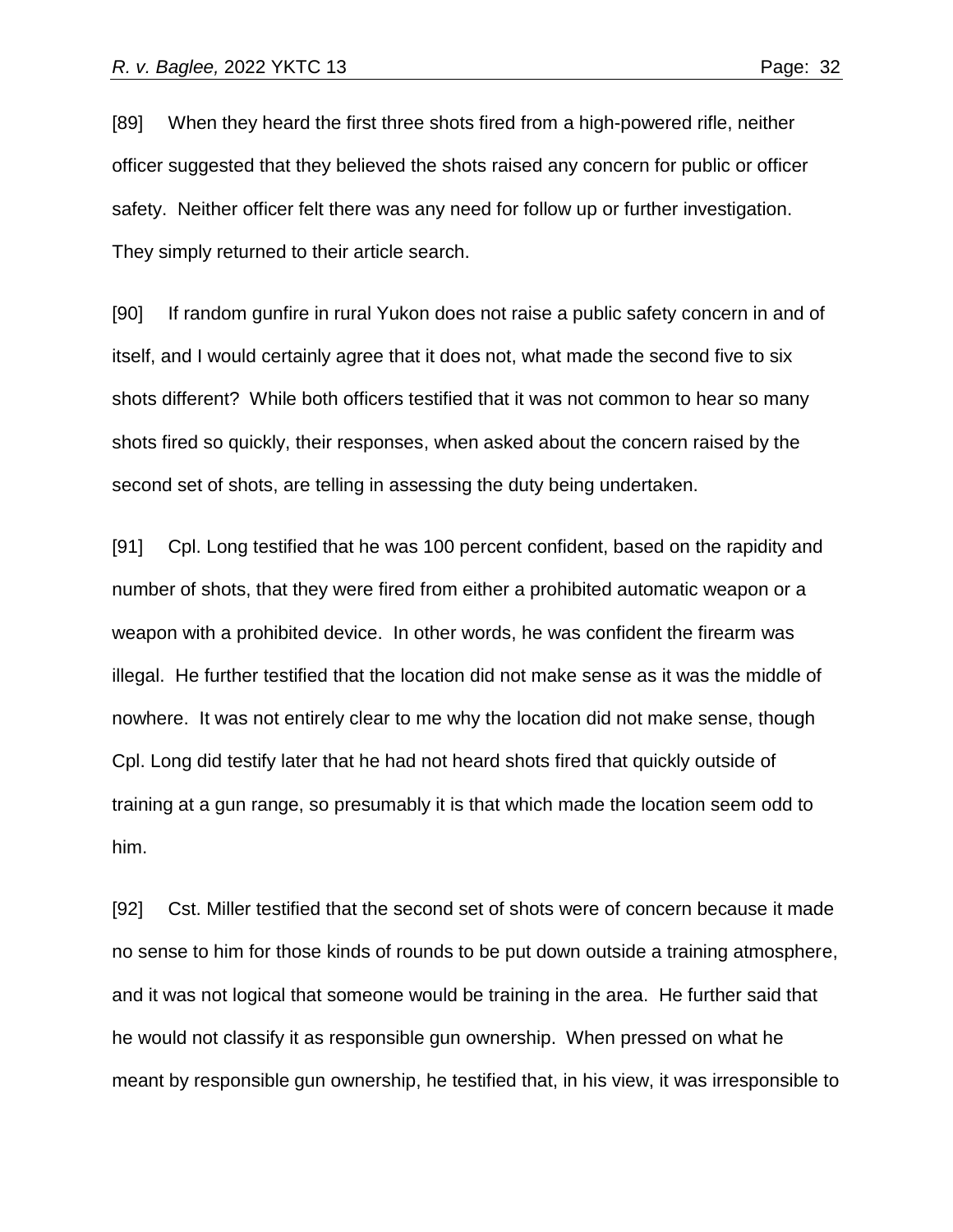fire multiple shots in a rural area as he would argue the person was not likely in control of the weapon. This struck me as a strange conclusion when Cst. Miller, who repeated numerous times that he was not much of a gun person and only used firearms to the extent required in training as a police officer, nonetheless, testified that it was not long into his initial firearms training before he was capable of firing that many rounds that quickly.

[93] It is clear from the evidence of both officers that they believed the second shots indicated someone was committing an offence in terms of the weapon being fired and how it was being fired rather than a belief that the mere number and rapidity of shots suddenly raised a public safety concern that did not exist after the first three shots were fired.

[94] This is further confirmed by Cpl. Long's radio transmission with Cst. Turner in which he said "yeah, it felt like target shooting, but definitely high capacity".

[95] I find that the police duty being pursued at the time the officers decided to follow up on the second set of shots was clearly the duty to investigate crime, not the duty to protect life. The only factor that would make the sudden concern for public safety, between the first and second set of shots, logical was if the officers' assessment of the circumstances was influenced by the manhunt that had led them to the article search at the rest stop.

[96] Cpl. Long said the nationwide manhunt was on his mind, as it was on the minds of every officer in Canada, but he denies that the murder investigation influenced his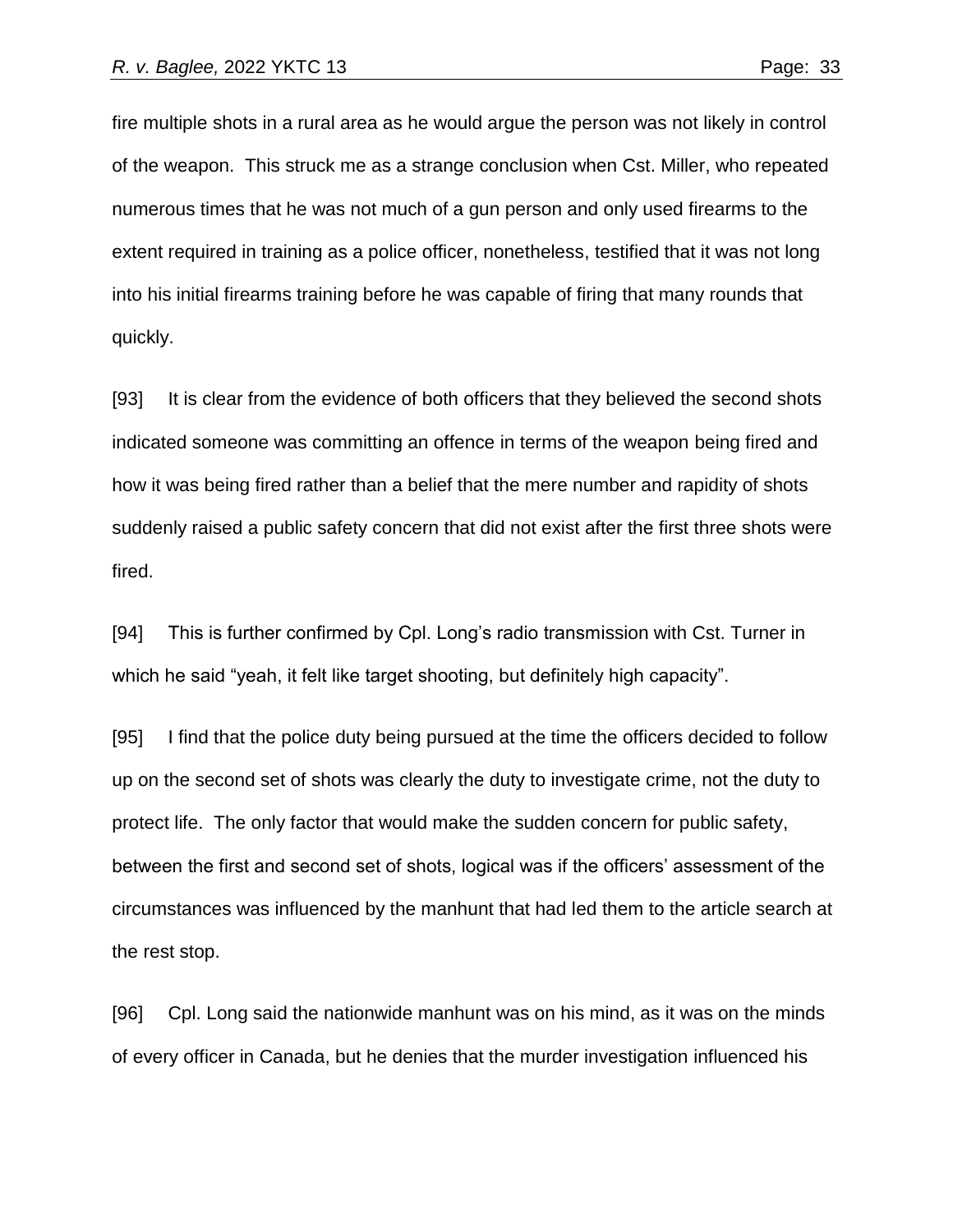actions, stating that he did not believe the suspects were in the area, and he did not

base his decisions on the murder investigation.

[97] The impact and influence of the murder investigation and manhunt is perhaps more noticeable in Cst. Miller's evidence. After testifying that he was concerned because the second set of shots were not logical, he said:

A: …In all honesty, the sheer reason why I'm there is that there's three victims, for lack of better terms, in the general area where we are, although it's down in British Columbia, we have three people that have just been killed by gunfire in this area and I'm out investigating a homicide of three people by gunfire. For all I knew, although it wasn't the case obviously, the people that we were after could have been in that area. I didn't believe that was the case, but we were focussing on the fact that we were investigating firearms offences, and in this particular situation, public safety, officer safety was at the front of our brain.

[98] As already noted, the influence of the murder investigation on Cst. Miller's reactions is undeniable, notwithstanding the fact he agreed that the tip placed the suspects at the rest stop two to three weeks before the article search. Indeed, he indicated the request from the British Columbia RCMP for the article search had come in to the Whitehorse detachment some time before, but for unknown reasons had not been immediately followed up. Furthermore, the murders he refers to as being in the area, were actually in the Liard Hot Springs and Dease Lake areas of British Columbia, more than 350 km and 570 km from Jake's Corner, respectively. While the brief sightings of the two suspects in the Yukon area were extremely disquieting for all Yukoners, both officers agreed that sightings, including video footage, in the days immediately preceding the article search, placed the suspects first in Saskatchewan, then in Manitoba where the manhunt was then focussed.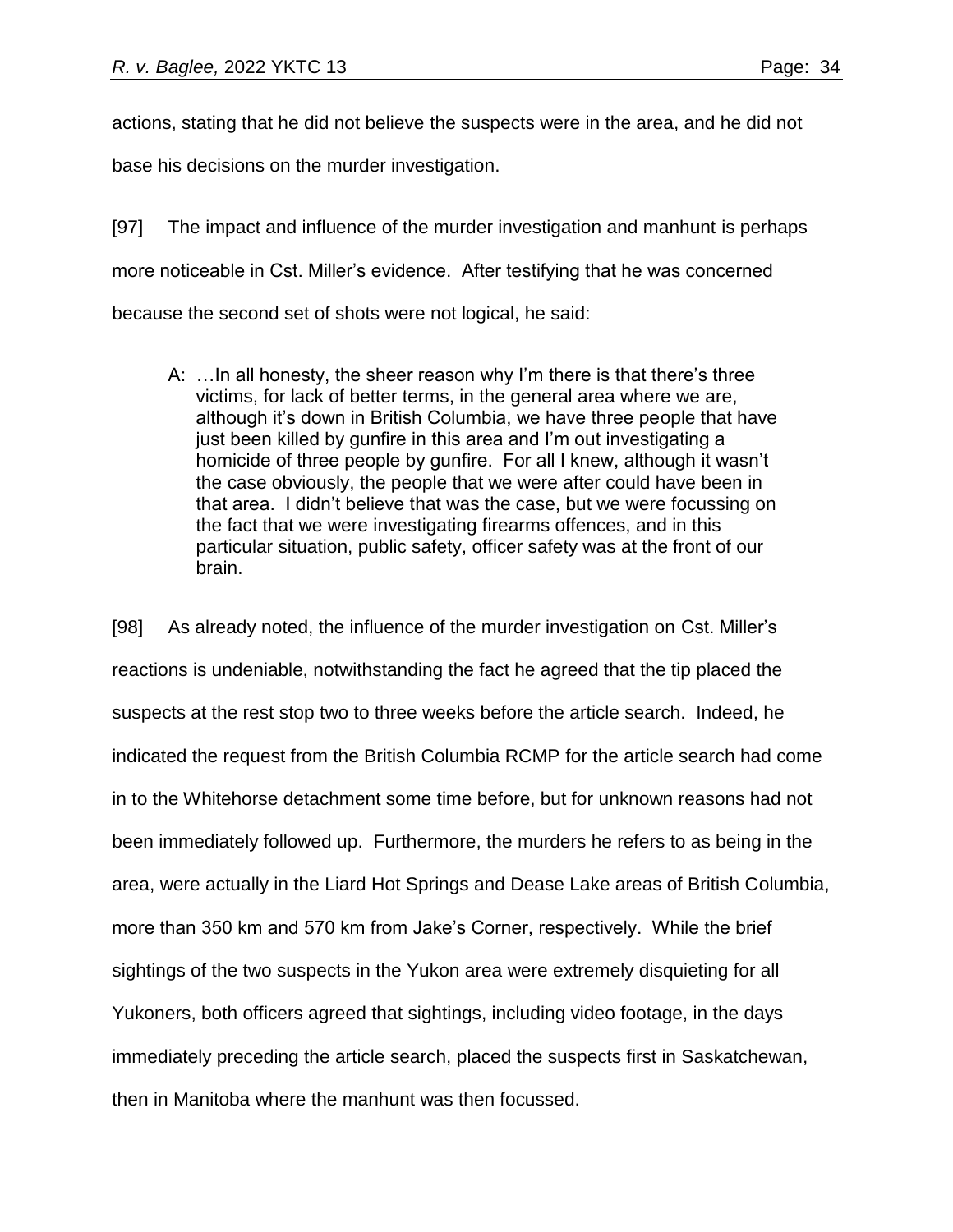[99] While the manhunt clearly impacted Cst. Miller, and likely Cpl. Long as well, the evidence simply does not support that it was at all a relevant factor in the actual circumstances before the officers on July 30, 2019. Hence, I remain satisfied that the relevant police duty at the time the officers left the rest stop and entered Mr. Baglee's driveway was the duty to investigate crime, not the duty to protect life.

[100] That being said, the police duty, at issue, can evolve as the facts evolve. Thus, it is necessary to consider whether any of the information learned by the officers can be said to have changed circumstances to the point where the duty to protect life is engaged.

[101] Much of the information learned in the course of the investigation does little to provide any basis to believe that there was a public or police safety issue. Mr. Baglee's admission that he was subject to a firearms prohibition, combined with the shots heard, is merely indicative of a potential breach of his prohibition. The plethora of scattered shells of various calibres is more indicative of frequent target shooting over time rather than a current emergency, though some of the calibres did raise the potential for the existence of prohibited weapons on the property.

[102] The closing of the curtain is potentially indicative that the occupants have something to hide, and a reasonable indicator of at least the potential for an officer safety issue. When combined with the apparent deceit of the occupants, including both Ms. Shelley and Mr. Baglee referencing the .22 rifle as the cause of the shots heard, and Mr. Widrig indicating that he had somehow not heard any shots at all, there are enough warning signs to add some legitimacy to the belief that there is a potential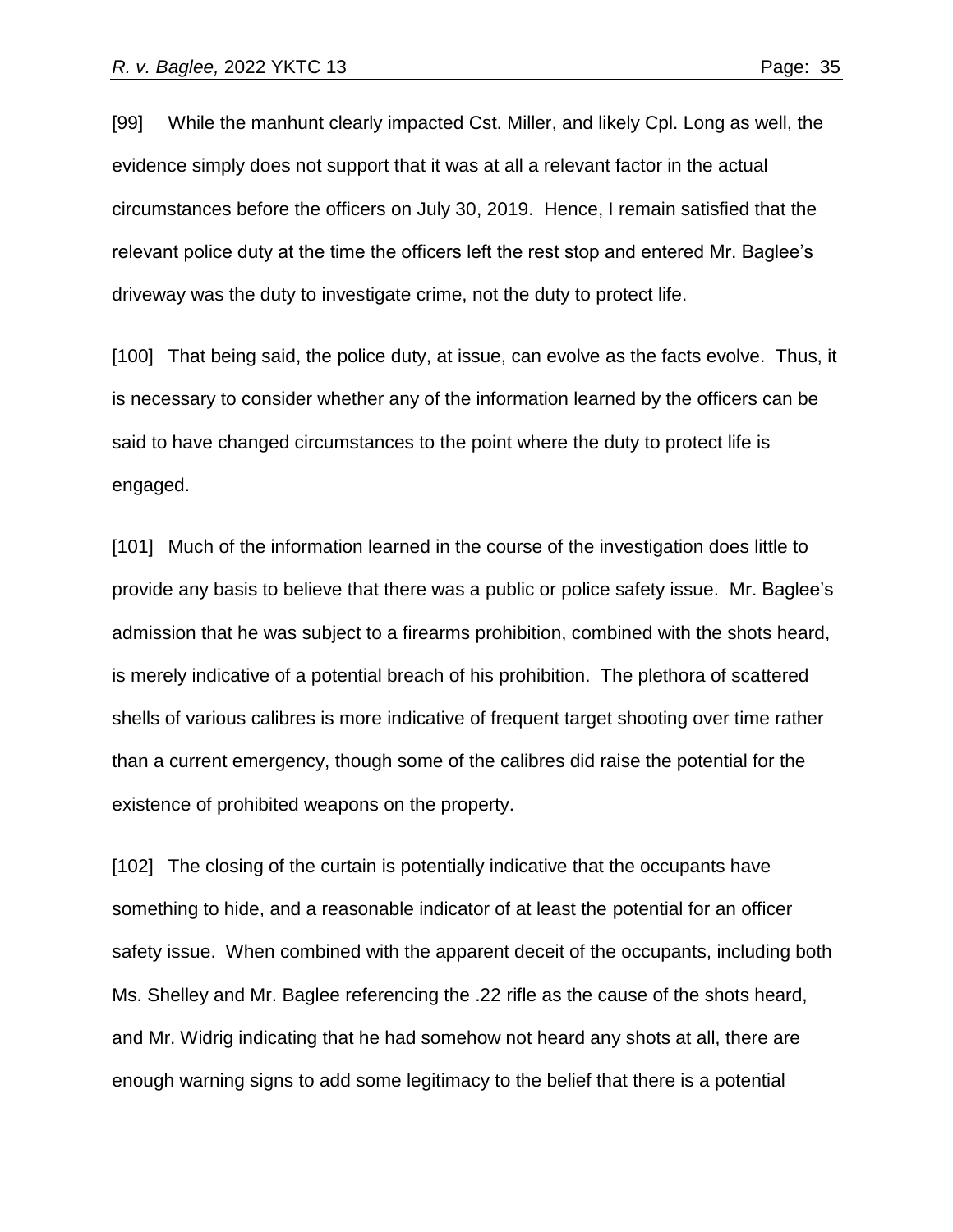concern for officer safety warranting some caution. While not overwhelming indicators of a safety concern from the perspective of hindsight, it is important to remember that police are often placed into situations of uncertainty where they must make split-second decisions based on imperfect and incomplete information. In my view, the closing of the curtain and the apparent deceit of the occupants, taken together, are sufficient to justify a shift in applicable police duty from investigation of crime to public and police safety. Hence, consideration of the reasonable necessity test set out in *MacDonald* should be from the perspective of the duty to protect life and safety, rather than the duty to investigate crime, at least from the point in time when the .22 rifle is first proffered as an explanation. Prior to that point, the applicable duty at issue would be the duty to investigate crime.

#### *Reasonable Necessity Test*

#### The "Duty to Investigate" Searches

[103] With respect to the application of the reasonable necessity test to the searches preceding the reference to the .22 rifle, this would include driving up the driveway, the licence plate search, scanning the property on approach, and picking up ammunition. As noted, I am satisfied the evidence, at the time of each of these searches, establishes that the police were acting pursuant to their duty to investigate crime. The question then becomes whether each of these searches, and the corresponding intrusion onto Mr. Baglee's reasonable expectation of privacy, was reasonably necessary.

[104] Before applying the *MacDonald* test, there is a threshold question that must first be addressed, namely whether Cpl. Long and Cst. Miller were legitimately engaged in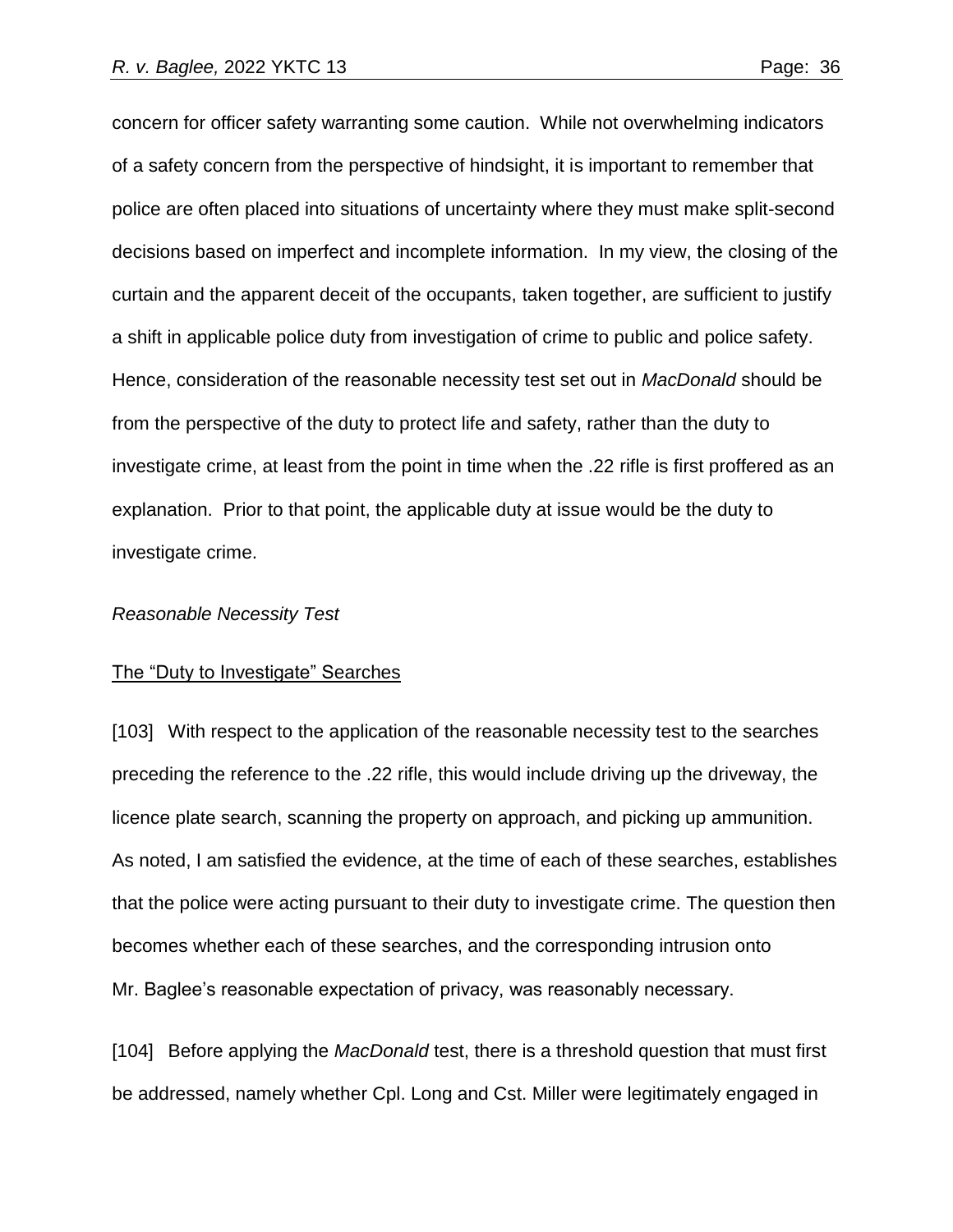their police duty to investigate crime. This harkens back to Cpl. Long's foundational premise, namely that the shots fired must have come from either an automatic weapon or a semi-automatic weapon with a prohibited device, his grounds for believing that an offence had been committed.

[105] There was ample evidence before me to conclude that Cpl. Long's foundational premise was faulty. Firstly, the evidence does not establish that there were, in fact, six shots fired in the second grouping. Cpl. Long conceded that it was difficult to count the number of shots with accuracy as they were too fast, thus he acknowledged that there may not have been six shots fired. Furthermore, Cst. Miller testified to hearing five or six shots. This lack of certainty means I cannot find that six shots were in fact fired. Even if I were satisfied six shots had been fired, it is clear that the firing of six shots in rapid succession could have been fired from a legal five plus one semi-automatic firearm.

[106] If Cpl. Long's foundational premise has been shown to be faulty, does this, in turn, mean that Cpl. Long and Cst. Miller were not properly acting pursuant to their duty to investigate crime, as, in effect, there is a question about whether there were indeed grounds to believe an offence had been committed.

[107] In assessing reasonable grounds, a court must find that the reasonable grounds were both subjectively held and objectively reasonable. There is little doubt that Cpl. Long subjectively believed an offence had been committed. In considering whether his belief was objectively reasonable, it is important to note that this assessment is based on the totality of the circumstances and the question is whether the officer's belief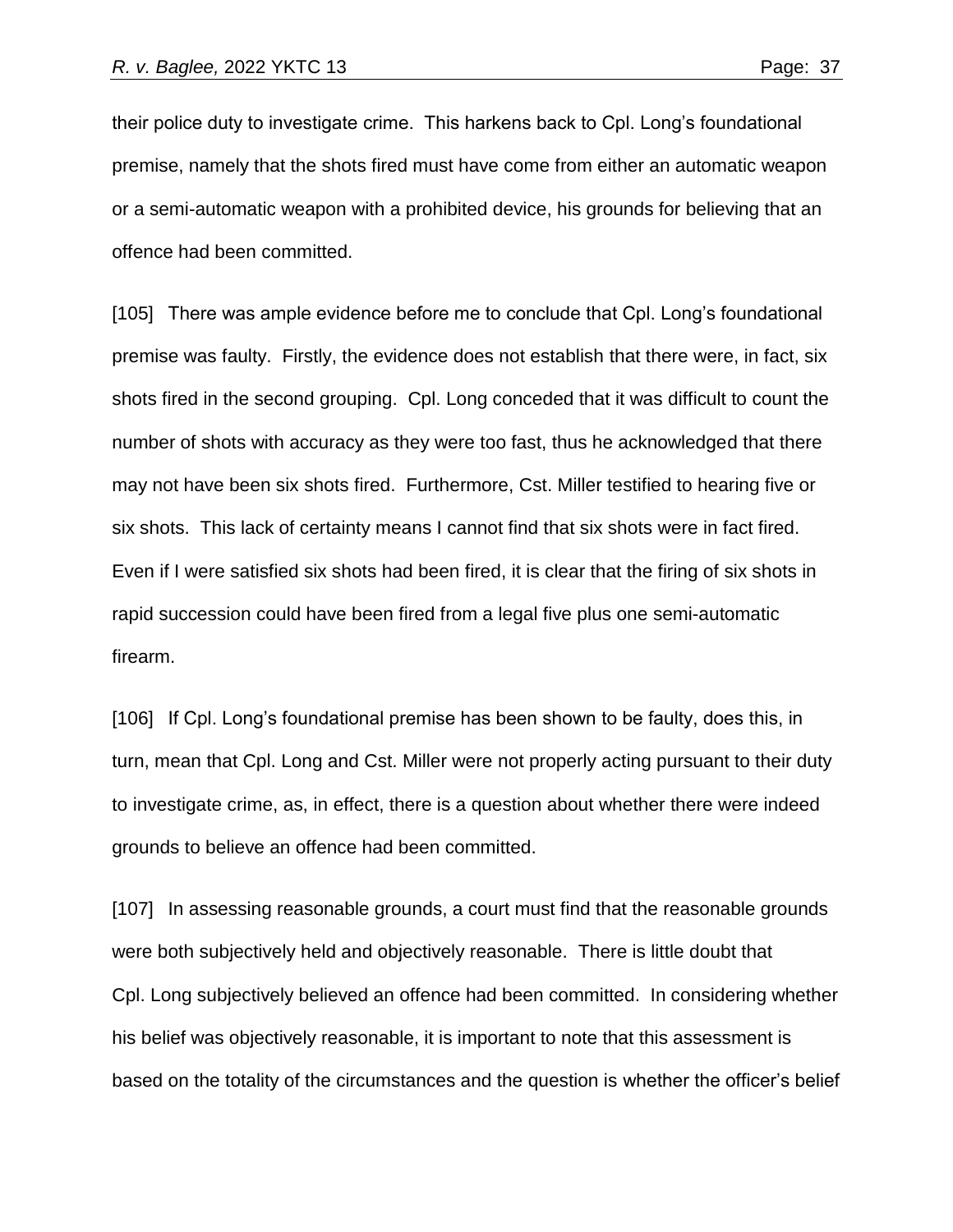was reasonable at the time the belief was formed, not whether it is subsequently proven to be accurate (see *R. v. Wabisca*, 2018 YKTC 7, at para. 4). Though Cpl. Long's foundational premise has not proven to be accurate, I am, nonetheless, satisfied that his response in the moment was objectively reasonable.

[108] With respect to the subsequent identified searches, the test of reasonable necessity requires consideration and weighing of the three factors set out at para. 37 of *MacDonald*: the importance of the duty, the necessity of the interference with individual liberty, and the extent of the interference.

### Importance of the Duty

[109] While the duty to investigate crime does not rise to the same level of importance to the public good as the duty to protect life and safety, it, nonetheless, is of measurable importance to the public good, even more so when it involves investigation into offences relating to possession and use of prohibited weapons and devices. By and large, they are prohibited for reasons of public safety, hence there is a public interest in effective enforcement of firearms laws and regulations.

### Necessity of the Interference

[110] In this case, with shots having been so recently fired from what the officers believed to be a prohibited weapon or device, it was reasonable for the officers to follow up to investigate, including making inquiries about whether the weapon was, in fact, prohibited and who may have been firing it. To do so, I am satisfied that it was reasonably necessary to enter Mr. Baglee's driveway.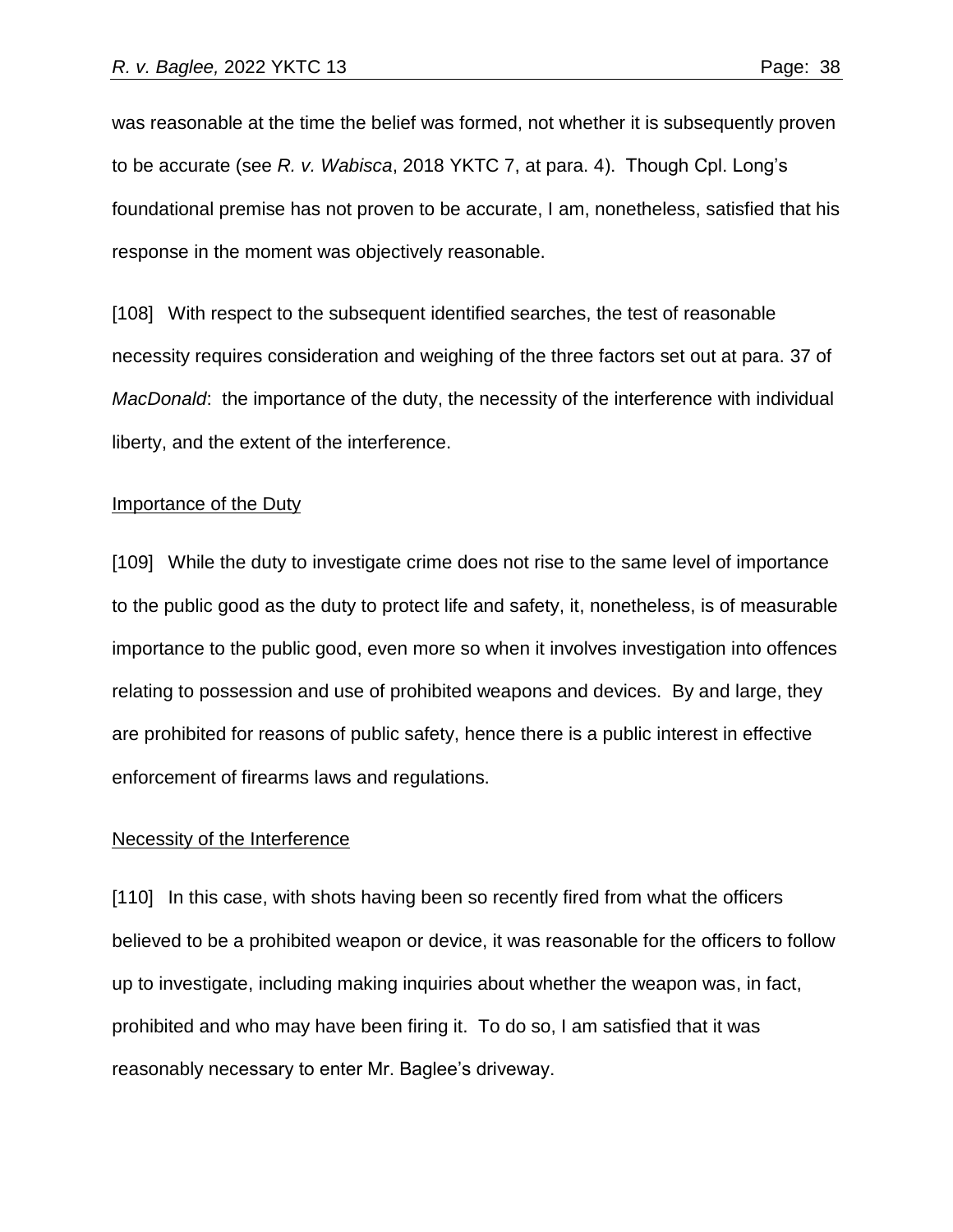[111] Again, with shots so recently having been fired, I am also satisfied that the licence plate search was reasonably necessary to give some insight into who the officers may be dealing with and whether there may have been a related or concerning history with respect to firearms offences.

[112] Visually scanning the property was, in my view, simply a matter of exercising reasonable caution in responding to shots fired, which was reasonably necessary in all the circumstances. I am not satisfied the visual scans were conducted with a view to gathering evidence.

[113] With respect to the shell casings, given the number described, the officers could hardly have missed them on their approach to the door to speak to the occupants. I am not satisfied viewing them amounted to an attempt to gather evidence, and while Cst. Miller did pick one up momentarily, as it was not retained as evidence, it was no more than a technical violation at best.

### Extent of the Interference

[114] Each of these preliminary searches involved relatively minimal interference with individual liberty.

[115] On balance, I am satisfied that the preliminary searches pursuant to the duty to investigate crime were reasonably necessary in all of the circumstances, and therefore, were not unreasonable searches in violation of s. 8 of the *Charter*.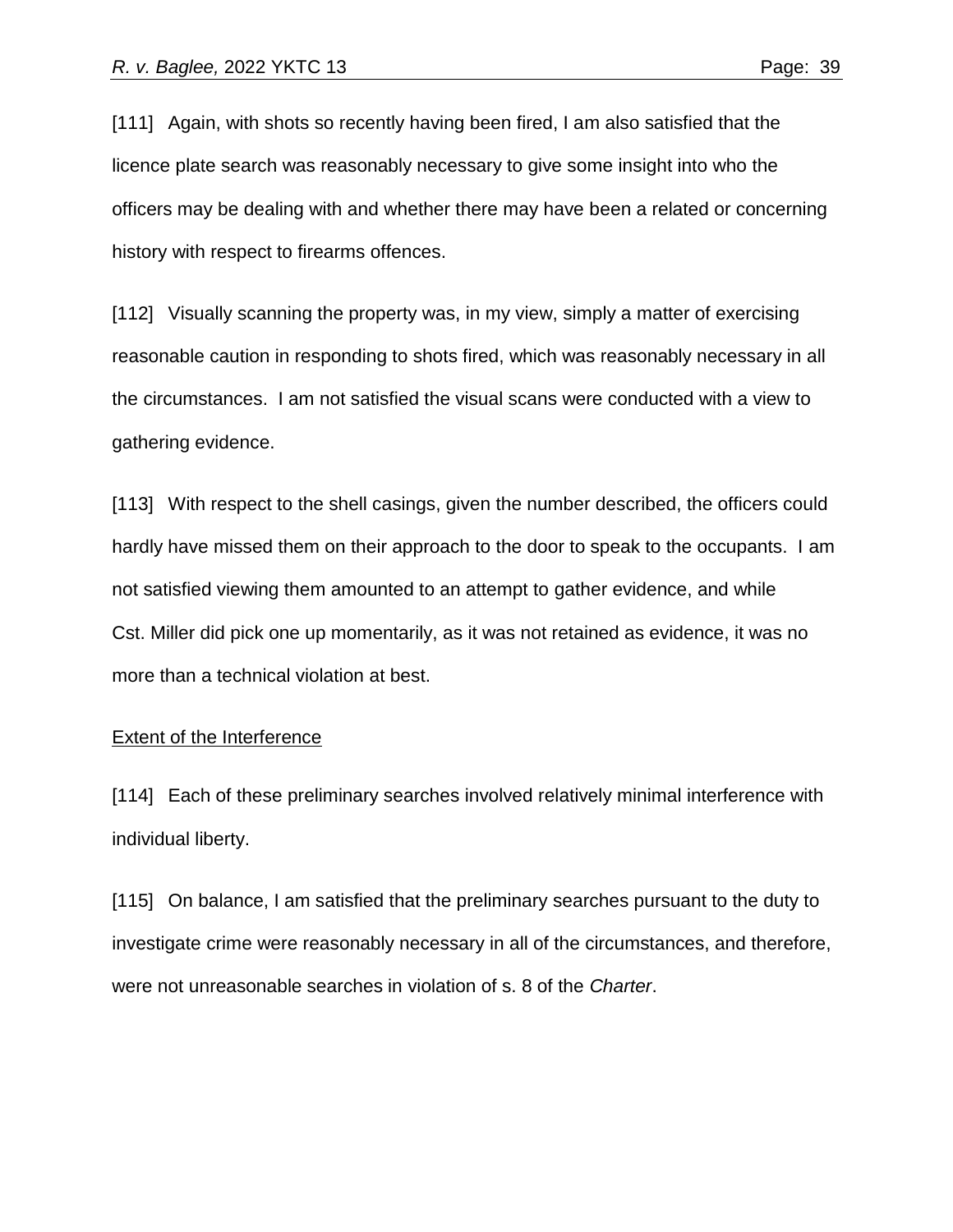# The "Duty to Protect Life and Safety" Searches

[116] The searches post-dating the mention of the .22 rifle that I have identified as being pursuant to the duty to protect life and safety include Cst. Miller's entry into the house to retrieve the .308 rifle, Cpl. Long's entry into the house to clear it, and both officers entering into the garage to clear it.

[117] In applying the test of reasonable necessity, again I must consider and weigh the three factors enumerated in *MacDonald*.

# Importance of the Duty

[118] In considering this factor, I would echo the comments of the Supreme Court of Canada in *MacDonald*, wherein they stated the following:

39 …

1. …No one can reasonably dispute that the duty to protect life and safety is of the utmost importance to the public good and that, in some circumstances, some interference with individual liberty is necessary to carry out that duty.

…

# Necessity of the Interference

[119] Consideration of this factor is really the crux of the s. 8 analysis in this case. As already noted, the reasonable necessity test set out in *MacDonald* requires objectively verifiable circumstances establishing the necessity of a search to address an imminent threat to the safety of the public or the police.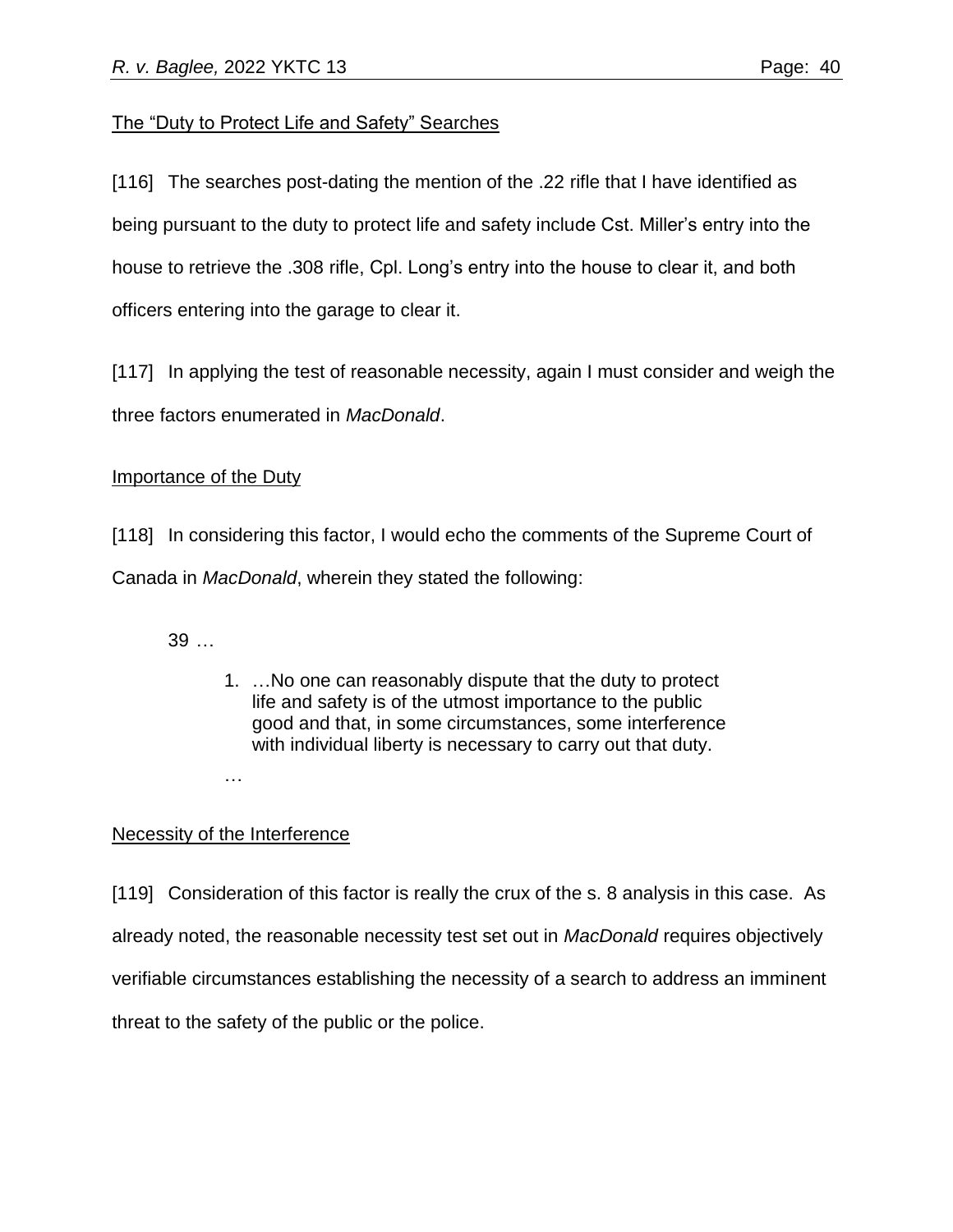[120] In this case, the information the officers had prior to Cst. Miller entering the home was that shots had been fired; they had reason to believe there were weapons in the home, based on both the shots fired and the shell casings, including potentially prohibited weapons or devices; and they believed that the occupants were being deceitful about whether a weapon had been fired, what weapon had been fired, and who had fired it.

[121] Once told about the .308 rifle, Cst. Miller chose to follow Ms. Shelley into the home to retrieve the firearm. When asked if he accompanied Ms. Shelley because he believed she would shoot him, Cst. Miller replied, "it's because I am never, in any situation, going to allow someone to get a gun and come back to me with it". He was asked if he told her to stop when she went to go get the .308 rifle, and he replied, "No, because I was going with her to collect the firearm. I was supervising that situation".

[122] In explaining his reasons for entering the home to get the .308 rifle, Cst. Miller did not articulate what specific threat he believed there to be. This is consistent with the passage of his testimony quoted at length earlier in which he was pressed to articulate what the threat was, but he simply kept repeating that shots had been fired, firearms had not been accounted for, and he believed the occupants were being deceitful.

[123] For his part, Cpl. Long says he entered the home to clear it because he didn't know who else may be inside or if anyone was injured. He says he decided to clear the house to establish a level of safety. He too did not articulate what he believed to be the imminent threat beyond the possibility of someone maybe being injured inside.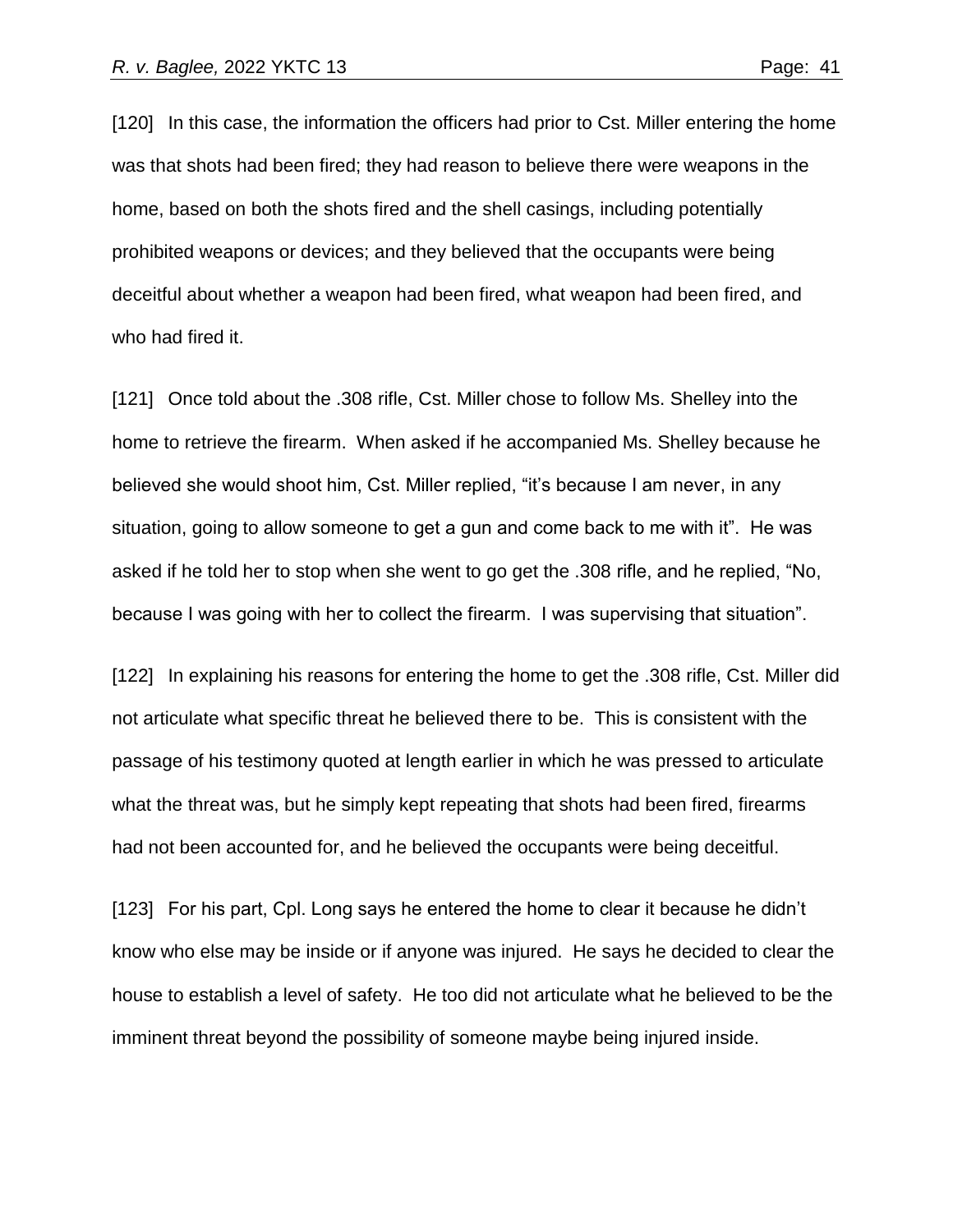[124] In my view, the totality of the circumstances simply does not support the existence of objectively verifiable grounds to believe there was any imminent threat to officer or public safety or anyone in distress inside the home.

[125] Again, both officers agreed that it was not unusual to hear shots fired in rural Yukon particularly around hunting season. Both agreed that the shots they heard were outside, not inside, the home. The presence of numerous shells outside, both fresh and weathered, indicated that shooting, likely target shooting, was a common occurrence on the property. Both officers agreed that they never observed any blood or injuries.

[126] Both officers agreed that the occupants were largely cooperative. Though Ms. Shelley and Mr. Widrig did not always follow instructions, no one was hostile. No one did or said anything remotely threatening, even though Ms. Shelley and Mr. Widrig were described as freely going in and out of the house. The one time Ms. Shelley did access a weapon inside of the home, the .22 rifle, she brought it outside and properly handed it to Cst. Miller without issue.

[127] While the occupants made a couple of statements believed to be deceitful, Mr. Baglee was otherwise honest to a fault, including making a number of statements against interest seemingly without prompting.

[128] In addition, several of the actions or non-actions of the officers were not consistent with officers who believed there to be an imminent threat. Cpl. Long declined back up for what he said felt like target practice. Cst. Miller indicated that if he had believed he would be shot, he would have drawn his weapon or he would have called the Emergency Response Team. Even believing there to be firearms, potentially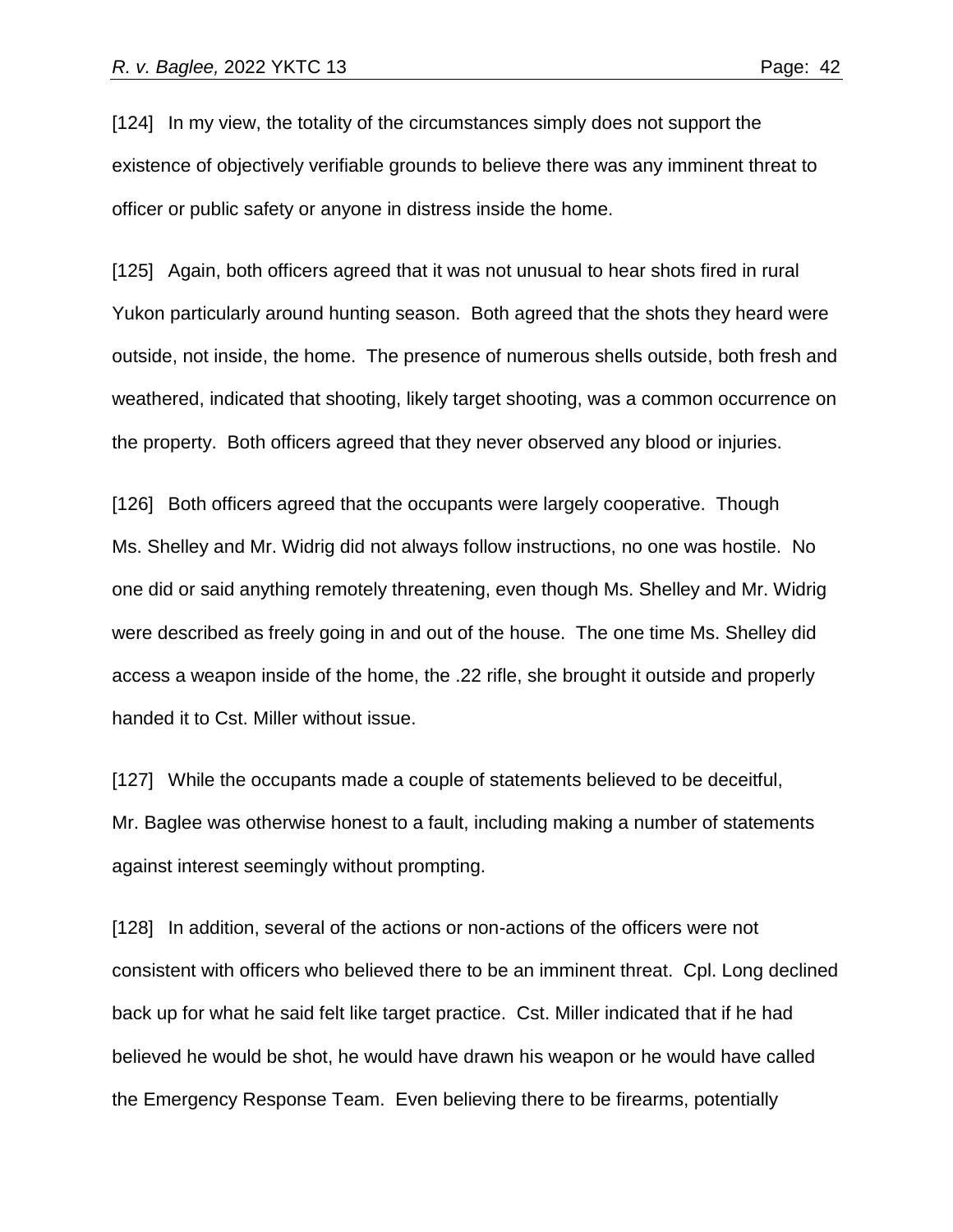prohibited firearms or devices in the home, Cst. Miller had no problem agreeing that Ms. Shelley could go back into the home to get her shoes. Neither officer took steps to prevent Ms. Shelley, Mr. Widrig, or the children from moving freely in and about the home. Cst. Miller made no move to stop Ms. Shelley from reaching into her purse to get her PAL.

[129] This is not a case like *Godoy* in which there was a 911 call indicative of someone inside the home being in distress. This is not a case like *Jamieson* in which one individual coming out of the home had been badly injured and another was missing and possibly inside the home. This is not a case like *Golub* in which the respondent accused had made threats to harm people while in possession of a gun and, when asked if anyone else was in the residence, had replied, equivocally, he "didn't think so". This is not a case like *MacDonald* in which the accused had what appeared to be a weapon in his hand, but refused to say what it was.

[130] The circumstances of this case simply do not indicate there was any reason to believe there was an imminent threat to the officers or to anyone else that made entry into the home reasonably necessary for the purposes of addressing such a threat. Any perception of a safety issue on the part of the officers did not amount to any more than vague feelings unsupported by the objective evidence. As noted in *MacDonald*:

41 … As the Court stated in *Mann*, a search cannot be justified on the basis of a vague concern for safety. Rather, for a safety search to be lawful, the officer must act on "reasonable and specific inferences drawn from the known facts of the situation" (*Mann*, at para. 41). [emphasis added]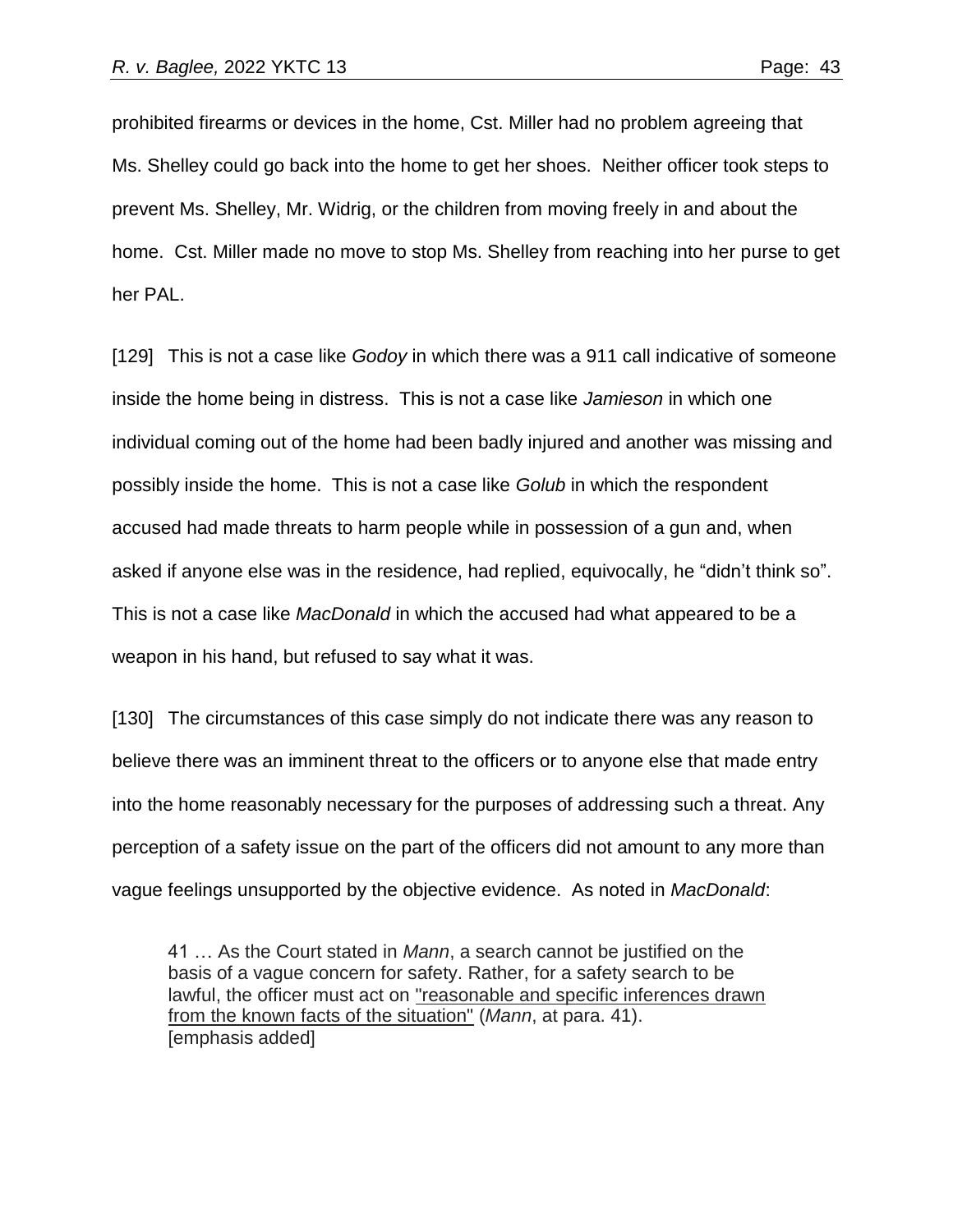### Extent of the Interference

[131] In this case, the extent of intrusion onto Mr. Baglee's reasonable expectation of privacy was significant. It went well beyond pushing a door open wider as in *MacDonald*, or entering into a home only to the extent required to locate the 911 caller as in *Godoy*. In this case, the officers between them entered every room in Mr. Baglee's home and went through his garage in its entirety. Having concluded that there was no objectively verifiable imminent threat, it was not reasonably necessary to enter Mr. Baglee's home and garage, without a warrant, at all, let alone to the extent that was done in this case. The officers had other alternatives. Once they became aware of Mr. Baglee's prohibition and the shell casings denoting the potential presence of prohibited weapons on the property, they could and should have sought judicial authorization to enter the home and garage.

[132] In the result, I am not satisfied that the warrantless searches of Mr. Baglee's home and garage were reasonably necessary, hence I find that entry into Mr. Baglee's home and garage amounted to unreasonable searches in violation of s. 8 of the *Charter*.

### **Section 9**

[133] Turning to s. 9 of the *Charter*, the Supreme Court of Canada, in *Mann*, recognized a police power to detain an individual for investigative purposes provided the following guidelines are met:

34 … The detention must be viewed as reasonably necessary on an objective view of the totality of the circumstances, informing the officer's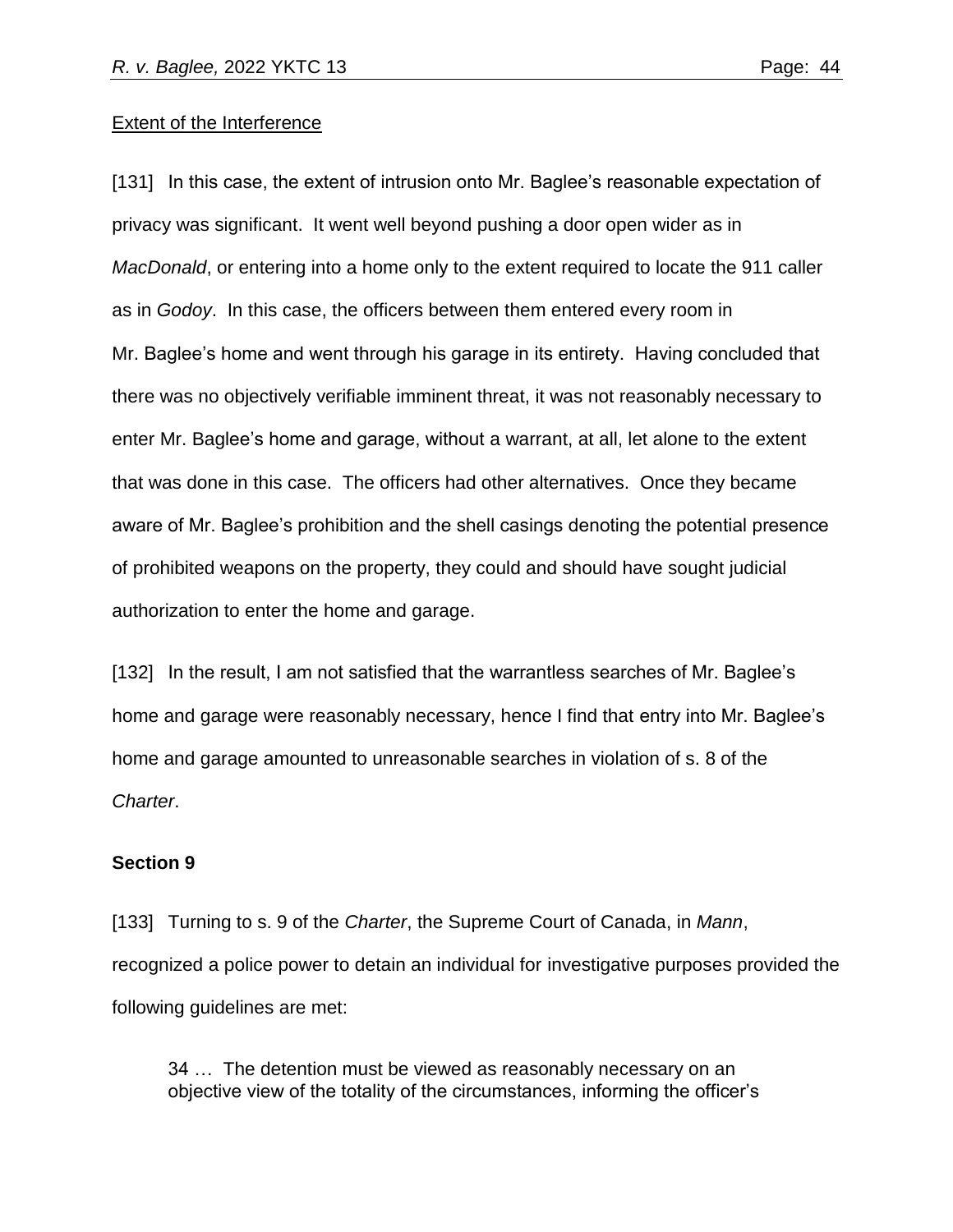suspicion that there is a clear nexus between the individual to be detained and a recent or on-going criminal offence. Reasonable grounds figures at the front-end of such an assessment, underlying the officer's reasonable suspicion that the particular individual is implicated in the criminal activity under investigation. The overall reasonableness of the decision to detain, however, must further be assessed against all of the circumstances, most notably the extent to which the interference with individual liberty is necessary to perform the officer's duty, the liberty interfered with, and the nature and extent of that interference, in order to meet the second prong of the *Waterfield* test.

[134] In the case at bar, Cpl. Long indicated he made the decision to detain Mr. Baglee for potential firearms offences within five minutes of Cpl. Long's arrival, which would place the time of detention at 7:50 p.m. I am satisfied, on the evidence, that the shots fired, the shell casings, and Mr. Baglee's admission that he was subject to a firearms prohibition are enough to meet the fairly low threshold of reasonable suspicion.

[135] In determining whether detention was reasonably necessary, however, I note that Cpl. Long, when asked his reasons for detaining Mr. Baglee, said that he was trying to get a little control over what was happening, piece by piece, and Mr. Baglee was one of those pieces. If handcuffed, the risk he posed was, in Cpl. Long's view, somewhat mitigated. This suggests that the detention, in particular the use of physical restraints, was done for safety purposes.

[136] However, the evidence suggested that Mr. Baglee did not actually pose a risk. In fact, he seems to have been cooperative throughout. Cst. Miller indicated that Mr. Baglee was the consummate gentleman, and that he was the only one of the adults that was following directions. Csts. Turner and Lightfoot both felt that Mr. Baglee's demeanour was sufficiently cooperative that he need not continue to be handcuffed in front of his children.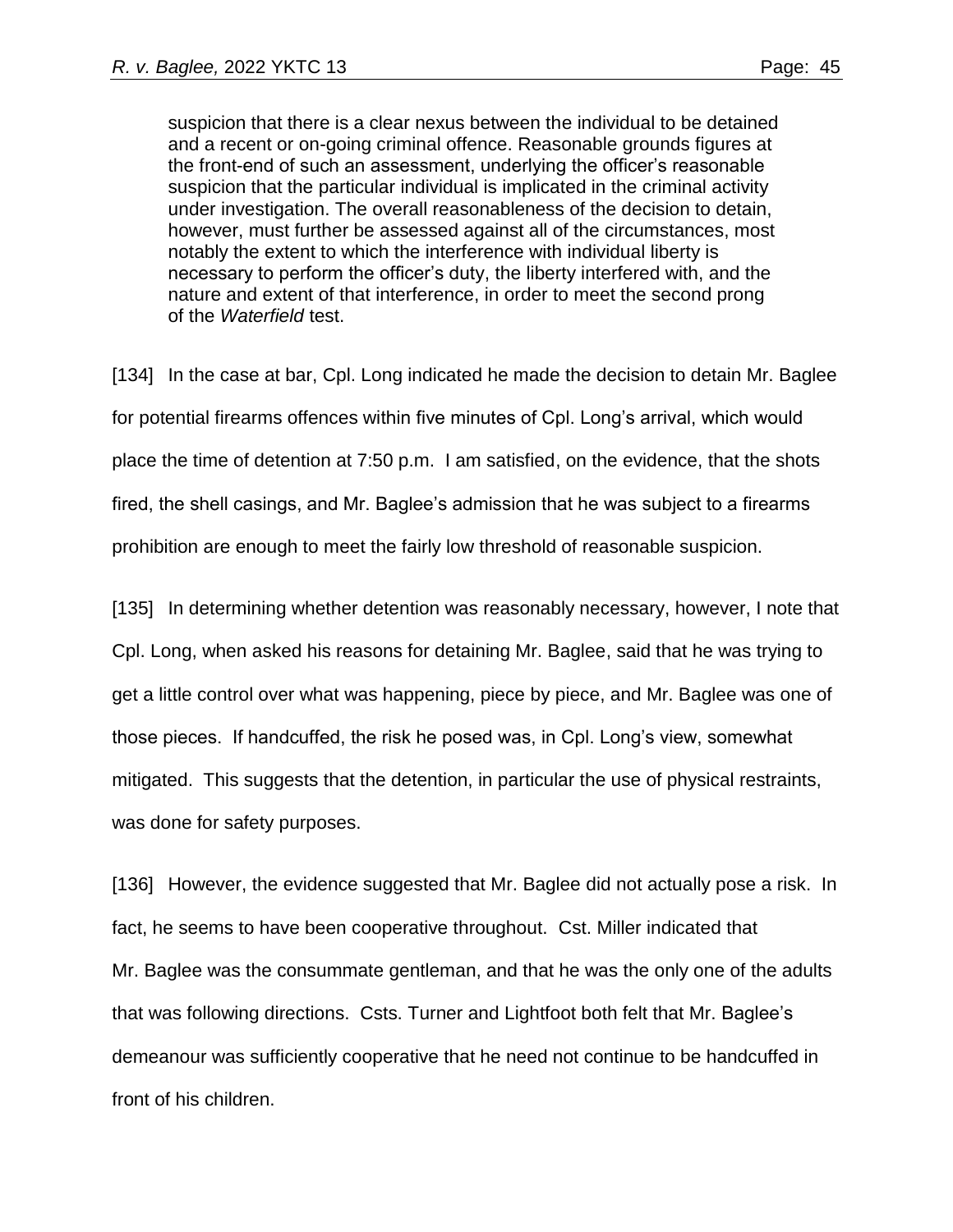[137] The second issue of concern is that of the duration of the detention. In *Mann*, the

Court stressed that investigative detentions should be brief in duration (see para. 45).

[138] In *R. v. Barclay*, 2018 ONCA 114, the Ontario Court of Appeal noted at para. 30:

The word "brief" is descriptive and not quantitative. It describes a range of time and not a precise time limit. The range, however, has temporal limits and cannot expand indefinitely to accommodate any length of time required by the police to reasonably and expeditiously carry out a police investigation.

[139] The Court went on to consider the factors relevant to an assessment of whether an investigative detention is or is not brief. These included the intrusiveness of the detention, including the use of handcuffs. The Court held "…[t]he more intrusive the detention is to the suspect's liberty interest, the more closely its duration will be scrutinized" (para. 31). In this case, Mr. Baglee was detained, including the use of physical restraints, for over an hour.

[140] Other factors identified in *Barclay* include any immediate public or individual safety concerns and the ability of the police to effectively carry out the investigation without continuing the detention of the suspect. As Cpl. Long's rationale for cuffing and detaining Mr. Baglee to allow them to investigate appeared based on security concerns, these two factors are intertwined in this case.

[141] Based on Mr. Baglee's apparent cooperation throughout and my earlier findings that the evidence simply did not objectively support a conclusion that there was any imminent threat to police or public safety, I fail to see why Mr. Baglee needed to be detained in physical restraints for such an extended period of time. In other words,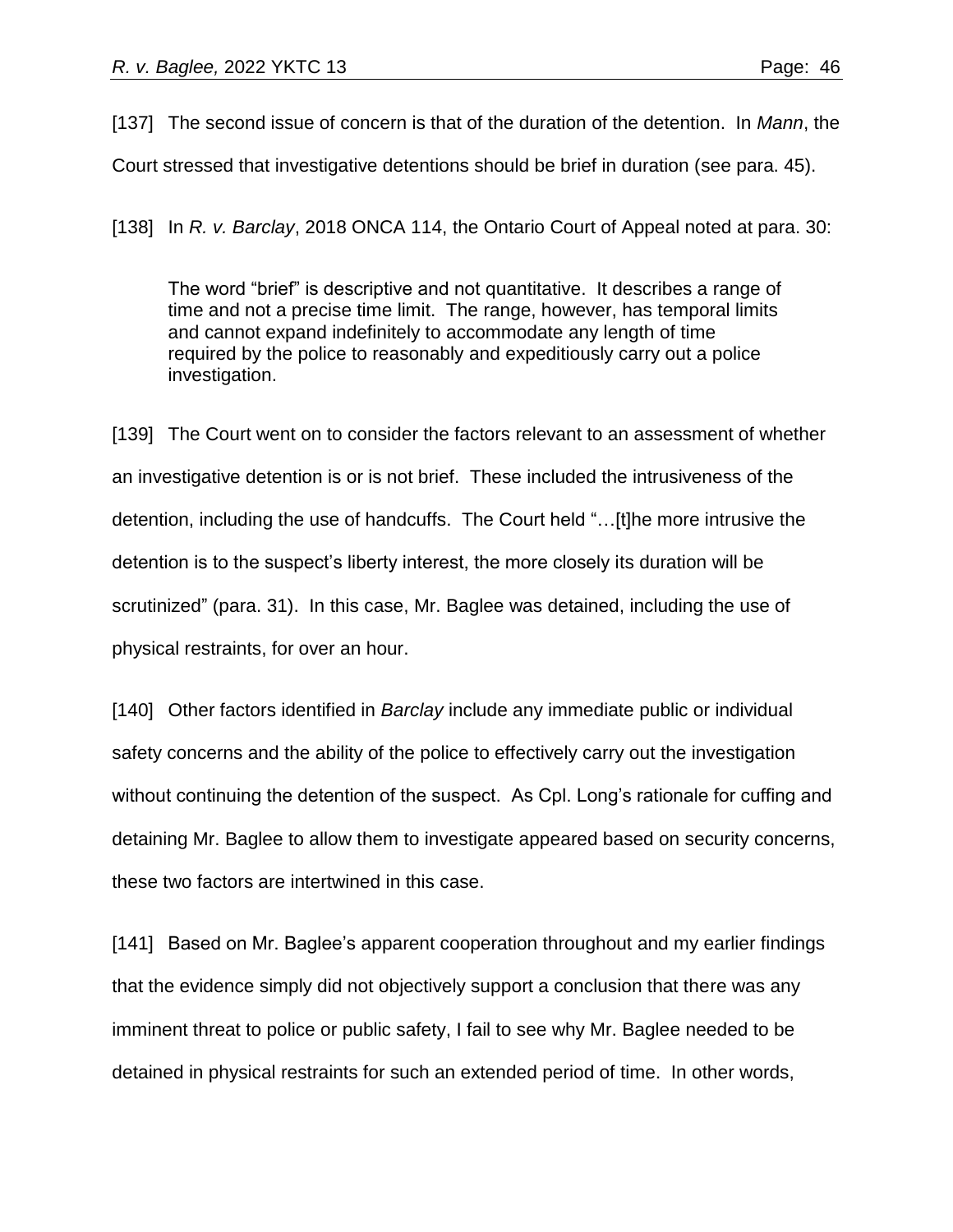even if the initial detention and use of restraints was reasonable at the outset, continued detention in handcuffs beyond the first few minutes of gaining control over the scene was not reasonably necessary in all the circumstances. Hence, I am satisfied that his ongoing detention was arbitrary contrary to s. 9 of the *Charter*.

# **Section 10(b)**

[142] Turning to the allegation of a breach of Mr. Baglee's s. 10(b) rights, the right to counsel, includes both informational and implementation components. The informational component requires an accused person to be advised of their right to counsel. Even though the reference to "without delay" is included in the first half of the clause in relation to retaining and instructing counsel, s. 10(b) has long been interpreted as requiring that an accused also be informed of their right to counsel without delay.

[143] In *R. v. Suberu*, 2009 SCC 33, at para. 2, the Supreme Court of Canada summarized their findings with respect to the timing of the informational component as it relates to investigative detentions as follows:

The specific issue raised in this case is whether the police duty to inform an individual of his or her s. 10(b) *Charter* right to retain and instruct counsel is triggered at the outset of an investigative detention -- a question left open in *R. v. Mann,* 2004 SCC 52, [2004] 3 S.C.R. 59, at para. 22. It is our view that this question must be answered in the affirmative. The concerns regarding compelled self-incrimination and the interference with liberty that s. 10(b) seeks to address are present as soon as a detention is effected. Therefore, from the moment an individual is detained, s. 10(b) is engaged and, as the words of the provision dictate, the police have the obligation to inform the detainee of his or her right to counsel "without delay". The immediacy of this obligation is only subject to concerns for officer or public safety, or to reasonable limitations that are prescribed by law and justified under s. 1 of the *Charter*.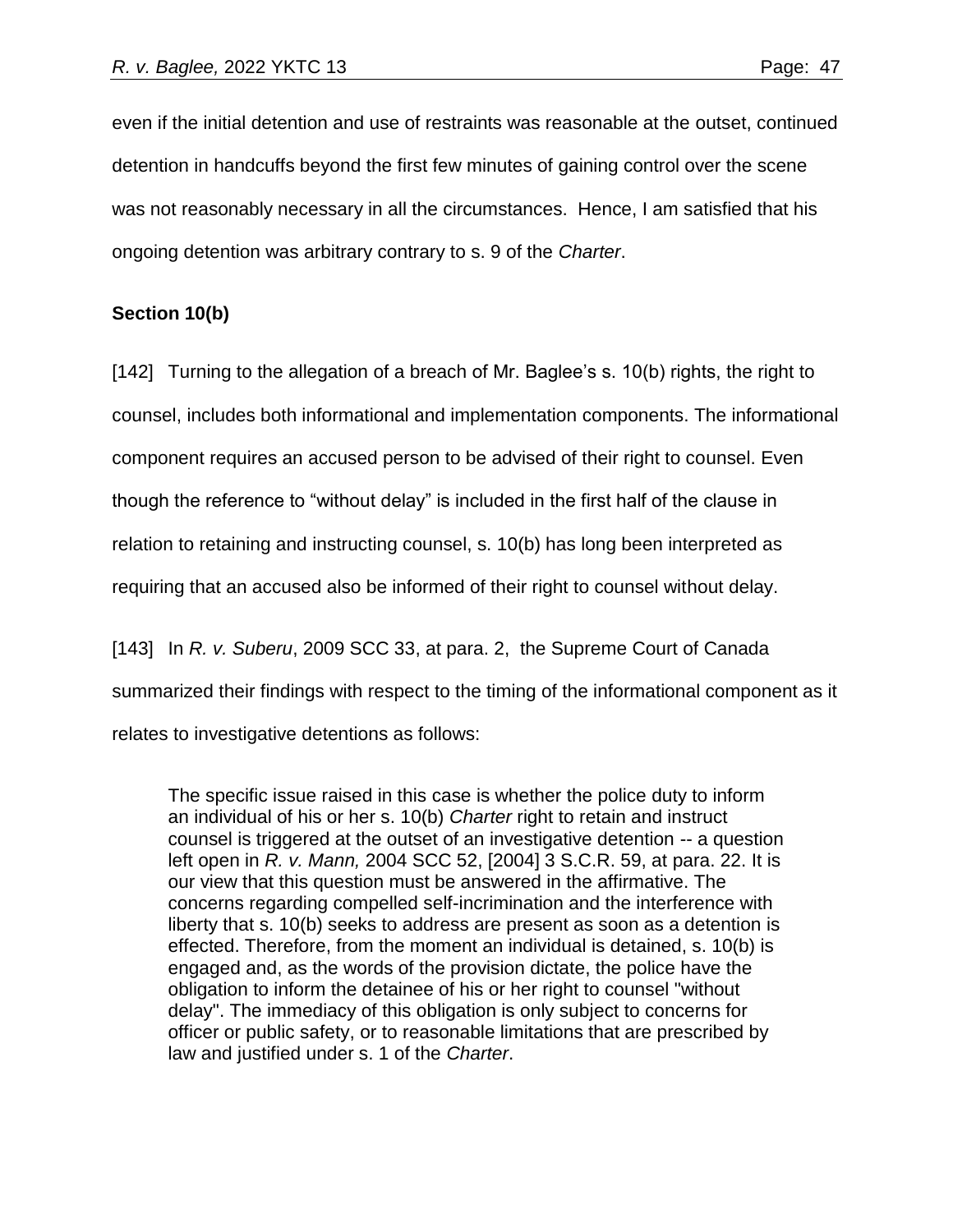[144] In *R. v. Debot*, [1989] 2 S.C.R. 1140, the Supreme Court of Canada made the

following comments at para. 42 about exceptions to the "without delay" requirement

based on officer safety:

Section 10(b) also instructs the police to inform a detainee of his or her rights to counsel "without delay". As I have stated elsewhere, the phrase "without delay" does not permit of internal qualification: *R. v. Strachan; R. v. Simmons; R. v. Jacoy*. As I pointed out in *R. v. Jacoy* and *R. v. Strachan*, the phrase does not mean "at the earliest possible convenience" or "after police 'get matters under control'", or even "without *reasonable* delay"; to which I add here that "without delay" likewise does not mean "after police have had a chance to search the suspect". In *R. v. Strachan*, I suggested at p. 1013 that there may be "situations in which the police for their own safety have to act in the heat of the moment to subdue the suspect and may be excused for not pausing to advise the suspect of his rights and permit him to exercise them ...." See also *R. v. Manninen*, [1987] 1 S.C.R. 1233. In my view, time spent in legitimate self-protection is not an example of the "delay" which has to be justified within a s. 10(b) analysis. The police are not deliberately forestalling advising a suspect of his or her s. 10(b) rights when they could be going ahead. They are not expected to go ahead with undue risk to their own lives or safety. …

[145] In *R. v. La*, 2018 ONCA 830, the Ontario Court of Appeal held that concerns with respect to safety must be "…circumstantially concrete. General or theoretical concern for officer safety and destruction of evidence will not justify a suspension of the right to counsel…" (para. 39).

[146] In the case at bar, Mr. Baglee was detained and handcuffed by 7:50 p.m. He was not advised of his s. 10(b) rights at that time. Indeed, he was not so advised until he was formally arrested by Cst. Turner at 9:02 p.m., a delay of one hour and 12 minutes. For reasons already stated, I am not satisfied that there were any "circumstantially concrete" safety concerns that would have justified a delay in advising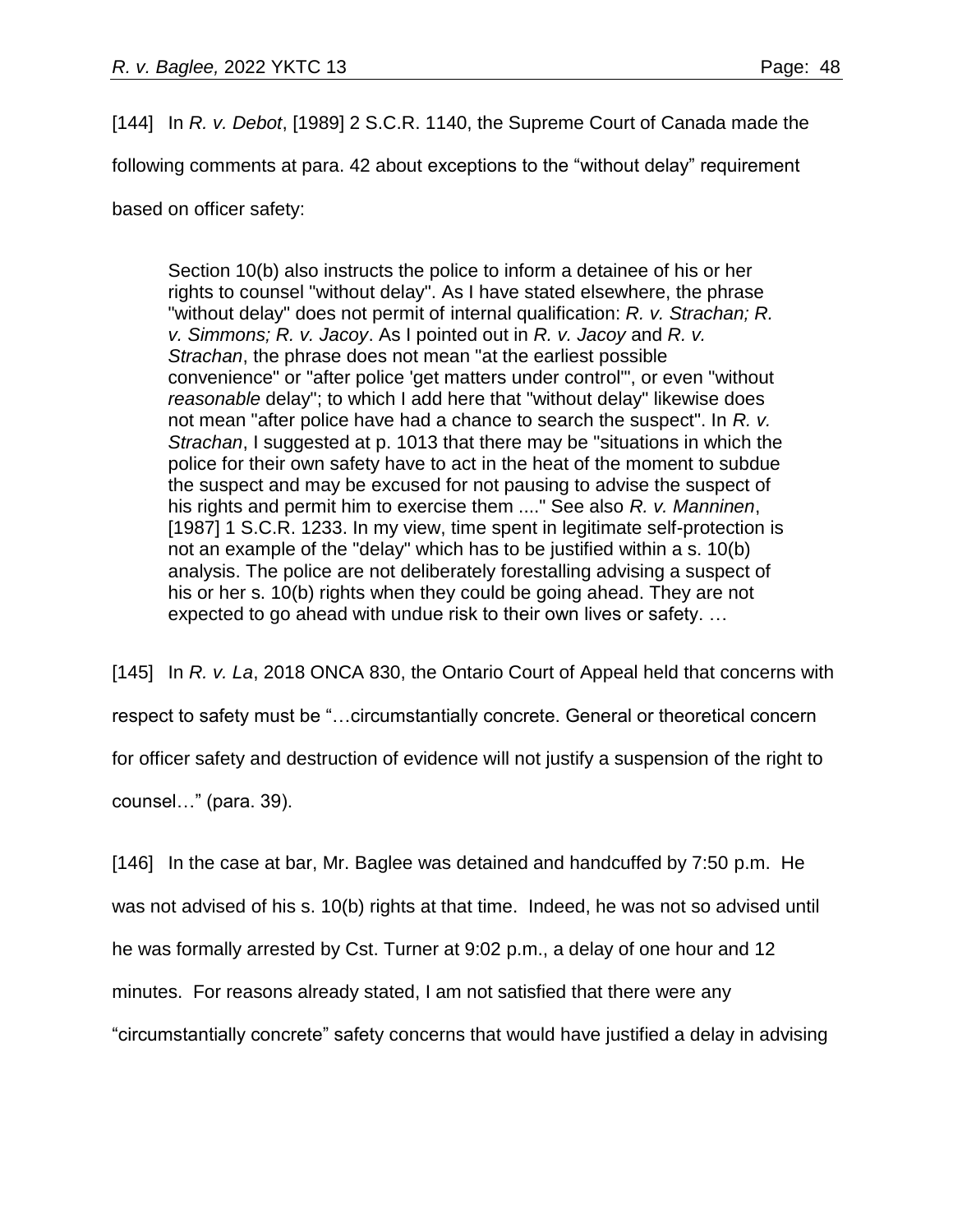Mr. Baglee of his right to counsel, a clear breach of the informational component of s. 10(b).

[147] With respect to the implementational component, the evidence suggested that there was available cell phone coverage on the property. Ms. Shelley was able to call her mother-in-law to ask for a ride, and Cst. Miller made a call either to Cst. Turner or to OCC on his own cell phone. Notwithstanding this, no thought was given to whether Mr. Baglee could or should be given an opportunity to contact counsel and yet, over the period of his detention, Mr. Baglee was asked questions by the officers and made several statements against interest without benefit of counsel.

[148] Defence has clearly established a breach of Mr. Baglee's s. 10(b) rights.

### **Section 24(2)**

[149] Having determined that there were breaches contrary to ss. 8, 9, and 10(b) of the *Charter*, the remaining question to be determined is that of appropriate remedy pursuant to s. 24(2). As noted, defence seeks exclusion of all statements made by Mr. Baglee and all evidence obtained as a result of the warrantless searches of Mr. Baglee's home and garage.

[150] The test for exclusion set out by the Supreme Court of Canada in *R. v. Grant*, 2009 SCC 32, requires consideration of three factors:

1. The seriousness of the *Charter*-infringing conduct;

2. The impact on the *Charter*-protected interests of the accused; and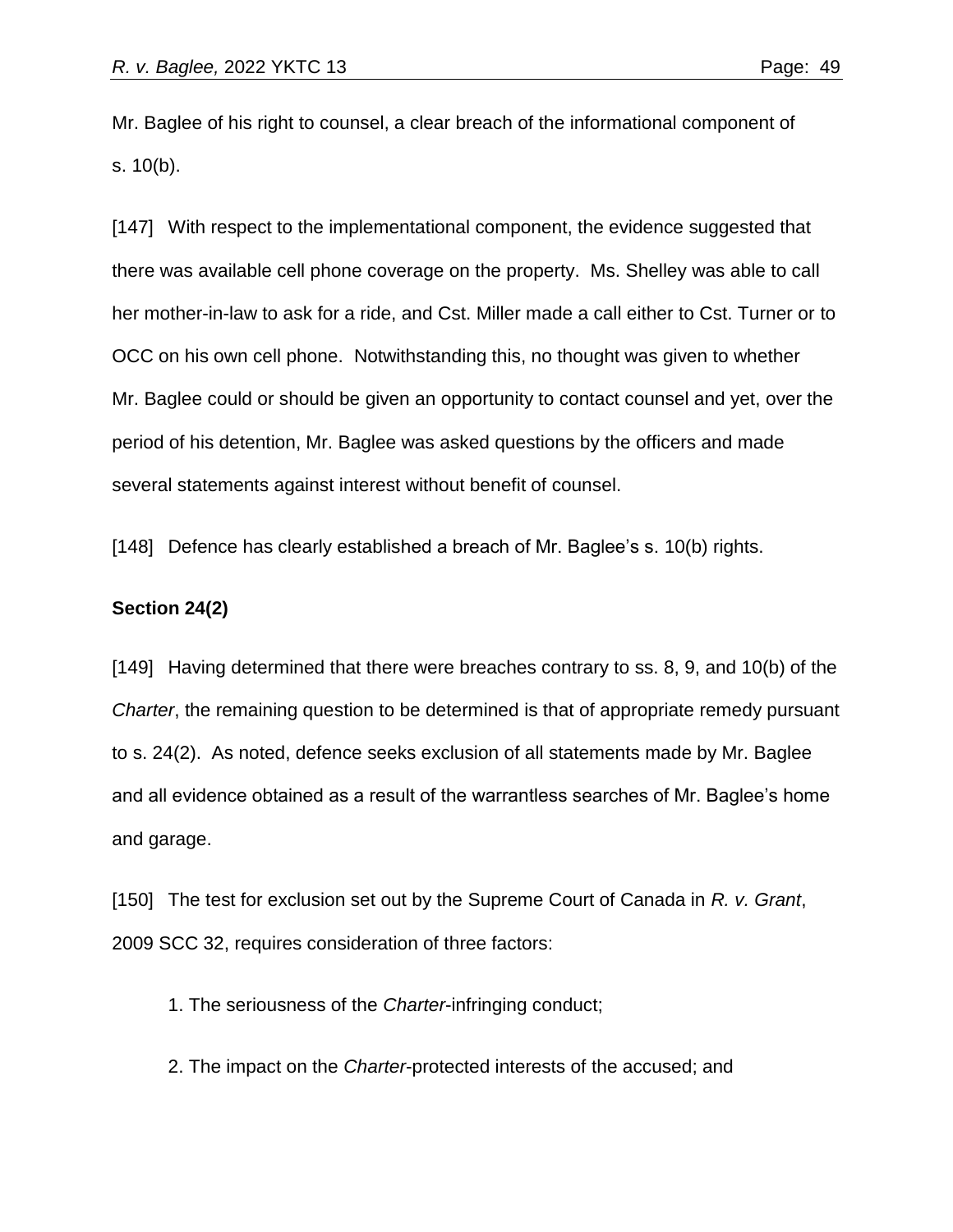3. Society's interest in adjudication on the merits.

[151] The three factors must be weighed in determining whether admission of the

evidence would bring the administration of justice into disrepute.

*Seriousness of the Charter-infringing Conduct*

[152] With respect to the first branch of the test, the Supreme Court of Canada in *Grant* articulated the first of the three factors to be considered as follows:

72 The first line of inquiry relevant to the s. 24(2) analysis requires a court to assess whether the admission of the evidence would bring the administration of justice into disrepute by sending a message to the public that the courts, as institutions responsible for the administration of justice, effectively condone state deviation from the rule of law by failing to dissociate themselves from the fruits of that unlawful conduct. The more severe or deliberate the state conduct that led to the *Charter* violation, the greater the need for the courts to dissociate themselves from that conduct, by excluding evidence linked to that conduct, in order to preserve public confidence in and ensure state adherence to the rule of law.

[153] In applying this branch of the test, the Crown argues that I should find it to be a draw on the basis that the officers' subjective beliefs regarding their concern for public and officer safety mitigate the degree of severity of the state conduct; though Crown does concede that this argument only makes sense if I find that the officers' subjective beliefs were close to the line of objective reasonableness.

[154] In my view, this was not a close call. Rather, the officers allowed an unrelated investigation to influence their actions and reactions to a relatively common occurrence in the Yukon to the point where there was an almost complete disregard of *Charter* norms resulting in multiple breaches. Application of the first branch of the test weighs in favour of exclusion. To conclude otherwise, would essentially give the police licence to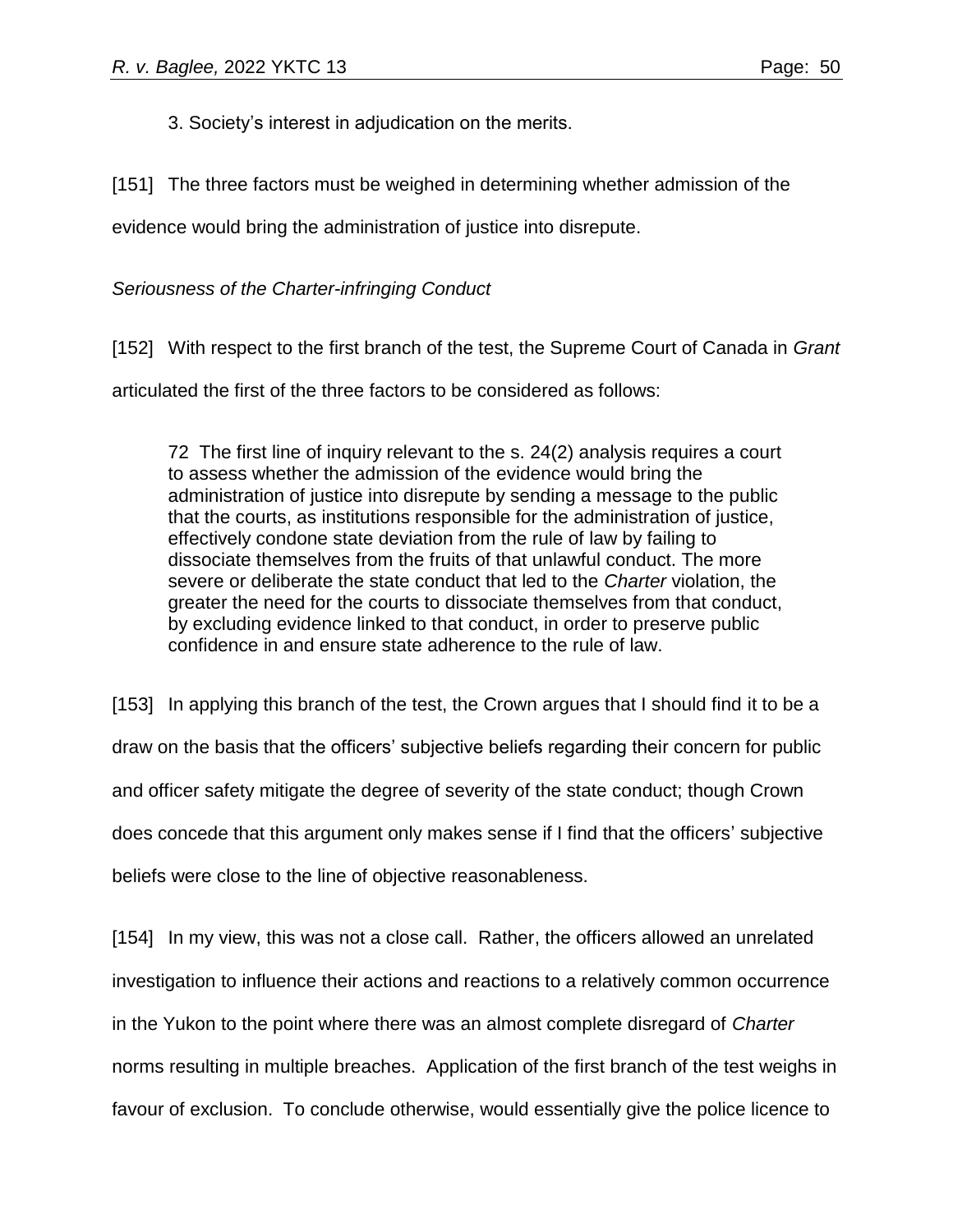enter a home without a warrant at any time they believe firearms to be inside, which is

not uncommon in the Yukon.

*Impact on the Charter Impacted Interests of the Accused*

[155] With respect to this second line of inquiry, the Supreme Court stated in *Grant*, at

para. 78:

… [A]n unreasonable search contrary to s. 8 of the *Charter* may impact on the protected interests of privacy, and more broadly, human dignity. An unreasonable search that intrudes on an area in which the individual reasonably enjoys a high expectation of privacy, or that demeans his or her dignity, is more serious than one that does not.

[156] As Crown quite properly concedes, consideration of this factor clearly weighs in favour of exclusion. The breaches in this case were neither transient nor trifling. The breach of s. 8 involved a significant intrusion into Mr. Baglee's high expectation of privacy in his own home. The use of handcuffs in front of Mr. Baglee's three small children impacted his human dignity. Finally, the ongoing questioning of Mr. Baglee while detained without benefit of counsel led to incriminating statements impacting his criminal jeopardy.

## *Society's Interest in Adjudication on the Merits*

[157] As noted in *R. v. Harrison*, 2009 SCC 34, "[a]t this stage, the court considers factors such as the reliability of the evidence and its importance to the Crown's case" (para. 33).

[158] In the case at bar, the drugs and firearms obtained as a result of the *Charter*infringing search are obviously highly reliable real evidence, and, as is usual in cases of